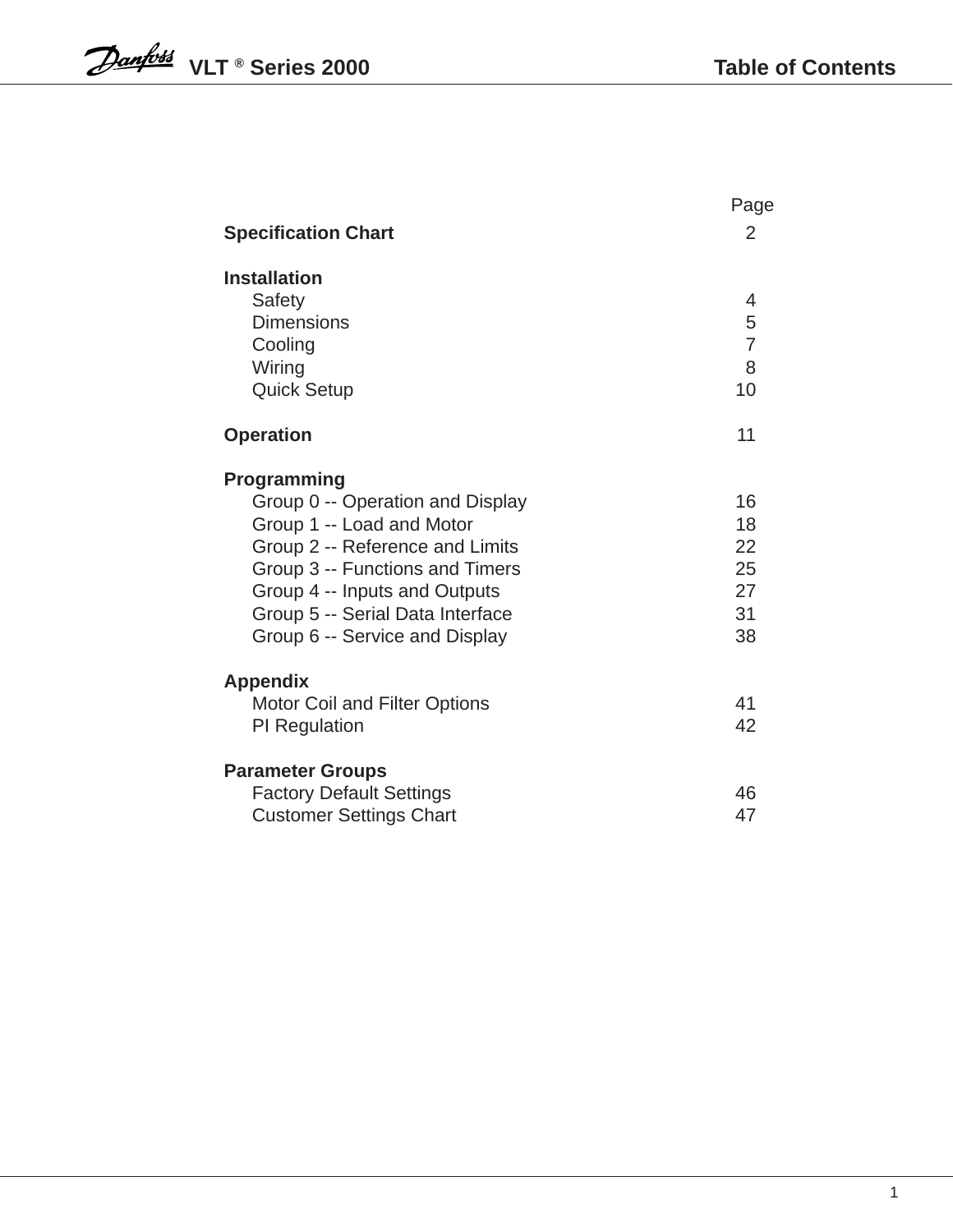

Improper installation of the motor or the AFD may cause equipment failure, serious injury or death. Follow this manual and local and national safety codes.

It is possible for the VLT to start upon application of AC power. **DO NOT** attempt any maintenance on the VLT, motor or system machinery without verifying that the AC power has been disconnected.

**DO NOT** touch any electrical parts after the AC line has been disconnected for at least 14 minutes. This allows for capacitor discharge.

**NOTE:** The STOP key on the VLT keypad DOES NOT disconnect the AC line.

### **Caution:**

The motor may start without warning during operation and programming of the parameters. Activate the STOP key on the VLT keypad when changing data.

It is the responsibility of the user or the person installing the AFD to provide proper grounding and branch circuit protection for incoming power and motor overload protection according to the National Electrical Code (NEC) and local codes.

# **Danfoss VLT® and CE Marking**

Danfoss CE marks our VLT® Adjustable Frequency Drives (AFD) according to the Electro Magnetic Compatibility (EMC) Directive 89/336/EEC and Low-Voltage Directive 73/23/EEC.

When the installation specification is followed and shielded motor cables are used per instruction manuals provided with the drive, we guarantee the AFD complies with the EMC Directive 89/336/EEC.

Upon request we will issue a declaration of conformity to the EMC and low-voltage directives. A manufacturer's declaration for the Machinery Directive 89/392/EEC is also available.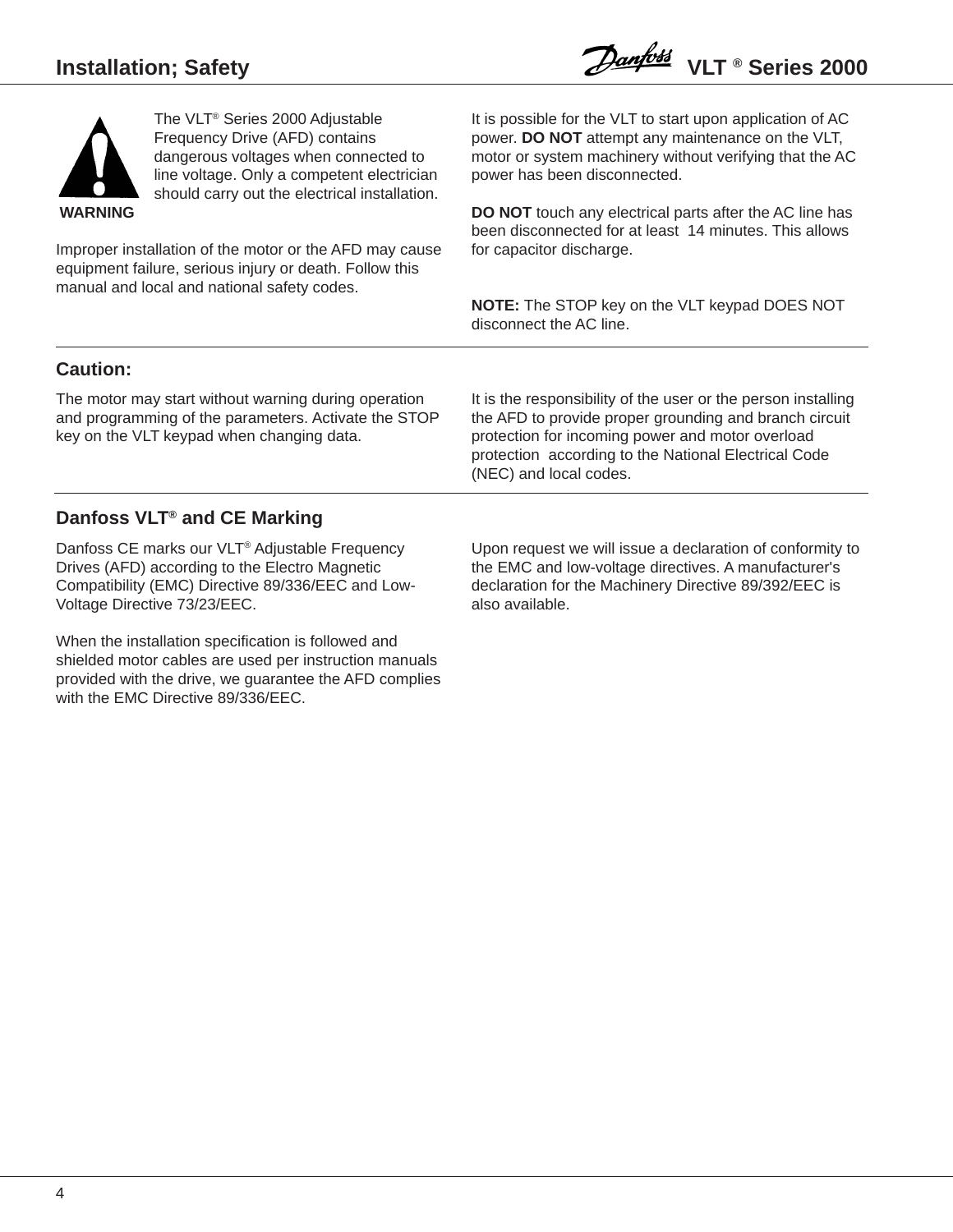Danford VLT ® Series 2000

**VLT 2010-2030 Single-phase, 220-240 V Three-phase, 208-240 V**

### NOTE:

Minimum space above and below the unit is 4 inches. Minimum space to the sides of the unit is 0 inches.



### **VLT 2010-2030 with module Single-phase, 220-240 V Three-phase, 208-240 V**

### NOTE:

Minimum space above and below the unit is 4 inches. Minimum space to the sides of the unit is 0 inches.

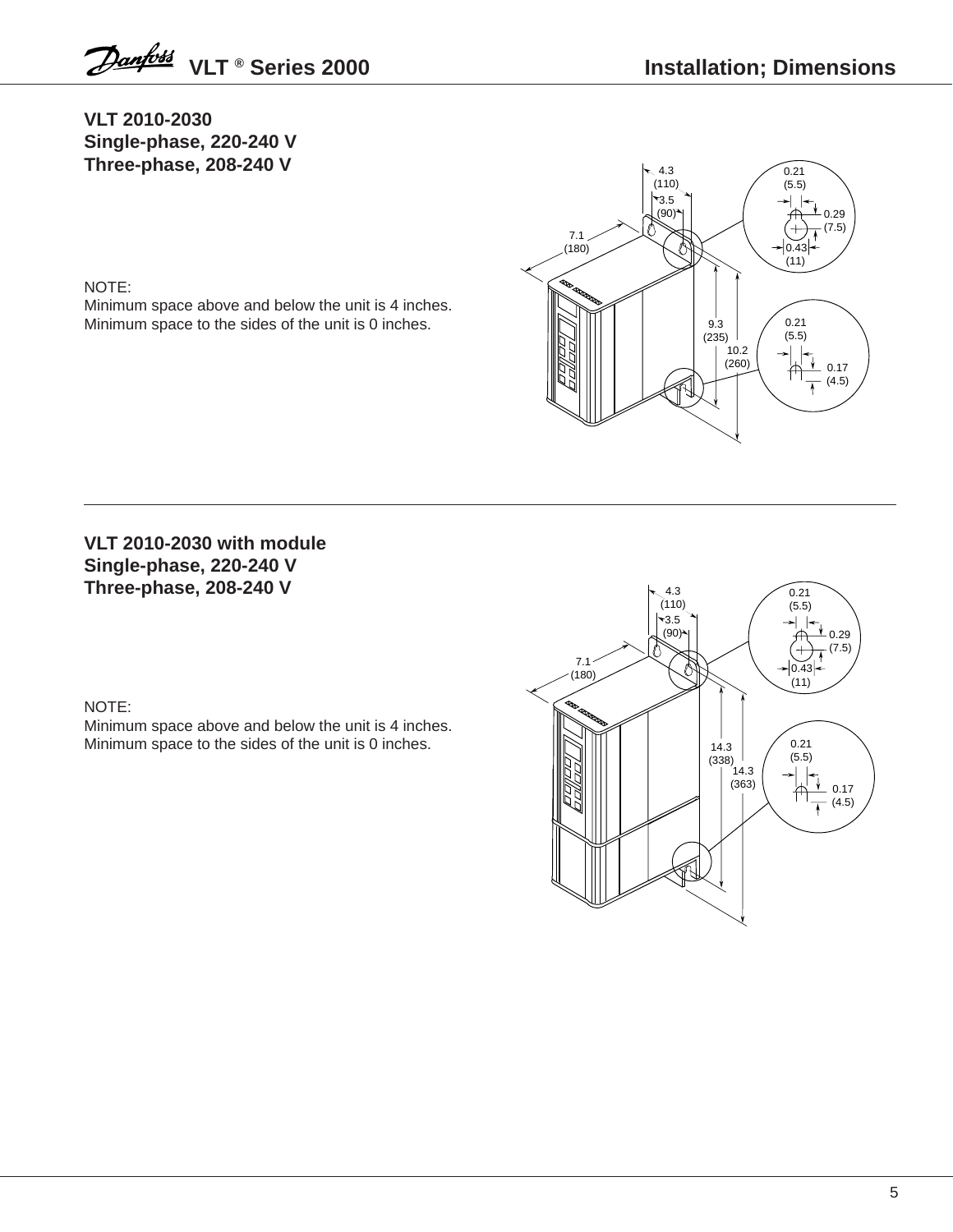Danford VLT ® Series 2000

### **VLT 2020-2050 Three-phase, 380-415/460 V VLT 2040-2050 Three-phase, 208-240 V**

### NOTE:

Minimum space above and below the unit is 4 inches. Minimum space to the sides of the unit is 0 inches.



## **VLT 2020-2050 with module Three-phase, 380-415/460 V**

### NOTE:

Minimum space above and below the unit is 4 inches. Minimum space to the sides of the unit is 0 inches.

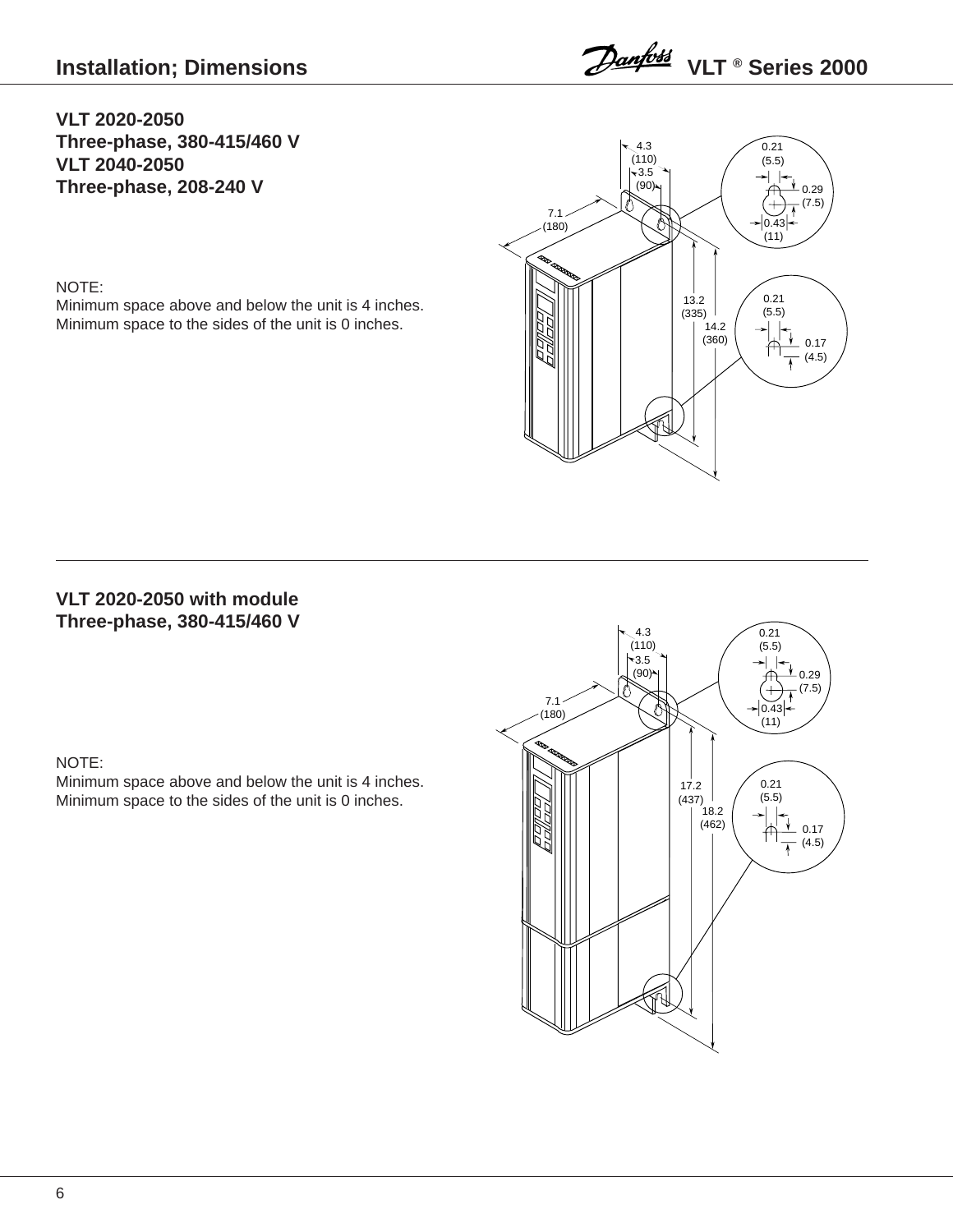### **Mechanical Installation**

The VLT Series 2000 is cooled by natural or forced air convection. Therefore air must be able to pass freely under and over the unit

The VLT adjustable frequency drive must be mounted on a flat vertical surface.

To enable the VLT to get rid of the cooling air, you must allow free air space both above and below the adjustable frequency drive.

The ambient temperature must not exceed 40°C so that the VLT can dispose of its power loss.



### **Side by Side Mounting**

The VLT Series 2000 adjustable frequency drive can be installed side by side. There is no need for any space for cooling along the side of the enclosure.

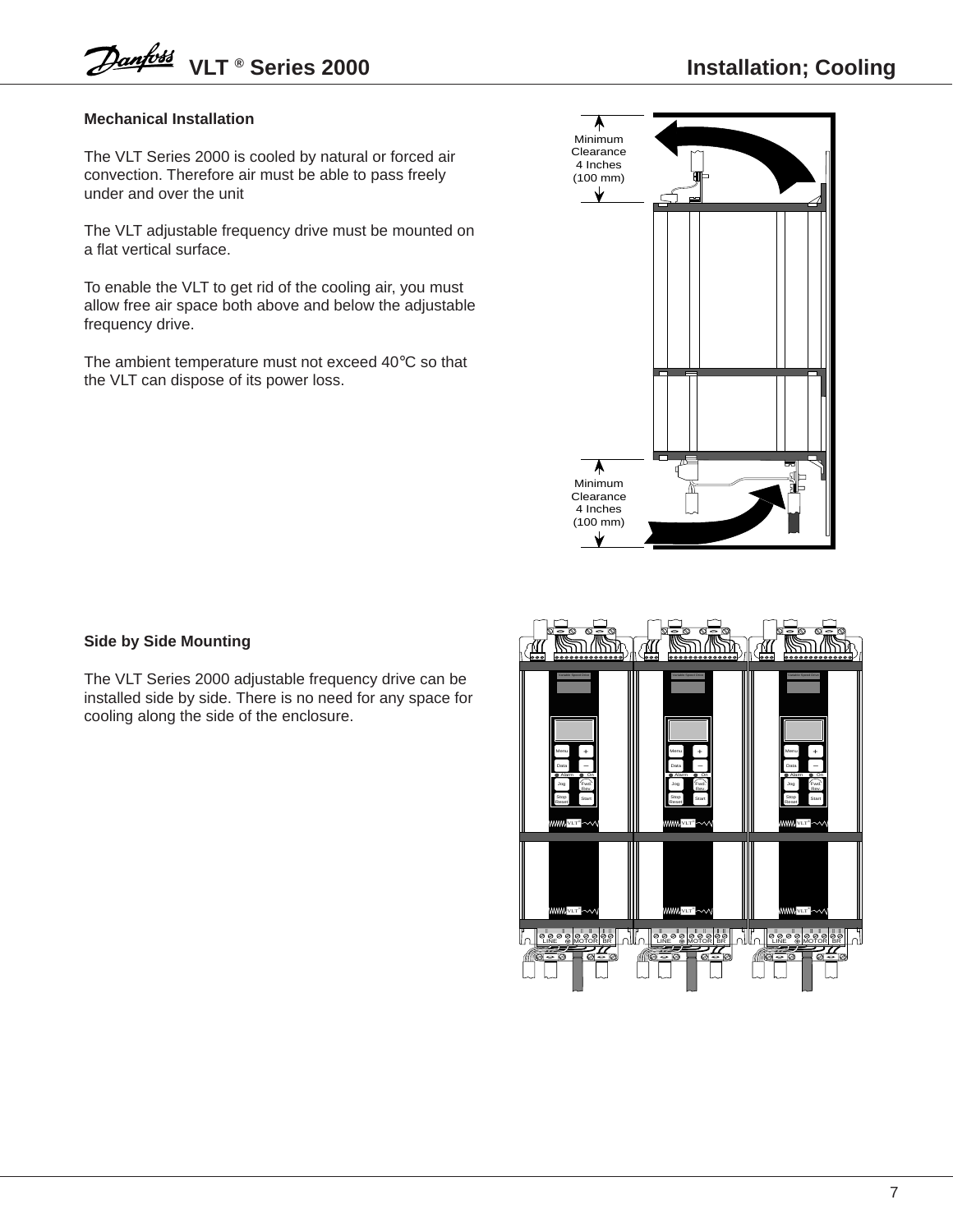# **Installation; Wiring**

### **CAUTION:**

It is the responsibility of the user or the person installing the drive to provide proper grounding and branch circuit protection for incoming power and motor overload. National Electrical Codes (NEC) and local codes must be observed.

### **Prefuses**

Prefuses must be installed in the AC line feeding the adjustable frequency drive.

The Electronic Thermal Relay (ETR) in UL listed VLT's provides class 20 motor overload protection in accordance with NEC in single motor applications, when parameter 315 is set to Trip [2] and parameter 107 is set to nominal motor (nameplate) current.

The correct sizes and ratings can be found in the Specification Chart.

### **Wiring**

Cables for the control signals and the brake cable must be shielded in order to comply with EMC specifications. The maximum cable length and the maximum cable cross section is listed in the Specification Chart.

Any motor cable shielding is connected to the ground terminals in the adjustable frequency drive and the motor. If non-shielded cables are used, the control inputs can occasionally be subject to signal disturbances. Normally such a disturbance will not affect the VLT.

### **Signal Wiring**



### **Line and Motor Wiring**



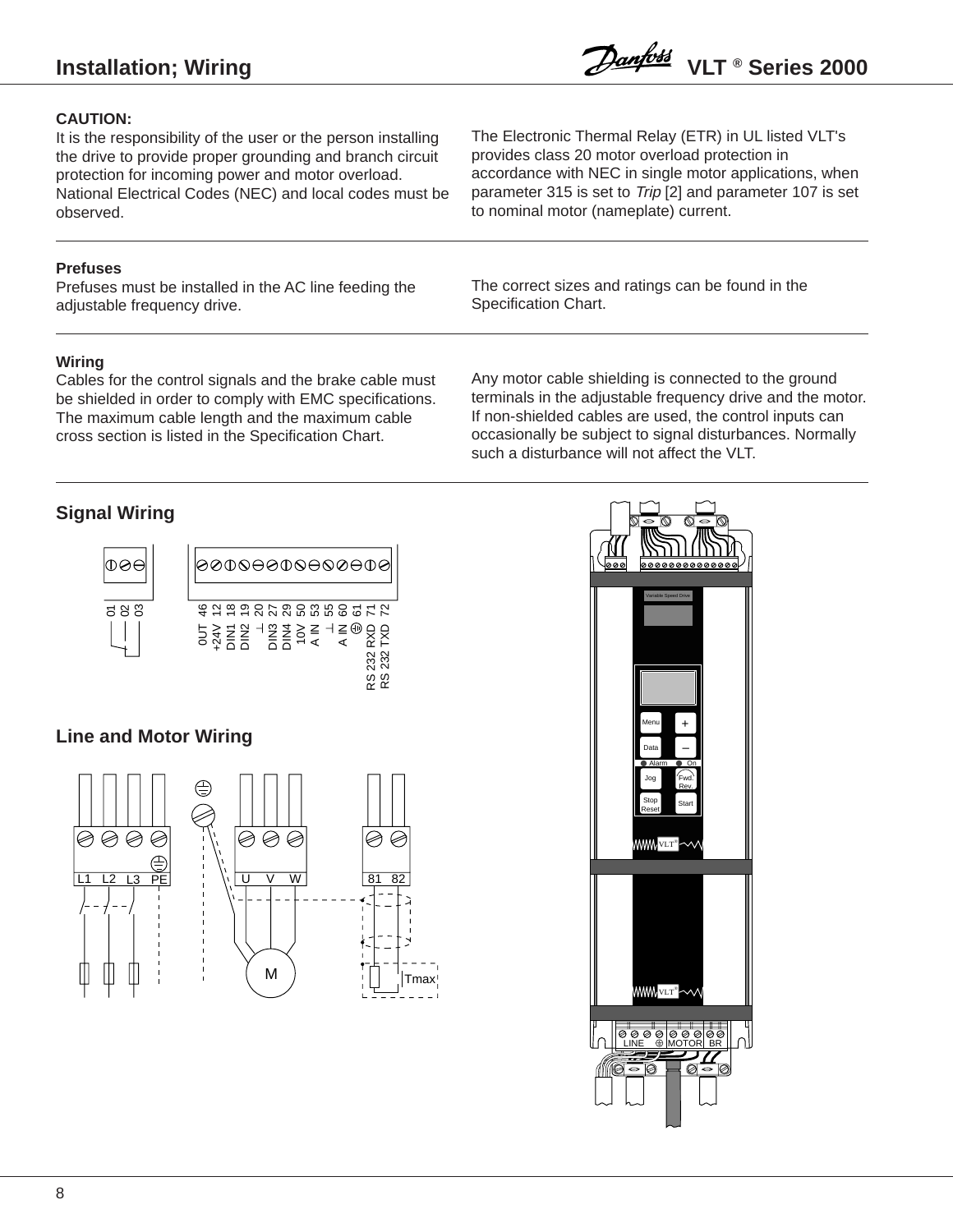**VLT ® Series 2000**

## **Typical Wiring Example**

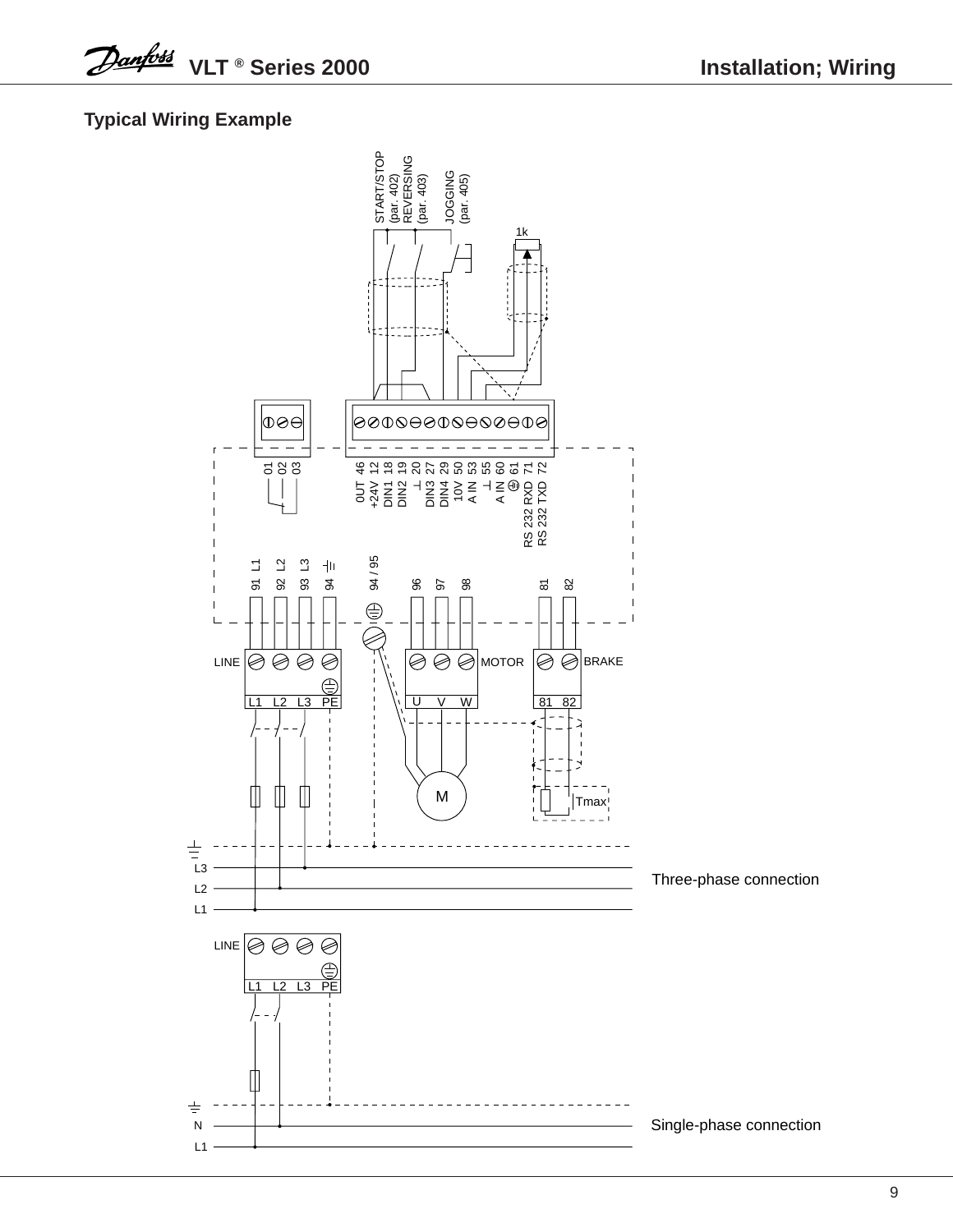### **Quick Setup**

If you know how to operate the VLT Series and and are familiar with the menus and parameters, go directly to the How to Program section of this manual.

### **How to Program**

This setup is based on the assumption that you want your VLT to operate with the following:

- 1. External start/stop
- 2. Potentiometer connected for external speed control
- 3. Option to change rotation direction
- 4. Option to select a fixed speed (Jog)

If you are not familiar with the VLT Series Adjustable Frequency Drive refer first the Operation section of this manual.

**NOTE:** If you use a brake module, you must program parameter 300. If you want local operation via the display keys you must program parameters 003 and 004. To store the data press the "Menu" key.

If you have connected your VLT as shown in the Typical Wiring Example, you must program the parameters as listed in the chart below.

### **Standard motor with constant torque load without a brake module on the adjustable frequenct drive**

| Step | Parameter | Designation                                | Settings                                                                                                                                                  | Display Indication |
|------|-----------|--------------------------------------------|-----------------------------------------------------------------------------------------------------------------------------------------------------------|--------------------|
|      | 000       | Language                                   | Choose English                                                                                                                                            | <b>ENGLISH</b>     |
|      | 103       | Motor output                               | Read motor plate                                                                                                                                          |                    |
| 3    | 104       | Motor voltage                              | Read motor plate                                                                                                                                          |                    |
| 4    | 105       | Motor frequency                            | Read motor plate                                                                                                                                          |                    |
| 5    | 201       | Minimum frequency                          | Set wanted frequency                                                                                                                                      |                    |
| 6    | 202       | Maximum frequency                          | Set wanted frequency                                                                                                                                      |                    |
|      | 215       | Ramp up 1                                  | Set wanted ramping time                                                                                                                                   |                    |
| 8    | 216       | Ramp down 1                                | Set wanted ramping time                                                                                                                                   |                    |
| 9    |           | Start the<br>adjustable frequency<br>drive | This is done by supplying terminals 18 and 27 with 24 VDC from<br>the adjustable frequency drive's terminal 12 or by using an<br>external 24 VDC voltage. |                    |

### **If a brake module is mounted, program the following parameters**

| <b>Step</b> | Parameter | Designation                                | Settings                                                                                                                                                  | Display Indication |
|-------------|-----------|--------------------------------------------|-----------------------------------------------------------------------------------------------------------------------------------------------------------|--------------------|
|             | 300       | <b>Brake function</b>                      | If a brake module is used, choose Applied                                                                                                                 | APPLIED            |
|             |           | Start the<br>adjustable frequency<br>drive | This is done by supplying terminals 18 and 27 with 24 VDC from<br>the adjustable frequency drive's terminal 12 or by using an<br>external 24 VDC voltage. |                    |

### **If you want local operation and start, program the following parameters**

| Step | Parameter | Designation     | Settings                   | Display Indication                                              |
|------|-----------|-----------------|----------------------------|-----------------------------------------------------------------|
|      | 003       | Operation site  | Choose <i>Loc/ext</i> stop | <b>LOC/EXT STOP</b>                                             |
|      | 004       | Local reference |                            | Record wanted output frequency by means of the "+" and "-" keys |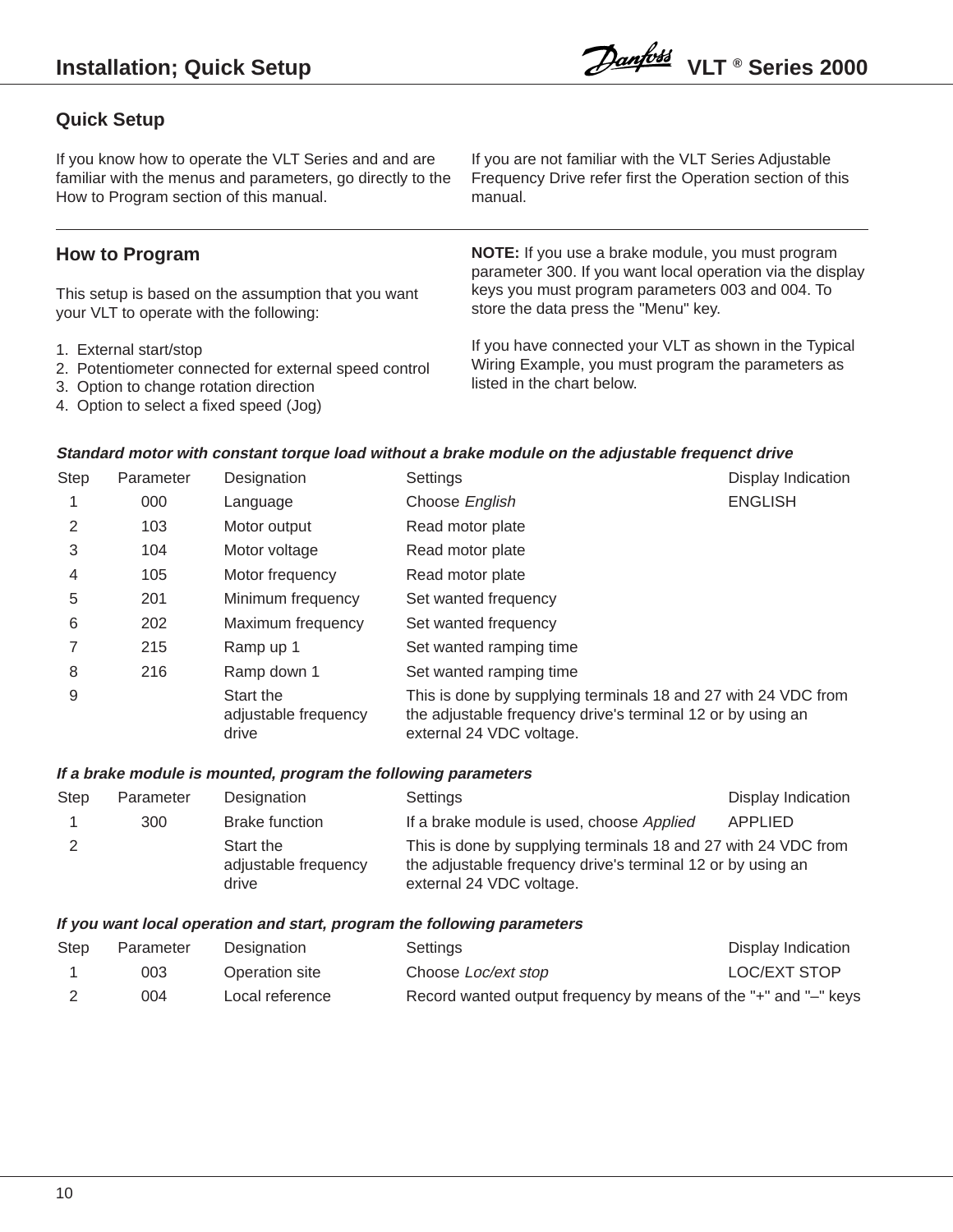# **VLT Control Panel**



All Danfoss VLT Series 2000 AC drives utilize the same control card throughout the entire HP range. The VLT control panel consists of a keyboard and a display.

The keyboard is used for two purposes: local control and programming. The display communicates VLT, motor and application information to the operator.

Located on the control panel is a red and green status LED. When the green status LED is illuminated, there is AC power applied to the VLT. The red LED is used for alarm indications. In an ALARM MODE, the LED will flash.

The display is a three-line LCD display. Line A is used for operating displays. It shows the value corresponding to the setting in DISPLAY MODE. The set value remains in the display line during programming of parameters. Line B shows information about parameters and direction of motor operation. Line C shows information about status and setup or data value.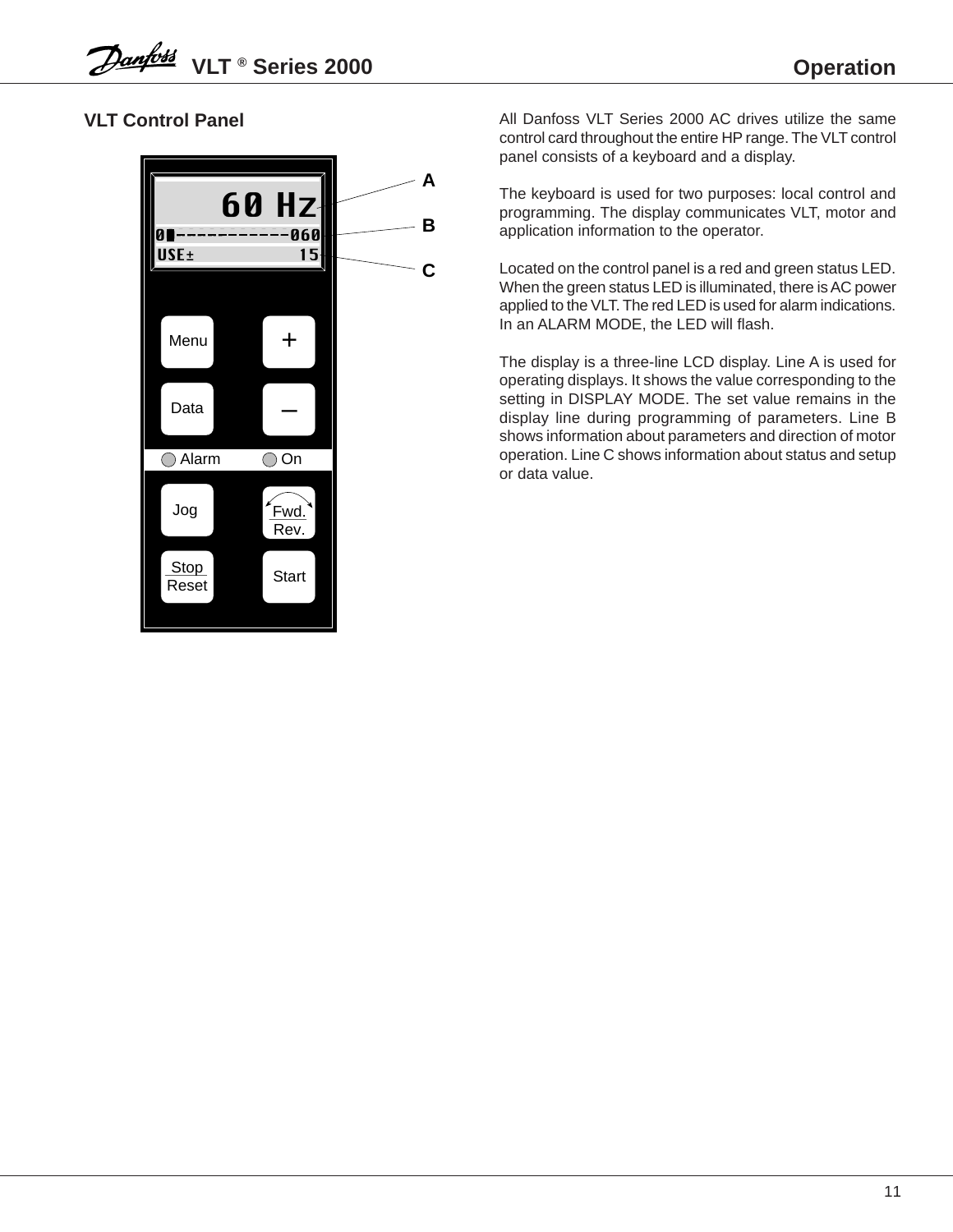### **Programming Keys**



 $\begin{vmatrix} \text{Mean} \\ \text{if} \\ \text{if} \\ \text{if} \\ \text{if} \\ \text{if} \\ \text{if} \\ \text{if} \\ \text{if} \\ \text{if} \\ \text{if} \\ \text{if} \\ \text{if} \\ \text{if} \\ \text{if} \\ \text{if} \\ \text{if} \\ \text{if} \\ \text{if} \\ \text{if} \\ \text{if} \\ \text{if} \\ \text{if} \\ \text{if} \\ \text{if} \\ \text{if} \\ \text{if} \\ \text{if} \\ \text{if} \\ \text{if} \\ \text{if} \\ \text{if} \\ \text{if} \\ \text{if} \\ \text{if} \\ \text{if$ 

MODE or DISPLAY MODE. MENU is also used for entering a specific group of parameters.

 is used for entering DATA MODE or DISPLAY Data

MODE from MENU MODE. DATA is also used to move the cursor in data values.

### **Operator Keys**

Four keys are provided for local control:



With theexception of the Start key the keys can be programmed to be enabled or disabled to prevent unwanted use in certain applications.



The  $\left| + \right|$  and  $\left| - \right|$  keys are used for scrolling through

Groups, Parameters and Data Value selections. Additionally these keys are used for speed up and down when operating in Local mode.

Local Stop: Local Stop is accomplished by pressing the Stop/Reset key on the front control panel. The local stop command has been designed to override all run signals whether local or remote. When a local stop has been made the top line of the display will flash. The only way to resume running from a local stop condition is to initiate a local start.

Local Forward/Reverse: Local Forward/Reverse will be automatically disabled if remote operation is selected. In remote, it is not possible to make direction changes from the keypad.

### **Operational Modes**

The VLT will be in DISPLAY MODE when the motor is running in normal operation. DISPLAY MODE provides various information concerning the current status of the VLT and motor.

The  $\vert + \vert$  and  $\vert - \vert$  keys are used to scroll among

the 12 main display readouts:

and

- Reference
- Frequency Hz
- Display Feedback unit
- Current A
- Torque %
- Power kW
- Power HP
- Energy kWH
- Output voltage V
- DC voltage V
- Motor ETR value %
- Inverter ETR value %

The MENU MODE is used to select and change operating

parameters. The  $\vert + \vert$  and  $\vert - \vert$  keys are used in the and

MENU MODE to select a parameter group or an individual parameter or the data value of a given parameter.

- **Group Description Parameters**
	- 0 Operation and Display 000-099
	- 1 Load and motor 100-199
	- 2 Reference and limits 200-299
	- 3 Functions and timers 300-399
	- 4 Input and Output 400-499
	- 5 Serial data interface 500-599
	- 6 Service and diagnostics 600-699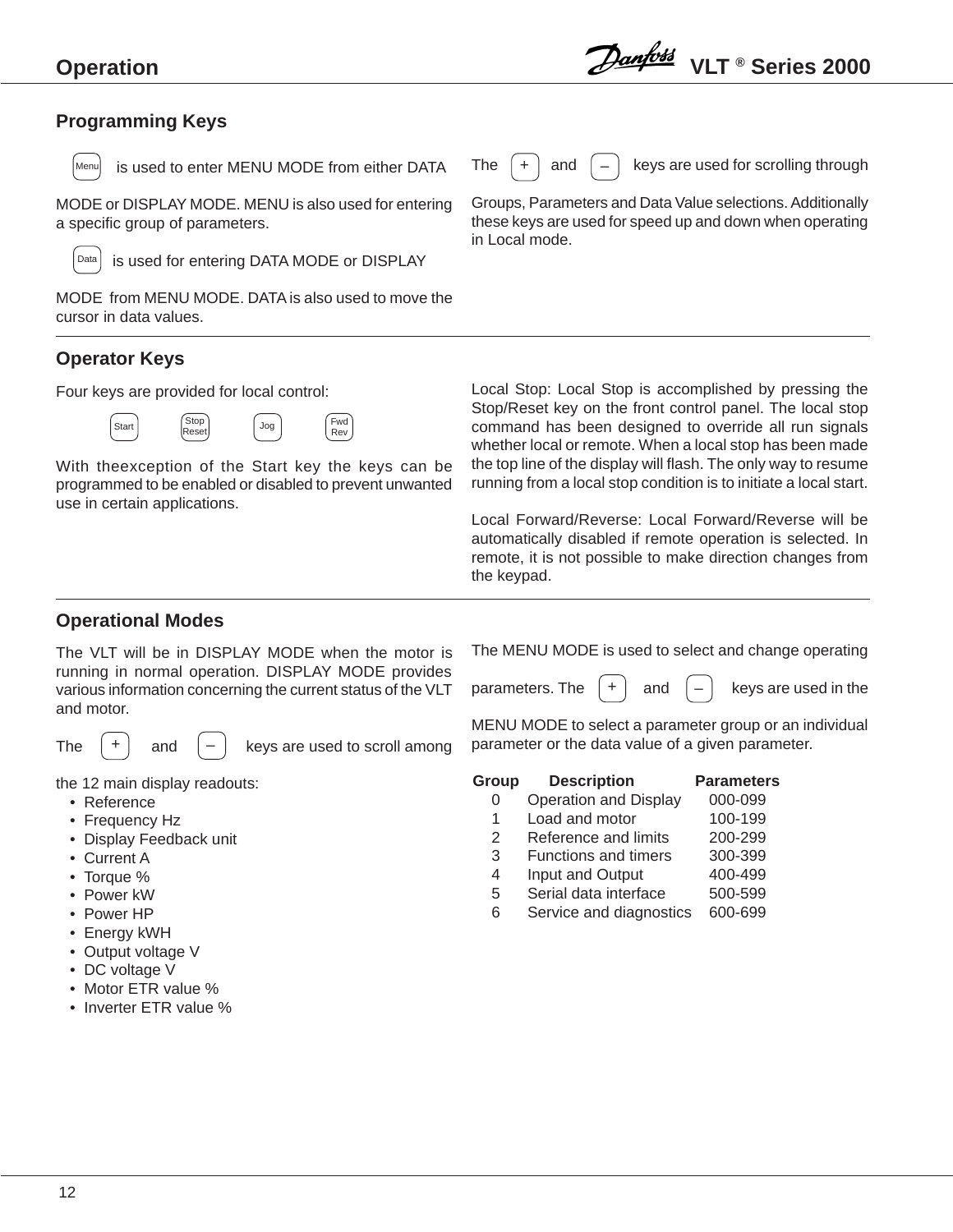| <b>Parameter Numbering</b>                                                                                                                                                           | The parameter number consists of three digits as shown.                                                                                |
|--------------------------------------------------------------------------------------------------------------------------------------------------------------------------------------|----------------------------------------------------------------------------------------------------------------------------------------|
| 00<br>Parameter<br>Number<br><b>Group Number</b>                                                                                                                                     | The left digit indicates the Group, and the two digits at the<br>right specify the parameter number in the specific Group.             |
| <b>Moving through the Program</b>                                                                                                                                                    |                                                                                                                                        |
| After the first power up, the drive is in DISPLAY MODE. To<br>program the VLT's various Groups, use the MENU key to<br>enter the MENU GROUP MODE.                                    | To travel through the available Groups, use the<br>key<br>Menu<br>followed by the<br>keys.<br>or                                       |
| Changing a Parameter number in a Group                                                                                                                                               |                                                                                                                                        |
| Parameters in each group can be entered in the selected                                                                                                                              |                                                                                                                                        |
| group by also using the<br>key followed by<br>or<br>key.<br>Menu                                                                                                                     |                                                                                                                                        |
| <b>Changing a Numerical Data Value</b>                                                                                                                                               |                                                                                                                                        |
| The Data Value can be a continuous (numerical) value of<br>figures within a specified range (i.e., volts, Hz, etc.), or it<br>can be a discrete value represented by the text.       | . All the other data value words that can<br>or<br>be chosen will be shown one at a time by using the                                  |
| The new data value will be stored in the software when<br>leaving the DATA MODE.                                                                                                     | key.<br>or                                                                                                                             |
| <b>Stop</b><br>Please Note: It is necessary to press<br>to stop the<br>Reset<br>motor before changing the data value of some parameters.                                             | Due to space considerations, several words have been<br>abbreviated on the display.                                                    |
| If the data value of the chosen parameter is a discrete value,<br>a text will appear in the display. The text shown represents<br>the chosen parameter. In order to change it, press | When leaving the DATA MODE, the word shown in the<br>display will be stored.<br>Please Note: In order to change the data value of some |
|                                                                                                                                                                                      | Stop<br>parameters, it is necessary to press<br>Reset                                                                                  |
| Time-out                                                                                                                                                                             |                                                                                                                                        |
| If the VLT is left in DATA MODE, a 20 second time-out will<br>prevent unwanted change of data.                                                                                       | It is possible to return to DATA MODE and program the<br>parameter that was blocked by the time-out with a single                      |

The software leaves DATA MODE after 20 seconds if no stroke on  $\int_{\text{Data}}$  . operation is recorded.

Data

Note: The 20 second time-out does not occur in parameter 004, Local Reference.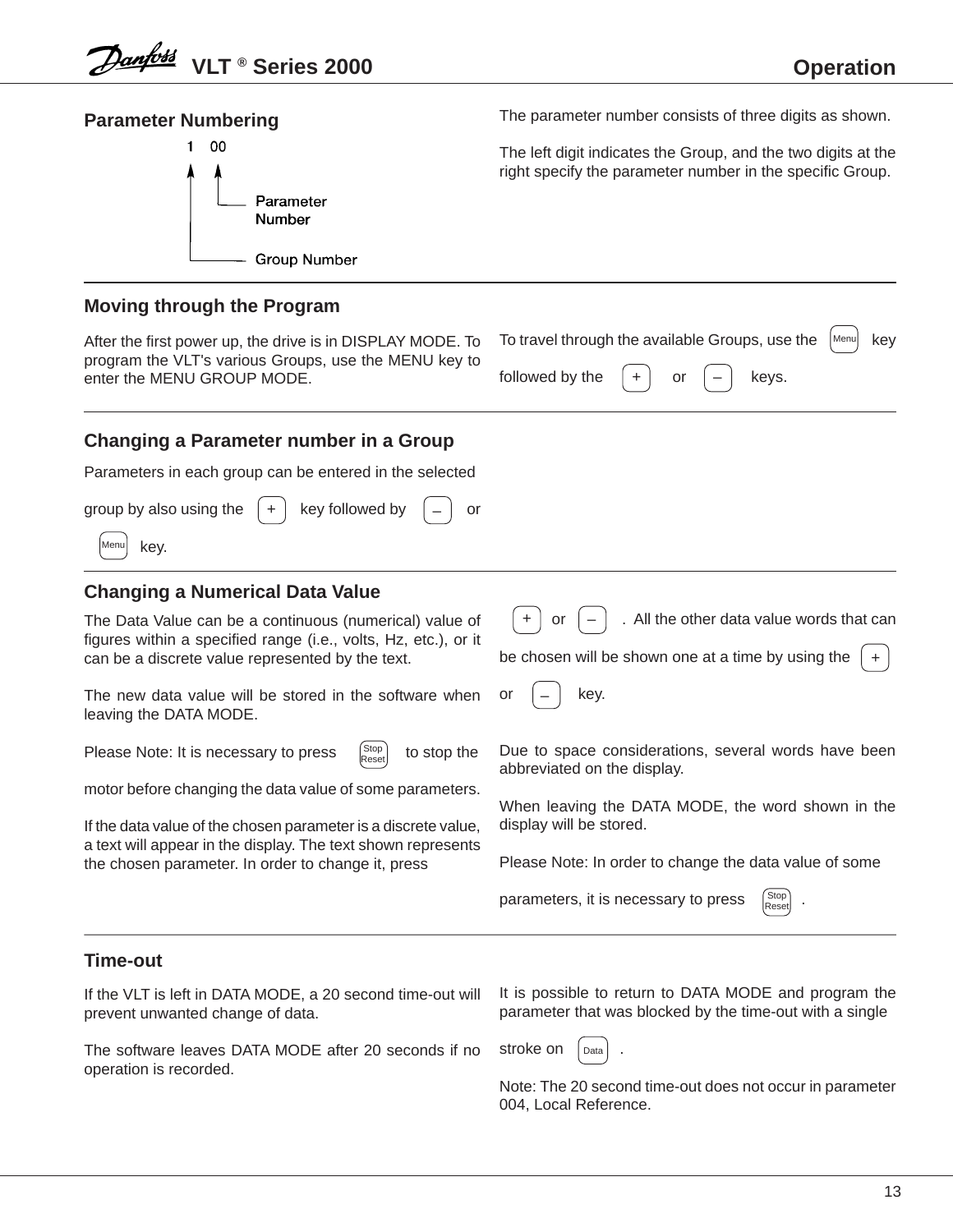# **Operational Modes**

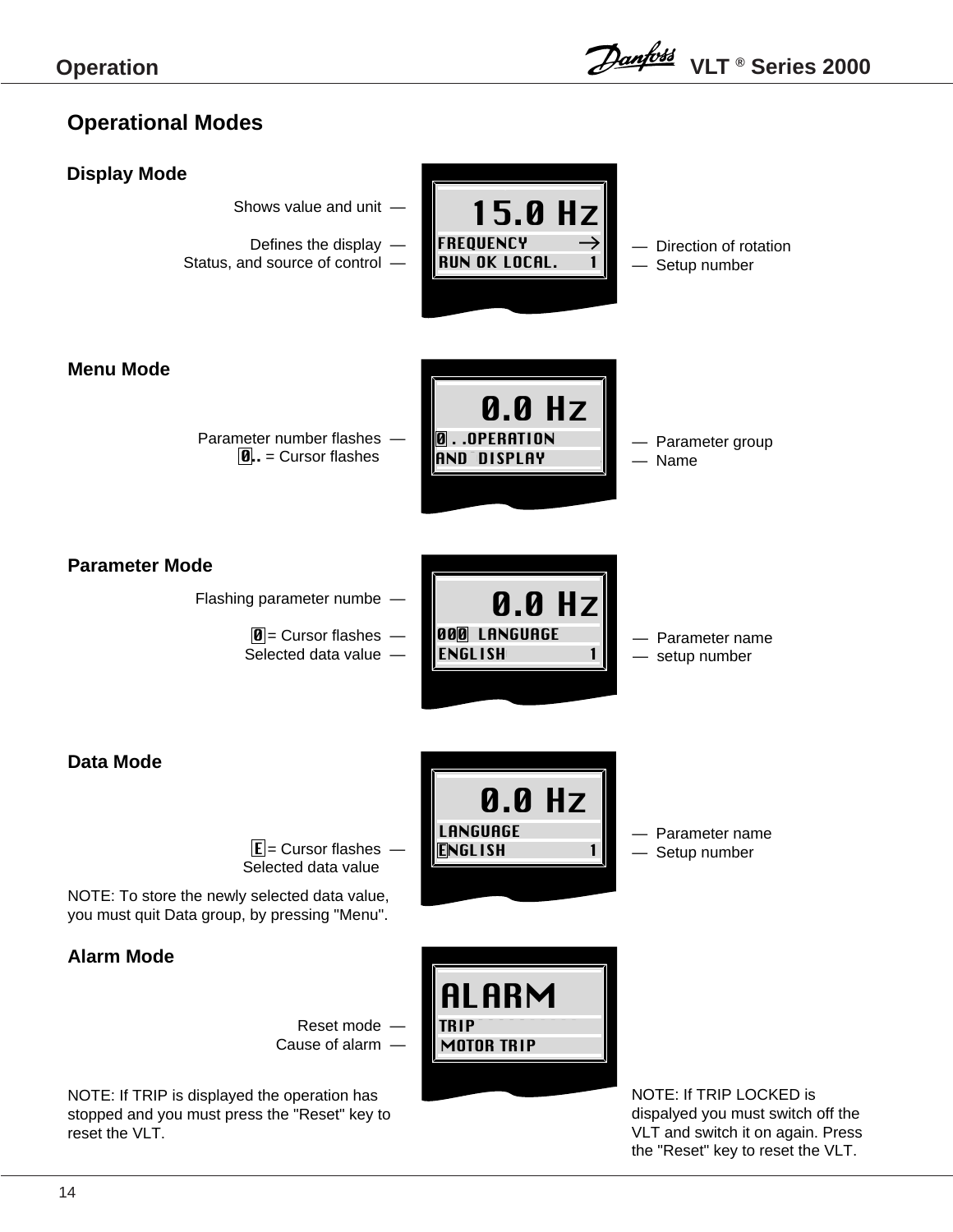![](_page_12_Figure_2.jpeg)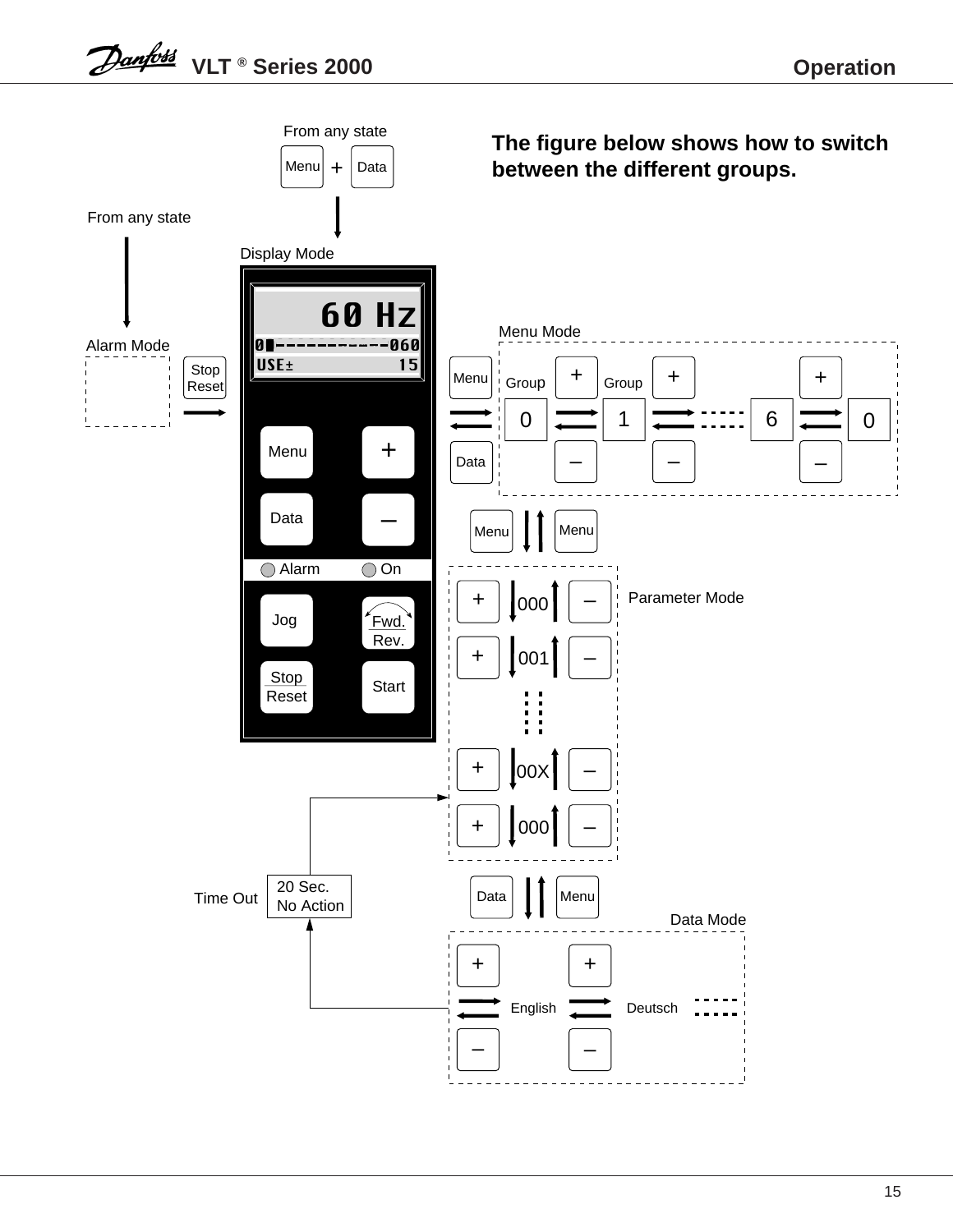### **Group 0 -- Operation and Display**

|  | 000 Language (LANGUAGE)   |  |     |  |  |
|--|---------------------------|--|-----|--|--|
|  | Value:                    |  |     |  |  |
|  | $\star$ English (ENGLISH) |  | [0] |  |  |
|  | German (DEUTSCH)          |  | [1] |  |  |
|  | French (FRANCAIS)         |  | [2] |  |  |
|  | Danish (DANSK)            |  | [3] |  |  |
|  | Function and Description: |  |     |  |  |

Determines the language of the display.

You can choose between English, German, French and Danish.

|       | 001 Menu Setup Select (MENU SETUP) |     |
|-------|------------------------------------|-----|
|       | Value:                             |     |
|       | ★ Setup 1 (SETUP 1)                | [1] |
|       | Setup 2 (SETUP 2)                  | [2] |
|       | Multi-setup (MULTI SETUP)          | [5] |
| Setup | Terminal 29                        |     |

Function:

You can select a menu setup which is different from the factory setting and store it in Setup 1 or Setup 2. Description:

You start by selecting the setup you want to make or alter. You can choose between Setup 1 or setup 2. Then you can alter any data value you like. Your alterations make a setup different from the factory setting. If you choose Multi-setup you can switch between the two setups via terminal 29. The parameters which can be chosen for the two setups have been specially selected. Refer to the Parameter/Default Settings chart in the back of this manual.

### **002 Setup Copy** ((MENU SET COPY) Value

| ★ No copying (DO NOT COPY)                                       | 101 |
|------------------------------------------------------------------|-----|
| Copy setup 1 to 2 (COPY 1 TO 2)                                  | [6] |
| Copy to 2 to 1 (COPY 2 TO 1)                                     | [7] |
| Copy from fact. setting to 1 (Fact. setting $\rightarrow$ 1) [8] |     |
| Copy from fact. setting to 2 (Fact. setting →2) [9]              |     |
| Function:                                                        |     |

You can copy Setup 1 to Setup 2 and vice versa. You can always copy the factory setting back to Setup 1 or Setup 2. Description:

The copying starts when you have entered the desired copying function and Data mode is left by pressing the "Menu" key, or after 20 seconds of no activity. Line 3 in the display flashes while copying is in progress. Time out does not activate the copying function.

| Value:<br>$\star$ Remote (REMOTE)<br>[0]<br>Local with external stop (LOC/EXT./STOP)<br>[1]<br>Local (LOCAL)<br>$\lceil 2 \rceil$<br>Local and remote (LOCAL - REMOTE)<br>[3]<br>Function: | 003 Operation Site (LOCAL/REMOTE) |  |
|--------------------------------------------------------------------------------------------------------------------------------------------------------------------------------------------|-----------------------------------|--|
|                                                                                                                                                                                            |                                   |  |
|                                                                                                                                                                                            |                                   |  |
|                                                                                                                                                                                            |                                   |  |

You can choose four different operation sites: Remote, Local with external stop, Local and Local and remote. Description:

If you choose Remote, you can control the adjustable frequency drive via the control terminals. However, you can still use the stop key of the control panel (provided you have not chosen to disable this function in parameter (007). If you choose Local with external stop you must disconnect the connection between terminals 12 and 27 to activate stop. Local with external stop can only be chosen if Motor coasting, Quick stop, Reset and motor coasting or Stop have been chosen in parameter 404 (terminal 27). Choose Local if you want to operate the unit via the keyboard (must be activated in parameter 007). Local and remote adds local and external reference. This function is selected for access to local reference even when the unit is operated remotely.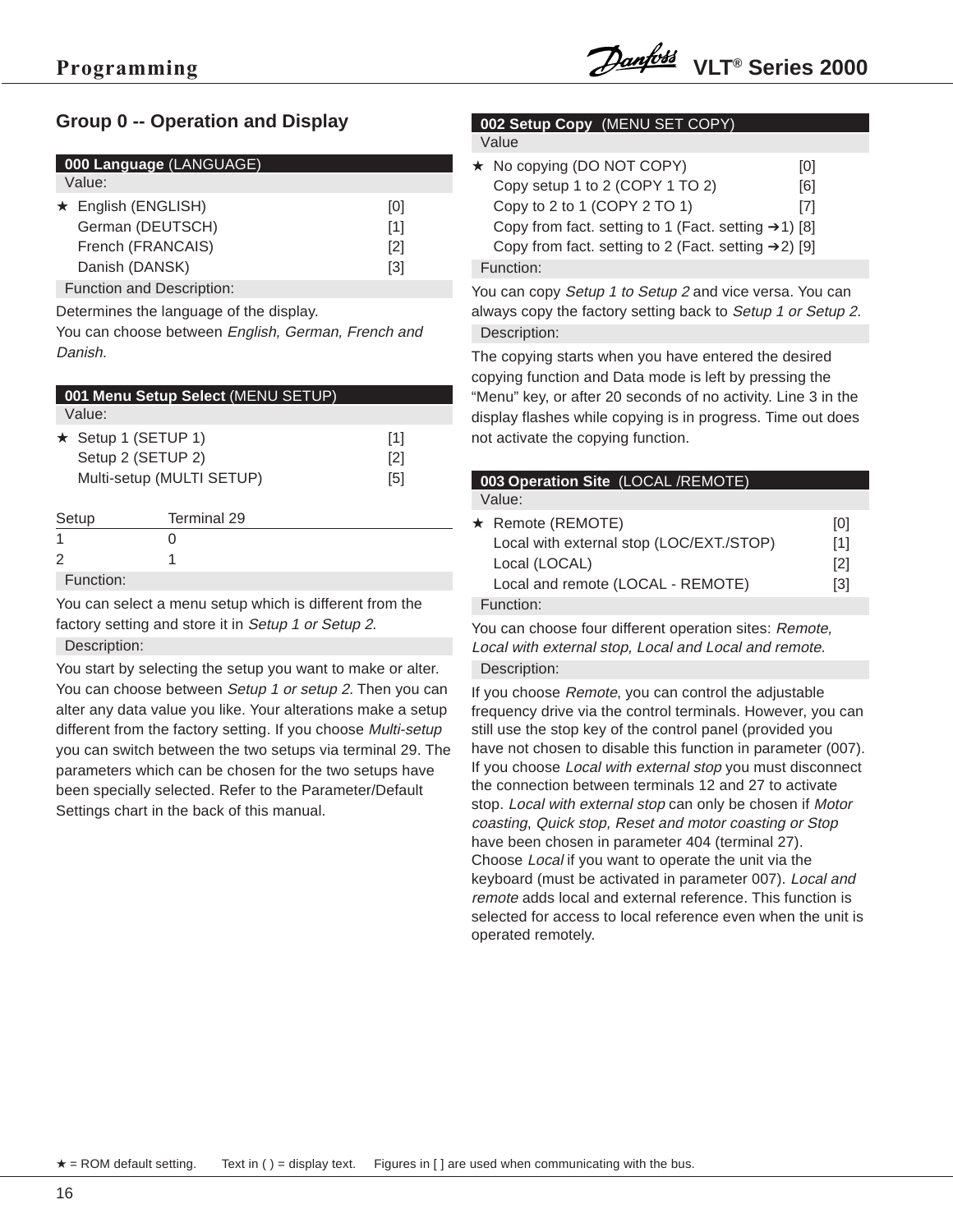### **004 Local Reference** (LOCAL SPEE)

Value:

0 to  $f_{MAX}$ 

Function:

You choose Local reference if you want to set the speed (frequency) via the control panel. Description of choice:

To use this parameter you must choose Local with external stop or Local and remote in parameter 003. the output frequency of the adjustable frequency drive can be changed by means of the "+" and "–" keys. If the AC line is disconnected the value changes to 0.00. Parameter 004 cannot be controlled via the serial bus, RS 232.

There is no automatic switch back to Parameter Group from this parameter. In parameter 010 you can lock data changes in parameter 004.

| <b>005 Display Value (VALUE AT M)</b>                |              |
|------------------------------------------------------|--------------|
| Value:                                               |              |
| 1 to 9999                                            | $\star$ 1000 |
| Function:                                            |              |
| Yoy can choose to have the speed/frequency displayed |              |
| without the unit Hz behind the value.                |              |
|                                                      |              |

Description of choice:

The value will only be read out if Display is selected in Display Group.

It is not possible to change Hz to another unit.

| 006 Local Reset (LOCAL RESE) |     |
|------------------------------|-----|
| Value:                       |     |
| Disable (DISABLE)            | [0] |
| $\star$ Enable (ENABLE)      | [1] |

| 007 Local Start/Stop (LOCAL START/STOP)      |            |
|----------------------------------------------|------------|
| Value:                                       |            |
| Disable (DISABLE)<br>$\star$ Enable (ENABLE) | [0]<br>[1] |
|                                              |            |

| 008 Local Reversing (LOCAL/FWD/REV)                 |            |
|-----------------------------------------------------|------------|
| Value:                                              |            |
| $\star$ Not possible (DISABLE)<br>Possible (ENABLE) | [0]<br>[1] |

| 009 Local Jog (LOCAL JOG) |     |
|---------------------------|-----|
| Value:                    |     |
| Disable (DISABLE)         | [0] |
| $\star$ Enable (ENABLE)   | [1] |

| 010 Local Reference (LOC REFERE) |  |
|----------------------------------|--|
| Value:                           |  |

| Disable (DISABLE)<br>$\star$ Enable (ENABLE)<br>Enable and save (ENABLE AND SAVE) | [0]<br>[1]<br>$\lceil 2 \rceil$ |
|-----------------------------------------------------------------------------------|---------------------------------|
| Function:                                                                         |                                 |

You can enable/disable the function via the control panel. You also can choose whether it must be possible to change the output frequency via parameter 004.

Description:

If you choose Disable in parameter 006, 007, 008 or 009 you cannot activate the function via the control panel. If you choose Disable in parameter 010 the output frequency cannot be changed via parameter 004. You can prevent data change by setting parameter 013 to Locked.

If you choose Enable and savs a change of local speed reference will be saved automattically after 15 sec.

| 013 Data Change Lock (DATA CHC. LOCK)                                                                                 |     |  |  |
|-----------------------------------------------------------------------------------------------------------------------|-----|--|--|
| Value:                                                                                                                |     |  |  |
| ★ Not locked (NOT LOCKED)                                                                                             | [0] |  |  |
| Locked (LOCKED)                                                                                                       | [1] |  |  |
| Function:                                                                                                             |     |  |  |
| There is a way to avoid unintended programming.                                                                       |     |  |  |
| Description:                                                                                                          |     |  |  |
| If you choose Locked you cannot make any data change in<br>any parameter. However, it is still possible to change the |     |  |  |
| local reference.                                                                                                      |     |  |  |

If data change is attempted with data change lock, the display shows: DATA LOCKED.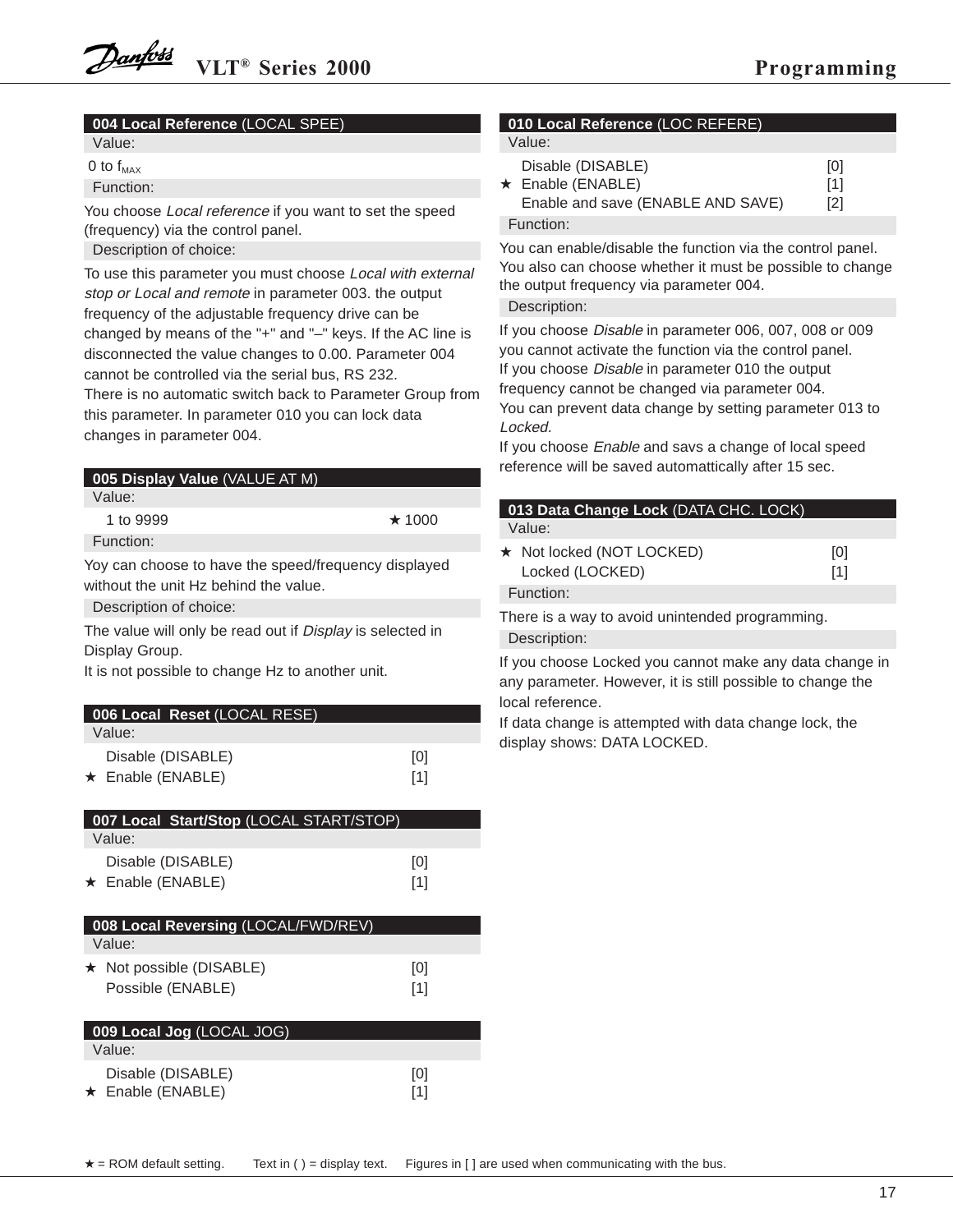### **Group 1 -- Load and Motors**

| 101 Speed Control (SPEED CONT) |                                                                                      |                   |  |
|--------------------------------|--------------------------------------------------------------------------------------|-------------------|--|
|                                | Value:                                                                               |                   |  |
|                                | Open loop (OPEN LOOP)<br>$\star$ Slip comp. (SLIP COMP)<br>Closed loop (CLOSED LOOP) | [0]<br>[1]<br>[2] |  |

Function:

You can choose among three different kinds of speed control: Open loop, Slip compensated and Closed loop. Description:

Choose Slip compensation for normal operation , where the speed must be constant no matter what the load is. Choose Open loop when the motors used are parrellel connected or when synchronous motors are used.

Choose Closed loop when you want operation with process feedback. For closed loop opereation you must choose the feedback type in parameter 114 (current, voltage or pulses).

| 102 Setting of Current Limit (SET CUR.LI)                                                            |                                 |  |  |
|------------------------------------------------------------------------------------------------------|---------------------------------|--|--|
| Value:                                                                                               |                                 |  |  |
| ★ Pre-programmed value (VALUE SET)<br>Voltage signal (10VDC SIGNAL)<br>Current signal (20 mA SIGNAL) | [0]<br>[1]<br>$\lceil 2 \rceil$ |  |  |
|                                                                                                      |                                 |  |  |

Function:

You can choose to control the speed by means of the current limit. This makes indirect torque control possible. The current limit is set in parameter 209, or by means of a current or voltage signal in parameter 412 or parameter 413.

Description:

Choose between controlling the current limit via parameter 209 or one of the analog inputs, terminal 53 0r 60. 10V/20 mA corresponds to 160% current (2030: 140%). Do not select the same signal for PI control.

| <b>103 Motor Power (MOTOR POWE)</b> |                   |
|-------------------------------------|-------------------|
| Value:                              |                   |
| Under size                          | [0]               |
| $\star$ Nom size                    | [1]               |
| Over size                           | $\lceil 2 \rceil$ |
| Function:                           |                   |

This parameter allows a choice of the kW value that best matches the rated motor power.

The factory setting will be for the nominal kW equivalent of the horsepower size on the drive nameplate.

### **103 (continued)**

#### Description:

Check the rated motor power on the motor nameplate. If it is not equal to the nominal horsepower rating on the drive nameplate, select the most appropriate size  $(1$  HP = 0.746 kW). Parameters 107, 108, 109, 110, 111 and 112 change automatically when the value in parameter 103 is changed.

| Value: |  |
|--------|--|
|        |  |

L

|         | Only 200-230 V units                            |       |
|---------|-------------------------------------------------|-------|
|         | 200 V                                           | [0]   |
|         | 208 V                                           | [1]   |
| $\star$ | 220 V                                           | $[2]$ |
|         | 230 V                                           | $[3]$ |
|         | 240 V                                           | $[4]$ |
|         | Only 380-460 V units                            |       |
|         | 380 V                                           | [0]   |
| $\star$ | 400 V                                           | [1]   |
|         | 415 V                                           | [2]   |
|         | 440 V                                           | $[3]$ |
|         | 460 V                                           | [4]   |
|         | $\Gamma$ and $\Gamma$ and $\Gamma$ and $\Gamma$ |       |

### Function:

The rated voltage that most closely matches the motor nameplate voltage can be selected.

#### Description:

You can choose among different voltage values. The value is selected on the basis of the data on the motor plate. Parameters 107, 108, 109, 110, 111 and 112 change automatically when the value in parameter 104 is changed.

| 105 Motor Frequency $(f_N)$ (MOTOR FREQ) |                   |
|------------------------------------------|-------------------|
| Value:                                   |                   |
| $\star$ 50 Hz (50 Hz)                    | [0]               |
| 60 Hz (60 Hz)                            | [1]               |
| 87 Hz (87 Hz)                            | $\lceil 2 \rceil$ |
| 100 Hz (100 Hz)                          | [3]               |
| Function:                                |                   |

Choose the frequency that corresponds to the rated motor frequency.

#### Description:

You can choose among 4 different frequency values. The value is selected on the basis of the data on the type plate of the motor.

The U/f ratio in parameter 111 is changed automatically.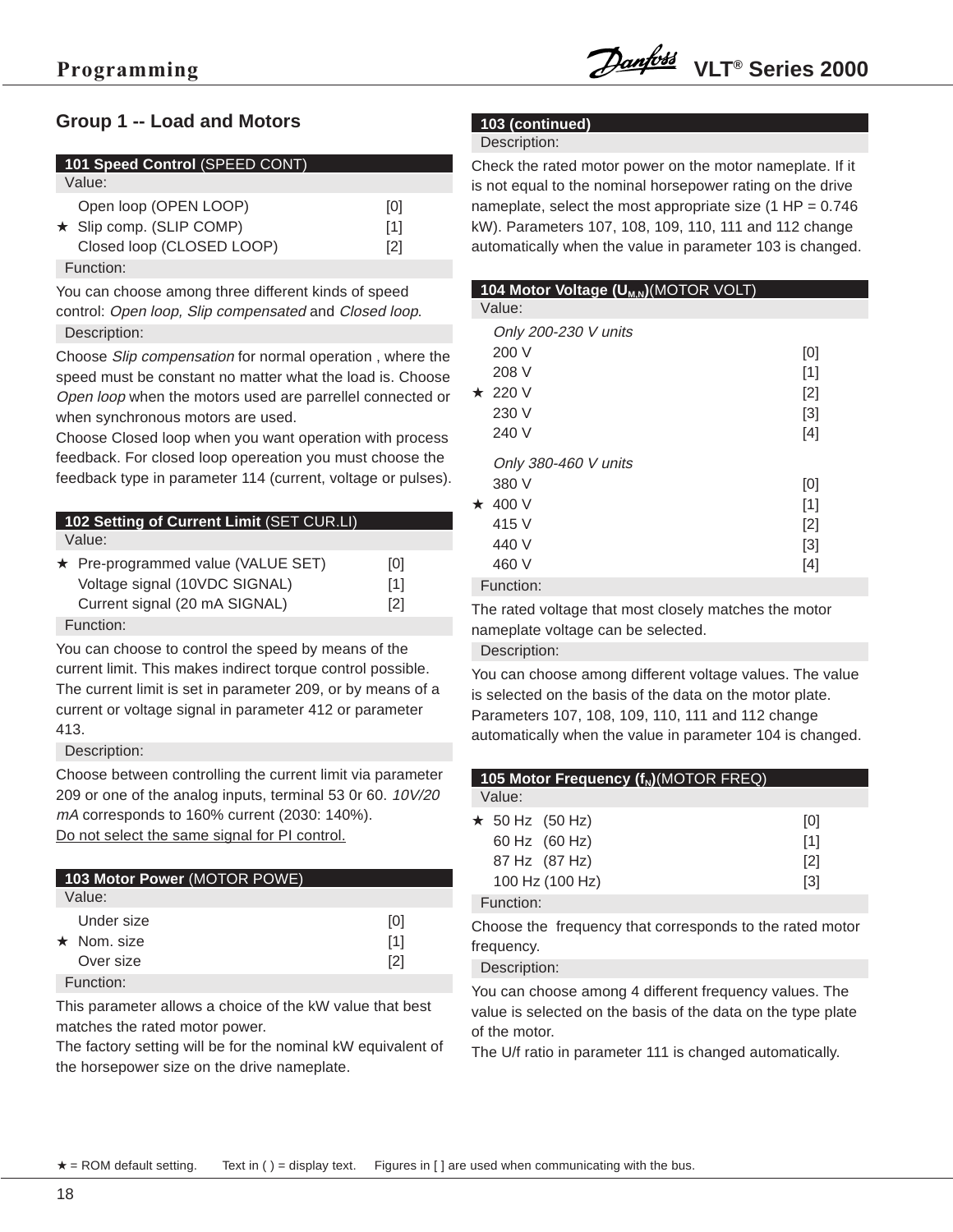### **107 Motor Current** (MOTOR CURR)

Value:

 $I_{\text{MAG (par. 108)}}$  -  $I_{\text{VLT, MAX (par. 209)}}$ Function:

It is important to specify the rated motor current because it is used in part to calculate torque and thermal motor protection, (ETR),

Description:

The rated motor current, which can be seen from the motor nameplate, must be entered. This is also chosen in Quick Set Up Menu step 2.

# **108 Motor Magnetizing Current** (MOTOR MAG AMP)

Value:

 $0.3 - I_{M.N (par. 107)}$ Function:

The VLT uses the value for different calculations such as compensation.

Description:

If the factory setting is unsuitable, the motor current on running idle should be measured with suitable

amperemeter (RMS). The magnetizing current is then set to the measured value.

### **109 Start Voltage** (START VOLT)

Value:

0 to  $(V_{M,N} + 10\%)$ Function:

By increasing the start voltage, a high start torque can be obtained. Small motors (<1 HP) normally require a high start voltage. When motors are connected in parallel, it may be desirable to increase the starting torque.

Description:

Do not forget to consider that the motor must be able to start with the required torque:

- 1. Choose a value to make start possible with the load in question.
- 2. Reduce value until starting up with the given load is just possible.
- 3. Choose a value where operation in the rest of the frequency range is possible at the lowest possible current consumption.

If the start voltage makes normal operation impossible, you can change the V/f ratio in parameter 111.

### **110 Start Compensation** (START COMP)

Value:

0.00 - 99 V/A

Function:

Using this parameter you acn make a load dependent torque adaptation. This is for example used for motors and applications where there is a large difference between the motor's full-load current (parameter 107) and no-load current (parameter 108).

Description:

If the factory setting is not sufficient, you can set the parameter so that the motor can start at the actual load. You can also combine start compensation with parameter 109.

![](_page_16_Picture_32.jpeg)

WARNING: Should not be used with synchronous motors and parallel-coupled motors and where quick load changes may occur. To avoid instability do not increase the value more than necessary.

### **111 V/f Ratio** (V/F RATIO)

Value:

0.00 - 20 V/Hz

Function:

Using this parameter you can change the linear ratio between voltage (V) and frequency (f) to correct motor magnetization, optimal dynamics, accuracy or efficiency. Description:

Use this parameter only if you cannot record the correct motor data in parameters 104 and 105. The value can be calculated as follows:

> Motor voltage (para. 104) Motor frequency (para. 105)  $V/f =$

The value of the factory setting is based on no-load operation. Therefore it is lower than the value calculated. The compensation will give the necessary voltage supplement.

For factory settings refer to the Parameter Chart in the back of this manual.

![](_page_16_Picture_43.jpeg)

WARNING: If the use of start voltage is excessive, it can lead to magnetic saturation and motor overheating.

Text in ( ) = display text. Figures in  $[$  ] are used when communicating with the bus. **★** = ROM default setting.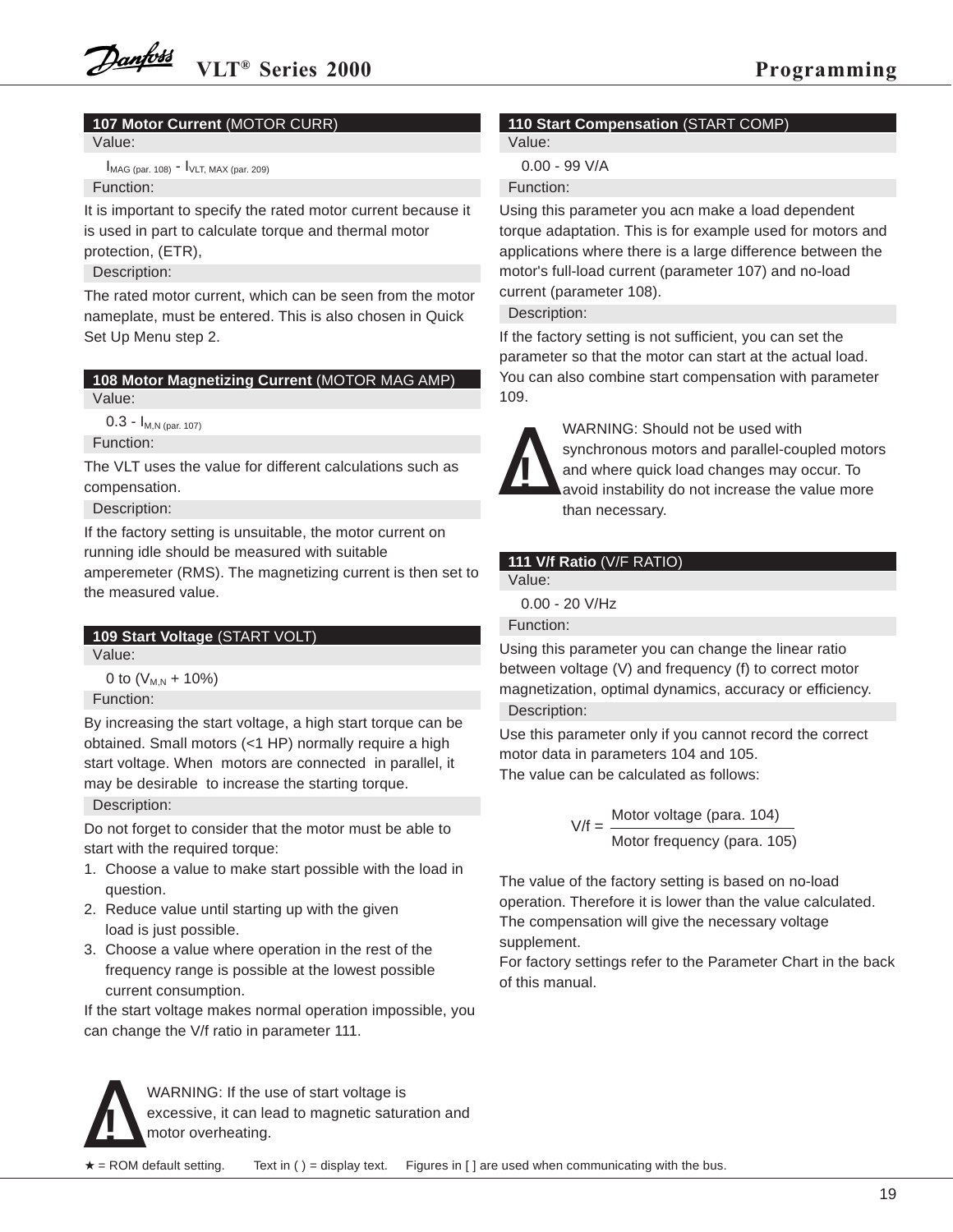### **112 Slip Compensation** (SLIP COMP.)

Value:

0.0 - 20 Hz

Function:

Slip Compensation increases the output frequency and voltage of the VLT adjustable frequency drive with an increasing load to compensate for the motor's increasing slip (loss). This achieves a load-independent speed. Description:

Choose a value so that the speed remains constant when the load increases. If the value is too high the speed increases with the load. This may lead to unstable motor operation.

When you use synchronous motors and motors connected in parallel, set slip compensation to 0 Hz. Slip

compensation should be avoided in case of high dynamics.

| 114 Feedback Signal (FEEDBACK T) |                   |
|----------------------------------|-------------------|
| Value:                           |                   |
| Voltage (VOLTAGE)                | [0]               |
| ★ Current (CURRENT)              | [1]               |
| Pulses (PULSES)                  | $\lceil 2 \rceil$ |
| Function:                        |                   |

This parameter allows a choice of process feedback signal in a closed loop system, as chosen in parameter 101. It has no effect if parameter 101 is set to OPEN LOOP. For further information, see the section on the PID controller.

Description of choice:

If a PID controller is used, one of the inputs on terminal 29 (parameter 405), terminal 53 (parameter 412) or terminal 60 (parameter 413) must be used for the feedback signal. The same type of signal cannot be the reference signal.

| <b>119 FF Factor</b> (FEED FWD F) |              |
|-----------------------------------|--------------|
| Value:                            |              |
| 0 to $500%$                       | $\star$ 100% |
| Function:                         |              |

This parameter is used in connection with a PI controller. The FF factor makes a large or small part of the reference signal around the PID controller so that the PI controller only affects part of the control signal. Any change of the setpoint will affect the motor rpm directly. The FF factor gives high dynamics at changes of the setpoint and less overswing.

Description of choice:

You can choose the required % value in the interval  $f_{MIN} - f_{MAX}$ Choose a value above 100% if the setpoint variations are only minor.

### **120 Control Range** (CONTRL RAN)

Value:

Function:

0 to 100%  $\star$  100%

The regulator range (bandwidth) limits the output from the PID controller as a % of  $f_{MAX}$ .

Description of choice:

A desired % value of  $f_{MAX}$  can be selected. If the regulator range is reduced, speed variations will become smaller during initial adjustment.

![](_page_17_Picture_25.jpeg)

WARNING: The output frequency is limited by 0.9 x  $f_{MIN}$  and 1.1 x  $f_{MAX}$  no matter what the band width setting is. The controller can therefore be active without affect the output frequency can exceed  $f_{MAX}$  by 10%.

| 121 Proportional Gain (PROPRT/L G)                         |              |
|------------------------------------------------------------|--------------|
| Value:                                                     |              |
| $0.01$ to $10.00$                                          | $\star$ 0.01 |
| Function:                                                  |              |
| The proportional gain sets the amplification factor of the |              |

error (the difference between the feedback signal and the setpoint).

Description of choice:

Quick regulation is obtained at a high amplification, but if the amplification is too high, the process may become unstable due to overshoot.

| 122 Integral Time (INTEGRAL T) |             |  |
|--------------------------------|-------------|--|
| Value:                         |             |  |
| 0.01 to 7200 sec.              | $\star$ OFF |  |
| Function:                      |             |  |

The integral time determines how long the PI controller takes to correct the fault. The integral time results in a delay of the signal, and therefore has a dampening effect that will improve stability.

Description of choice:

Quick regulation is obtained through a short integral time. However, if this time is set too short, the process will become unstable. If the integral time is set long, regulation becomes unnecessarily slow. Off means that the function is inactive.

 $\star$  = ROM default setting. Text in ( ) = display text. Figures in [ ] are used when communicating with the bus.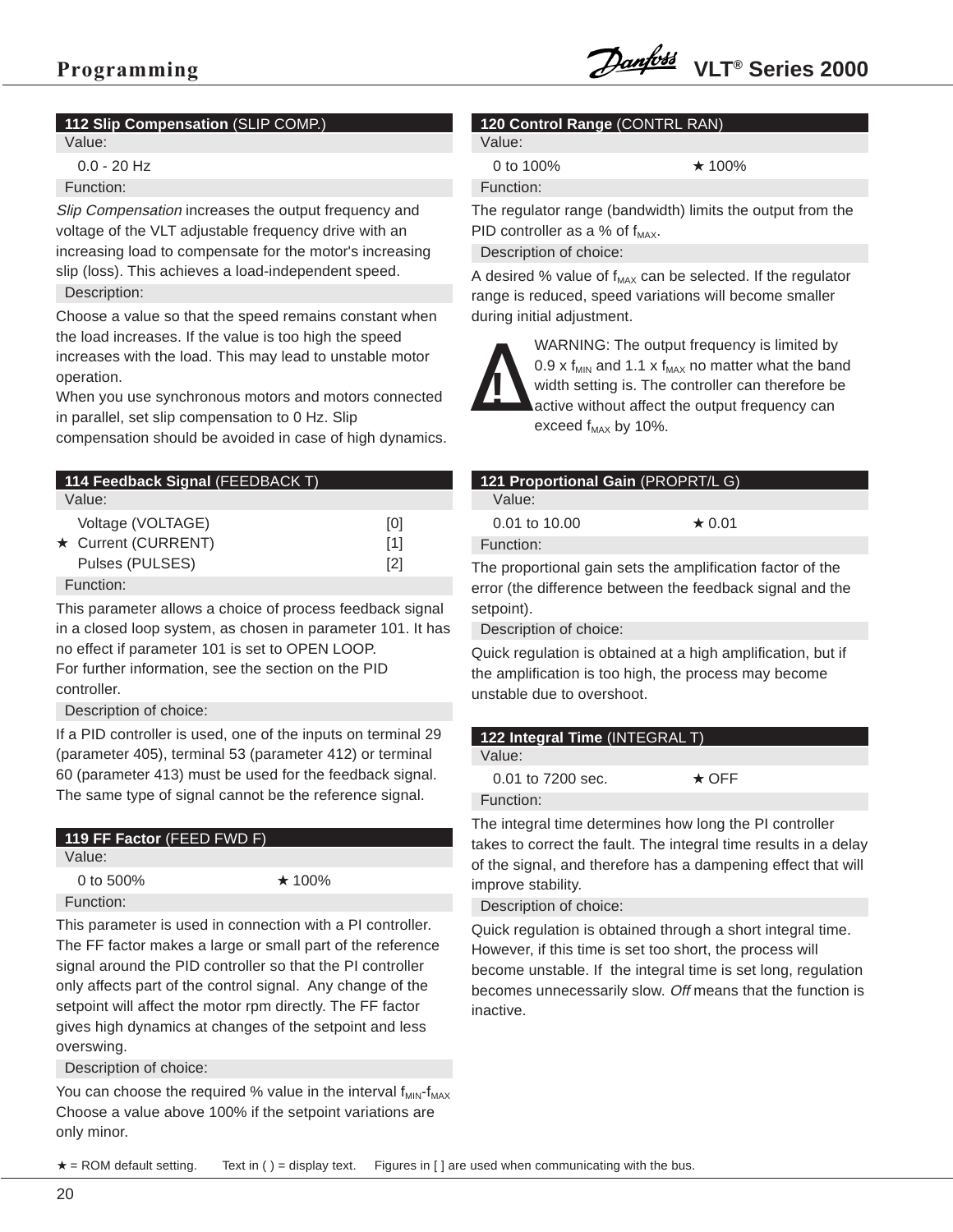### **125 Feedback Factor** (FEEDBACK F)

Value:

0 to 500% ★ 100%

Function:

The feedback factor is used if the transmitter cannot be selected optimally for the scale range of the setpoint.

Description of choice:

This parameter is only used if the feedback signal in parameter 114 is not of a suitable level. If you choose 100% the feedback signal is not changed.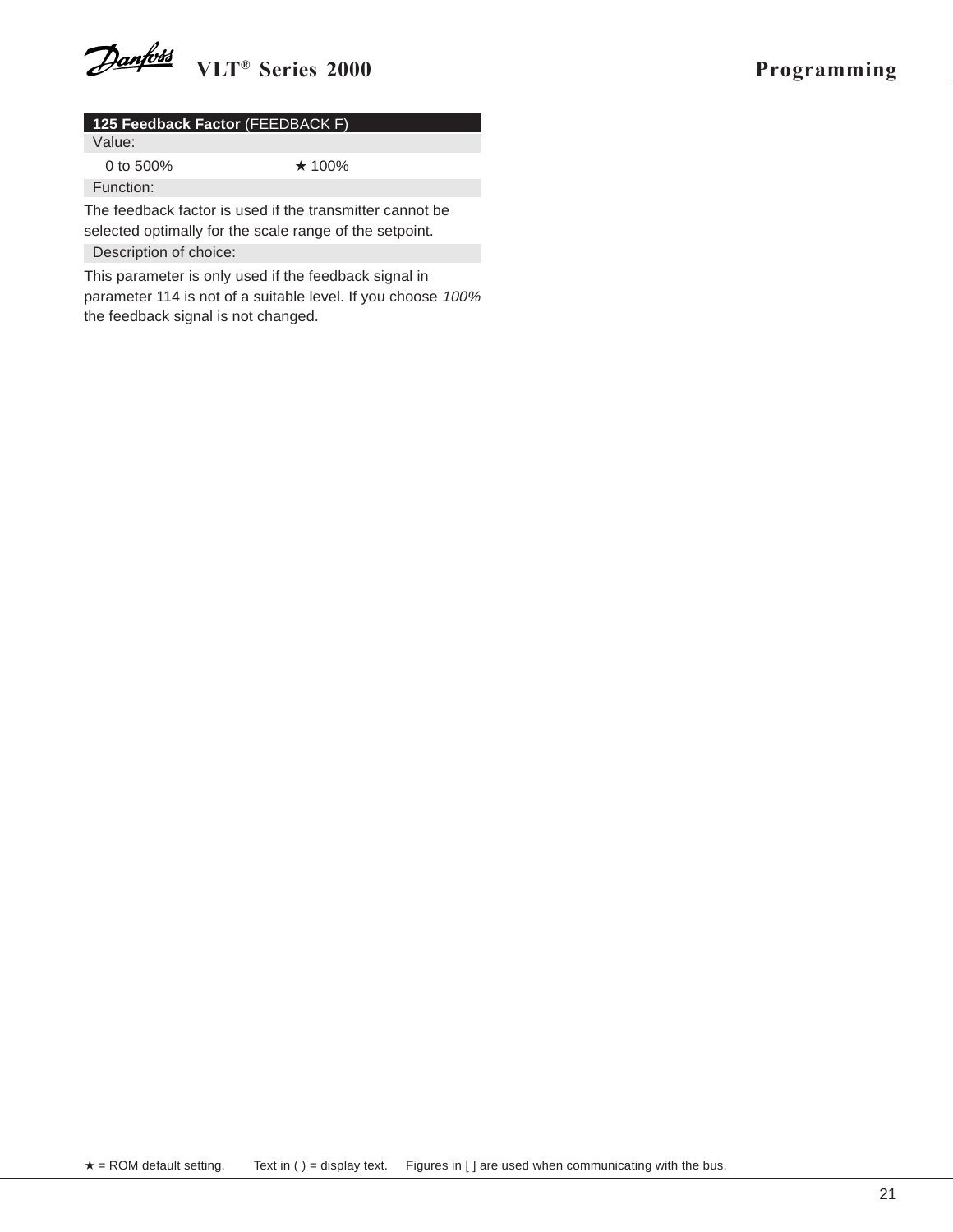## **Group 2 -- References and Limits**

| 200 Frequency Range (FREQUE RANGE) |     |
|------------------------------------|-----|
| Value:                             |     |
| $\star$ 0 to 120 Hz                | [0] |
| 0 to 500 $Hz$                      | [1] |

Function:

Using this parameter you can set and thus limit the output frequency range of the VLT adjustable frequency drive.

Description:

In most cases you can use 0-120 Hz.

![](_page_19_Picture_8.jpeg)

WARNING: Only choose 0-500 Hz if you use special motors designed for high speeds.

| 201 Minimum Frequency (MIN FREQUE)                    |           |  |
|-------------------------------------------------------|-----------|--|
| Value:                                                |           |  |
| $0.0$ to $f_{MAX}$                                    | $\star$ 0 |  |
| Function:                                             |           |  |
| Choose the minimum frequency that corresponds to the  |           |  |
| minimum speed at which the motor is to run. The minim |           |  |

inimum frequency can never be higher than the maximum frequency,  $f_{MAX}$ .

Description:

A value from 0.0 Hz to the max. frequency  $(f_{MAX})$  selected in parameter 202 can be chosen. This is also chosen in Quick Set Up Menu step 5.

| 202 Maximum Frequency (MAX FREQUE) |                                           |
|------------------------------------|-------------------------------------------|
| Value:                             |                                           |
|                                    | $\sim$ $\sim$ $\sim$ $\sim$ $\sim$ $\sim$ |

0.0 - value in para. 200  $\star$  60 Hz Function:

Choose a maximum frequency that corresponds to the maximum speed at which the motor is to run. The maximum frequency can never be lower than the minimum frequency,  $f_{MIN}$ .

Description:

A value from  $f_{MIN}$  to the value selected in parameter 200 for  $f_{MAX}$  (120 Hz or 500 Hz) This is also chosen in Quick Set Up Menu step 6.

![](_page_19_Picture_19.jpeg)

When the PI controller is active the maximum frequency can be exceeded by 10%. The same applies when slip compensation is active.

| 203 Jog Frequency (JOG FREQUE) |
|--------------------------------|
| 1/2!                           |

**Value** 

Function:

0.0 to  $f_{MAX}$   $\star$  10 Hz

The jog frequency is the fixed output frequency at which the drive runs when the jog function is activated.

Description:

The jog frequency can be selected to be lower than  $f_{MIN}$ (parameter 201) but the highest output frequency is limited by  $f_{MAX}$  (parameter 202).

| 204 Digital Reference Type (DIG. REF.) |     |
|----------------------------------------|-----|
| Value:                                 |     |
| $\star$ Sum (SUM)                      | [0] |
| Relative (RELATIVE)                    | [1] |
| Function:                              |     |

The digital references are generated internally in the unit and presented as a percentage of the difference between the  $f_{MAX}$  and  $f_{MIN}$  selected in parameters 201 and 202, added to  $f_{MIN}$ .

Description:

If Sum is selected, one of the digital references (parameters 205-208) is added as a percentage of the difference between  $f_{MAX}$  and  $f_{MIN}$  with the other references. If Relative is selected, one of the digital references )parameters 205- 208) is added as a percentage of the sum of the other references.

| 205 Digital Reference 1 (REF. 1 DIG)  |                                                    |
|---------------------------------------|----------------------------------------------------|
| Value:                                |                                                    |
| $-100.00\%$ to $+100.00\%$            | $\star$ 0 % of f <sub>MAX</sub> - f <sub>MIN</sub> |
| 206 Digital Reference 2 (REF. 2 DIGI) |                                                    |
| Value:                                |                                                    |
|                                       |                                                    |

**207 Digital Reference 3** (REF. 3 DIG)

Value:

 $-100.00\% - +100.00\%$   $\star$  0 % of f<sub>MAX.</sub> - f<sub>MIN</sub>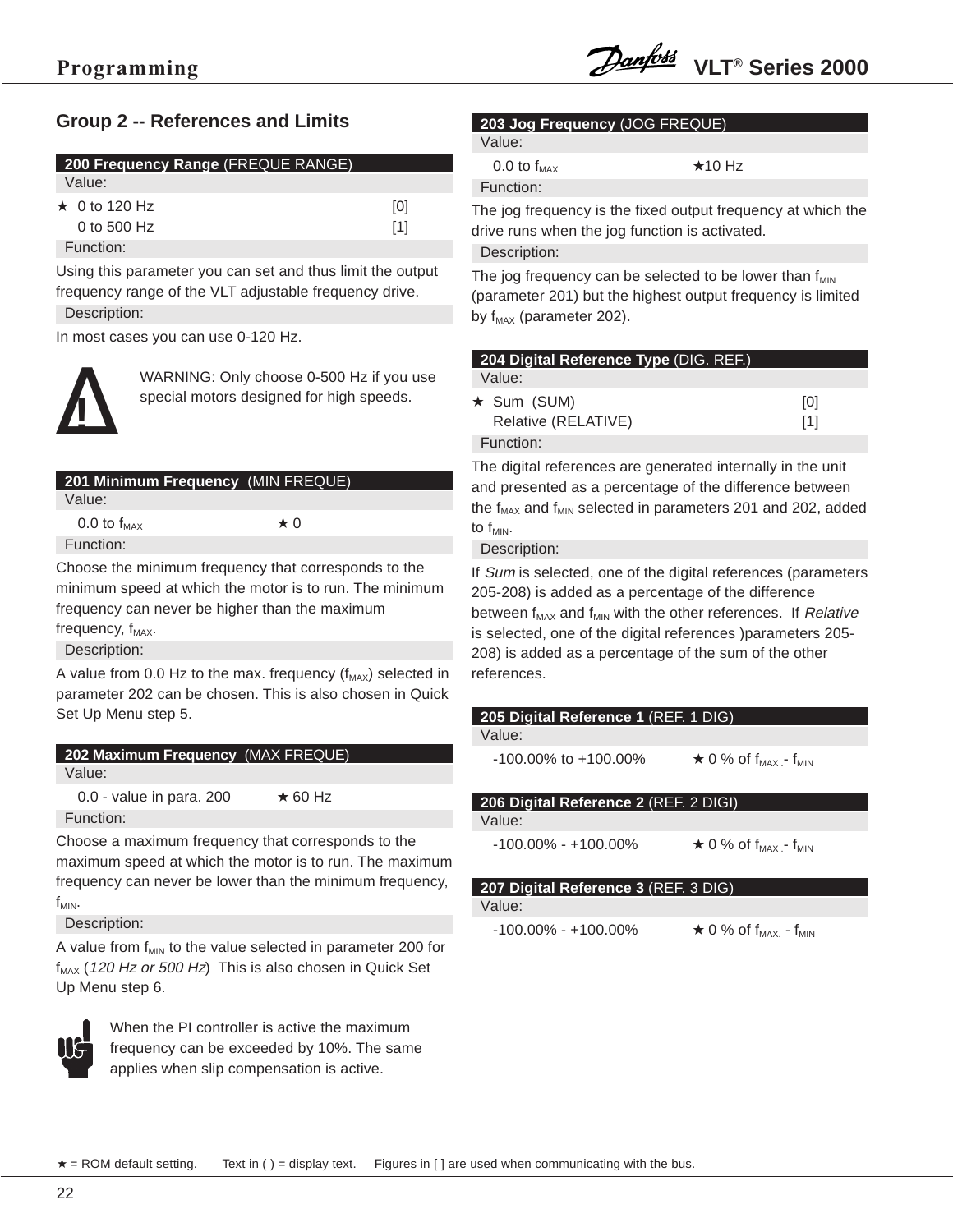| 208 Digital Reference 4 (REF. 4 DIG) |
|--------------------------------------|
|--------------------------------------|

Value:

 $-100.00\% - +100.00\%$   $\star$  0 % of  $f_{MAX}$ .  $f_{MIN}$ Function:

The digital speed references are generated internally in the unit and presented as a percentage of the difference between the  $f_{MAX}$  and  $f_{MIN}$  selected in parameters 201 and 202, added to  $f_{MIN}$ .

Description:

By means of terminal 29 you can switch between the other references (terminal  $29 = 0$  V) and the sum of the other/ digital references (terminal 29 = 24 V).

You must select Digital reference in parameter 402 and 403 to file one of the digital references:

| Terminal 18/27 | Terminal 19 |                     |
|----------------|-------------|---------------------|
|                |             | Digital reference 1 |
|                | 0           | Digital reference 2 |
|                |             | Digital reference 3 |
|                |             | Digital reference 4 |

### **209 Current Limit** (CURRENT LI)

Value:

0.3 to  $I_{VLT,MAX}$ 

### Function:

Use this parameter to set the maximum intermittent output current. If the current limit is exceeded, the output frequency is reduced until the current falls to below the current limit. The output frequency will not increase to the reference level until the current has fallen below the current limit.

### Description of choice:

The value set at the factory corresponds to a load which is 160% (VLT 2030, 3Ø 208-240 V: 140%) of the rated output current. If the current limit is to be used as motor protection, the rated motor current must be programmed. Parameter 310 determines the length of time that the drive will run in current limit before an overcurrent fault. The load range between 100 and 160% can be programmed, but it is only intended for intermittent operation therefore the unit can only give an output of 160% (VLT 2030, 3Ø 208-240 V: 140%) for 60 seconds. The intermittent operating time will be extended as the load drops below 110%, and becomes unlimited at 100%.

![](_page_20_Picture_17.jpeg)

If the switching frequency is higher than 4.5 kHz this period will be shorter.

### **210 Warning: Low Frequency** (LO FREQ. W) Value:

0 to 500 Hz  $\star$  120 Hz Function:

Set the low frequency  $(f_{Low})$  at which the warning is to occur.

Description:

If the output frequency falls below the frequency set  $(f<sub>Low</sub>)$ , the display shows LO FREQ. WARN.

You can also choose to program the signal outputs in parameters 408 and 409 to give a signal.

| 211 Warning: High Frequency (HI FREQ. W)                                |                |
|-------------------------------------------------------------------------|----------------|
| Value:                                                                  |                |
| 0 to 500 $Hz$                                                           | $\star$ 120 Hz |
| Function:                                                               |                |
| Set the high frequency ( $f_{\text{HIGH}}$ ) at which the warning is to |                |
| occur.                                                                  |                |

Description:

If the output frequency increases above the frequency set  $(f<sub>HIGH</sub>)$ , the display will read HI FREQ. WARN.

You can also choose to program the signal outputs in parameters 408 and 409) to give a signal.

| 213 Warning: High Current (HI CURR. W)                           |                               |  |
|------------------------------------------------------------------|-------------------------------|--|
| Value:                                                           |                               |  |
| $0.0$ to $I_{VLT,MAX}$                                           | $\star$ I <sub>VLT, MAX</sub> |  |
| Function:                                                        |                               |  |
| Set the current ( $I_{HIGH}$ ) at which the warning is to occur. |                               |  |
| Description of choice:                                           |                               |  |

If the motor current rises above the  $I_{HIGH}$  programmed, the display will read HI CURR. WARN.

You can also choose to program the signal outputs in parameters 408 and 409 to give a signal.

| 215 Accel (ramp-up) Time (RAMP UP TI)            |             |  |
|--------------------------------------------------|-------------|--|
| Value:                                           |             |  |
| $0.1$ to $800$ sec.                              | $\star$ 5 s |  |
| Function:                                        |             |  |
| Using this parameter you can record the required |             |  |

acceleration time from 0.1 Hz to the rated output frequency (parameter 105).

Description:

To ensure the fastest possible start, choose a value for the ramp-up time so that the current limit is not activated. The ramp-up time is always defined as the acceleration time from 0 Hz to the rated motor frequency.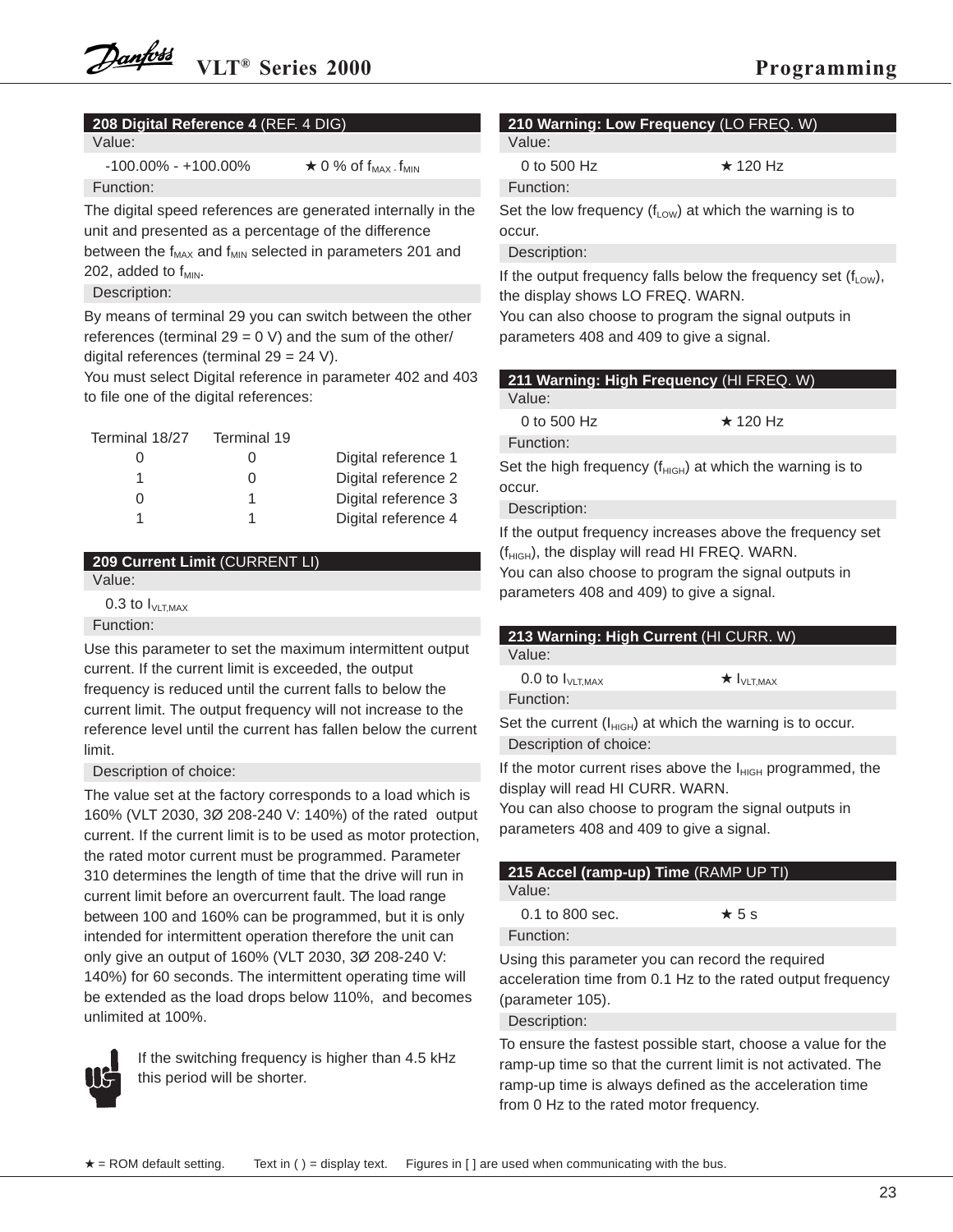# **216 Decel (ramp-down) Time** (RAMP DOWN)

Value:

0.1 to 800 sec.  $\star$  5 s

Function:

Using this parameter you can record the required deceleration time from rated output frequency to 0 Hz. Description:

The ramp-down time can be selected in the range 0.1-800 seconds. If the ramp-down time is too short the VLT's voltage limit becomes active, which will extend the rampdown time. Short ramp-down times will require a VLT unit with a brake function and installation of a brake resistor. The ramp-down time is always defined as the deceleration time from the rated motor frequency to 0 Hz.

| 218 Quick Stop Ramp (QUICK STOP RAMP) |             |
|---------------------------------------|-------------|
| Value:                                |             |
| $0.1 - 800$ sec.                      | $\star$ 1 s |

Function:

Using this parameter you can choose an alternative deleceration ramp - a programmable quick stop ramp.

Description of choice:

The ramp-down time can be selected in the range 0.1 - 800 seconds, calculated from the rated frequency to 0 Hz. If the ramp-down time is too short the VLT's voltage limit becomes active, which will extend the ramp-down time. Short ramp-down times will require a VLT unit with a brake function and installation of a brake resistor.

### **224 Carrier Frequency** (CARRIER FR)

Value:

2.0 to 14.0 kHz  $\star$  4.5 kHz

Function:

The set value determines the carrier frequency of the inverter. Changing the carrier frequency may minimize acoustic noise from the motor.

Description:

It is possible to change the carrier frequency between 2 and 14 kHz. The disadvantages of operating at a high carrier frequency are:

- reduced continuous output current
- reduced efficiency
- higher capacitive leakage current
- increased RFI radiation from the VLT

#### **230 Digital Speed Up/Down** (DIG. SPEED UP/DOWN) Value:

| $\star$ Disable (DISABLE)         | [0]               |
|-----------------------------------|-------------------|
| Enable (ENABLE)                   | [1]               |
| Enable and Save (ENABLE and SAVE) | $\lceil 2 \rceil$ |
| Function:                         |                   |

Using this parameter you can make the VLT adjustable frequency drive lock the output frequency to the latest indicated speed reference.

### Description:

You can choose to have either digital speed up/down (terminal 18/27 and 19) or other speed references. When you have chosen Enable you must choose Speed Up (terminal 18) and Speed Down (terminal 19) in parameters 402/404 and 403.

When Enable and Save is selected a speed will be saved automatically after new start-up.

The other references will not be active so that the digital references cannot be combined with other references.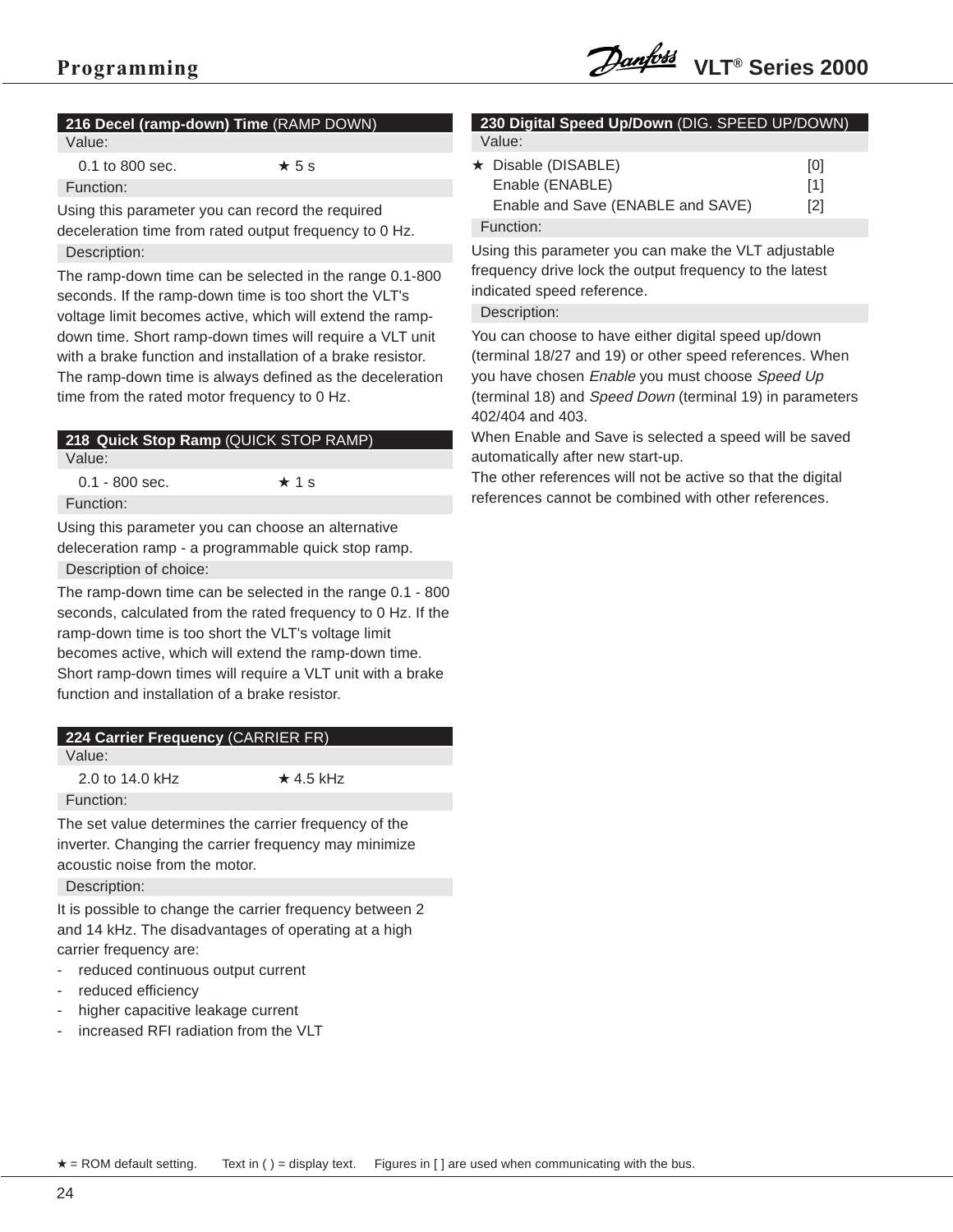### **Group 3 -- Functions and Timers**

| <b>300 Brake Function (START FREQ)</b> |     |
|----------------------------------------|-----|
| Value:                                 |     |
| $\star$ Not Applied (NOT APPLIED)      | [0] |
| Applied (APPLIED)                      | [1] |
| Function:                              |     |

Using this parameter you can inform the VLT adjustable frequency drive that a brake function and a brake resistor have been connected.

Description:

Choose Applied if you use a brake function and a brake resistor.

| 306 DC Braking Time (DC-BRAKE T) |  |
|----------------------------------|--|
|                                  |  |

Value:

0 to 60 sec.  $\star$  0 sec.

Function: Using this parameter you can record how long the DC

braking must be active

Description:

When you choose the braking time you must consider if you want to maintain the braking torque or if you want to use a stop function.

The DC braking time must be  $\neq 0$  to activate DC braking.

| 307 DC Brake Cut-in Frequency (DC-BRK ON) |               |  |
|-------------------------------------------|---------------|--|
| Value:                                    |               |  |
| 0 to 500 $Hz$                             | $\star$ 1 Hz. |  |
| Function:                                 |               |  |
|                                           |               |  |

Using this parameter you can record the output frequency at which DC braking must start when ramping down to standstill.

Description:

The cut-in frequency depends on the application. The cut-in frequency must be  $\neq 0$  to activate DC braking. Instaed of using this parameter you can activate DC braking via terminal 27 if a DC braking time and a DC brake voltage have been recorded.

### **308 DC Brake Voltage** (DC-BRK VOL)

Value:

Function:

0 to 50 V  $\star$  10 V

Using this parameter you can record the DC brake voltage for the motor.

Description:

The size of the voltage depends on the motor size. The bigger the motor the lower the DC brake voltage.

![](_page_22_Picture_27.jpeg)

WARNING: At frequent DC-braking the DC brake voltage should not be too high. This is to avoid motor overload. The DC brake voltage must be  $\neq$ 0 to activate DC braking.

### **309 Reset Function** (RESET MODE) Value: ★ Manual reset (MANUAL) [0] Automatic reset 1 (AUTO 1) [1] Automatic reset 5 (AUTO 5) [5] Function: Using this parameter you can choose how you want to

reset an alarm

Description:

If you choose Manual Reset you must reset the VLT adjustable frequency drive via the keyboard or via terminals 19, 27, or 29. The display shows TRIP.

If you choose Auto Reset 1 the VLT will automatically try to reset once after alarm. The display shows AUTO START. As long as the display shows AUTOSTART the unit will try to reset every 20 minutes.

If you choose Auto Reset 5 thr VLT will automatically try to reset 5 times after alarm. The display shows AUTO START.

![](_page_22_Picture_35.jpeg)

WARNING: The motor may start without warning.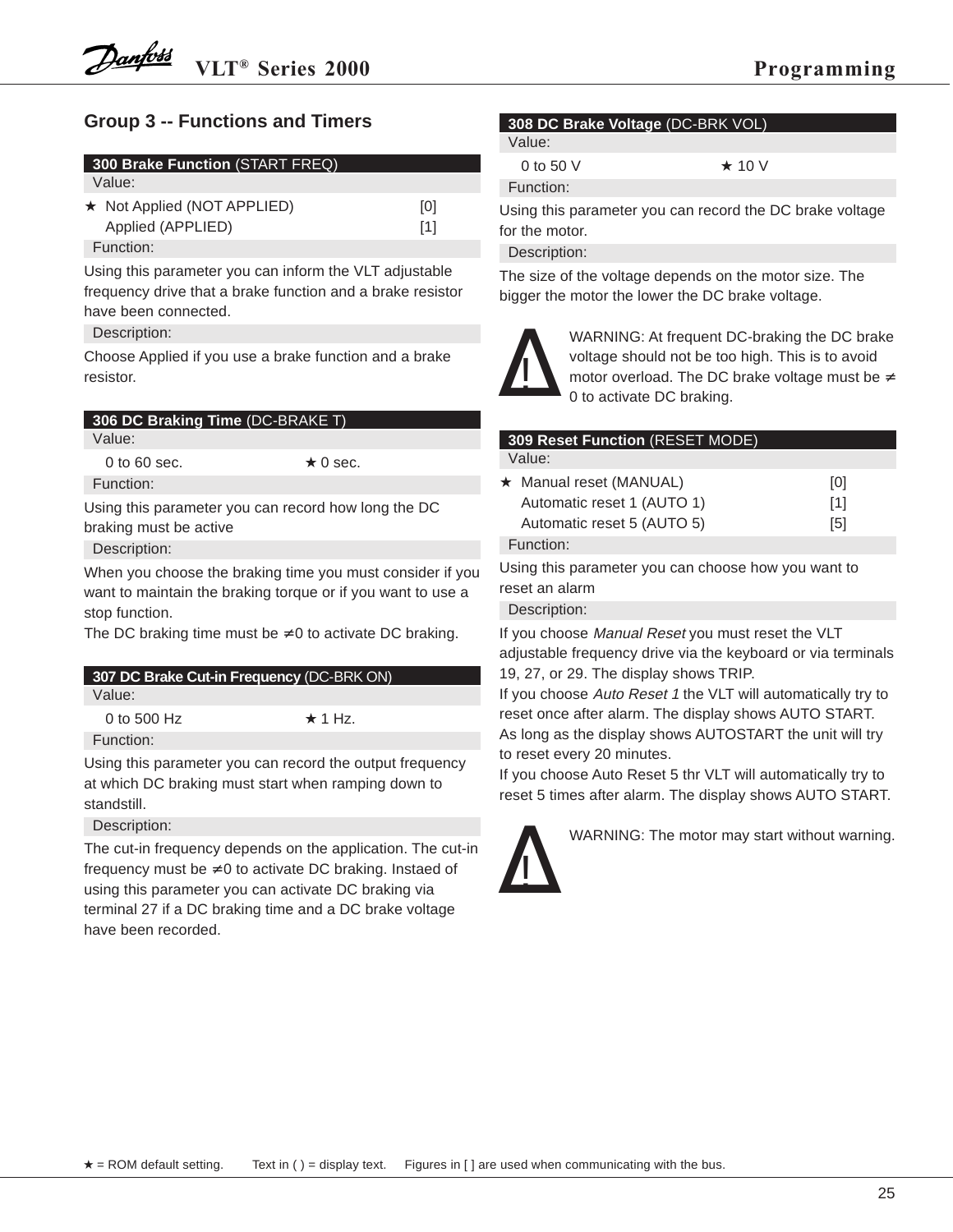### **310 Trip Delay at Current Limit** (TRIP DLY@C)

Value:

0 to 60 secs.

 $\star$  Infinite at 61

Function:

Using this parameter you can record how long the current limit may be active before trip.

Description:

Record the delay time.

![](_page_23_Picture_10.jpeg)

WARNING: If you choose Infinite, and your load is between 105% and 160%, trip may occur after a given interval.

| <b>315 Motor Thermal Protection</b> | (MOTOR THER)      |
|-------------------------------------|-------------------|
| Value:                              |                   |
| $\star$ Off (PROTECT-OFF)           | [0]               |
| Only Warning (ONLY WARNING)         | [1]               |
| Trip (TRIP)                         | $\lceil 2 \rceil$ |
| Function:                           |                   |

The VLT adjustable frequency drive calculates whether the motor temperature exceeds the permissible limits. The calculation is based on 1.16 x rated motor current, as set in parameter 107.

Description:

Select Off (OFF) if no warning or tripping is required. Select Warning if only a warning is to be displayed when the motor is overloaded. The drive can be programmed to give an external warning through the signal outputs set by parameters 408 through 409.

Select Trip if you want warning and trip to be displayed.

![](_page_23_Figure_17.jpeg)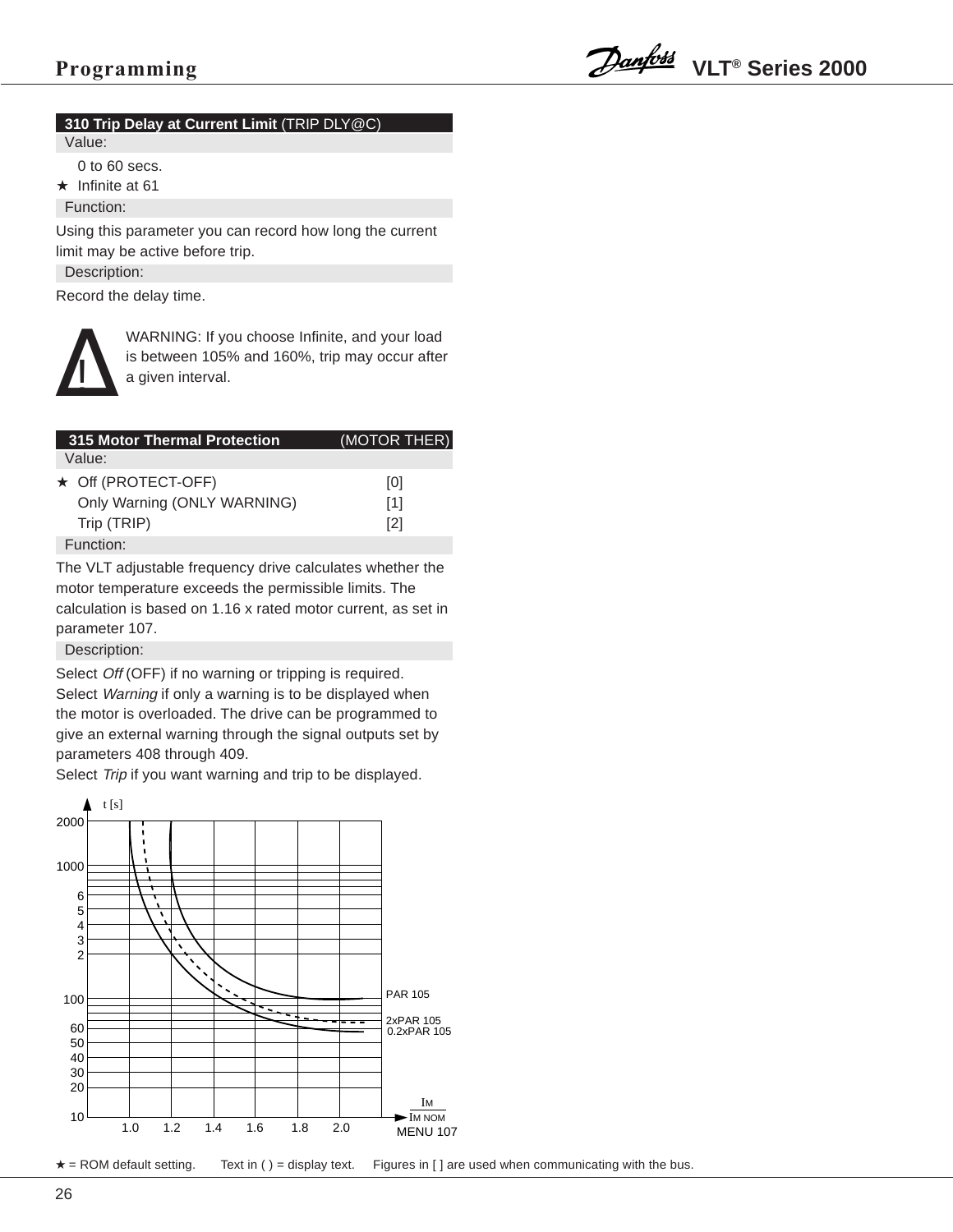### **Group 4 -- Inputs and Outputs**

### **402 Terminal 18** (TERMINAL 18 START)

Value:

| ★ Start (START)                         | וטו               |
|-----------------------------------------|-------------------|
| Pulse Start (PRESS CONT.)               | [1]               |
| No Function (NO FUNCTION)               | $\lceil 2 \rceil$ |
| Speed Up (SPEED UP)                     | [3]               |
| Digital Reference Select (SPEED SELECT) | [4]               |
| Reversing (REVERSING)                   | [5]               |
| Reset and Start (RESET&START)           | [6]               |
| Motor Coasting & Start (COASTING/START) | [7]               |
| Function:                               |                   |
|                                         |                   |

This parameter gives the motor various start signals.

Description:

[0] Start :

24 V on terminal 18 will make the motor ramp up to the set reference. 0 V will make the motor ramp down to stop.

[1] Pulse Start:

On selection of Press Cont. in parameter 402 and application of a pulse (24 V) to terminal 18, the motor will ramp up to the set reference. Futher pulses do not have any effect. (Therefore the motor must be stopped via terminal 27 (parameter 404).

[2] No Function:

Locks the input.

[3] Speed Up:

This is used together with parameter 230. It is possible to make the output frequency increase towards fMAX as long as 24 V is applied to terminal 18.

At 0 V on terminal 18 the output frequency is maintained. Also refer to parameter 403).

[4] Digital Reference Select:

Together with parameter 403 you can choose between four different digital references:

Terminal 18/27 Terminal 19

| 0 |   | Digital reference 1 |
|---|---|---------------------|
|   | 0 | Digital reference 2 |
| U |   | Digital reference 3 |
|   |   | Digital reference 4 |

### [5] Reversing:

If the motor reverses when 24 V is applied to terminal 18, it will change direction again when 0 V is applied.

[6] Reset and Start:

The function can be used as start when terminals 27 and 19 are used to select between the digital references and terminal 29 to change setup (8 digital speeds). 24 V applied to terminal 18 resets the VLT adjustable frequency drive and the motor ramps up to the set reference according to the ramp-up time set in parameter 215.

[7] Motor Coasting and Start:

24 V applied to terminal 18 makes the motor ramp up to the set reference..

0 V applied to terminal 18 sets the motor coasting, running freely until it stops. This can be used in connection with a mechanical brake.

| 403 Terminal 19 Reversing (TERM 19 REVERSING) |      |
|-----------------------------------------------|------|
| Value:                                        |      |
| L Dovorojna (DEVEDOINIO)                      | ro 1 |

| ★ Reversing (REVERSING)                 | [0]               |
|-----------------------------------------|-------------------|
| <b>Start Reversing (START REV)</b>      | [1]               |
| No Function (NO FUNCTION)               | $\lceil 2 \rceil$ |
| Speed Down (SPEED DOWN)                 | $\lceil 3 \rceil$ |
| Digital Reference Select (SPEED SELECT) | [4]               |
| Reset (RESET)                           | [5]               |
| Function:                               |                   |

Using this parameter (terminal 19) you can e.g. change the motor's direction.

Description:

[0] Reversing:

Reverses the motor, when 24 V is applied to terminal 19 and changes the rotation direction again when 0 V is applied to the terminal.

[1] Start Reversing:

Reverses the motor, when 24 V is applied to terminal 19. The motor stops when 0 V is applied to the terminal.

[2] No Function:

Locks the input.

[3] Speed Down:

This is used together with parameter 230. It is possible to make the output frequency drop towards  $f_{MIN}$ , as long as 24 V is applied to terminal 19.

At 0 V applied to terminal 19, the output frequency in question is maintained. Also refer to parameter 402. [4] Digital Reference Select:

Together with parameter 402 you can choose between four different digital references:

| Terminal 18/27 | Terminal 19      |                     |
|----------------|------------------|---------------------|
|                | $\left( \right)$ | Digital reference 1 |
|                | $\Omega$         | Digital reference 2 |
| O              |                  | Digital reference 3 |
|                |                  | Digital reference 4 |

[5] Reset:

Incase of alarm the VLT can be reset by applying 24 V to terminal 19.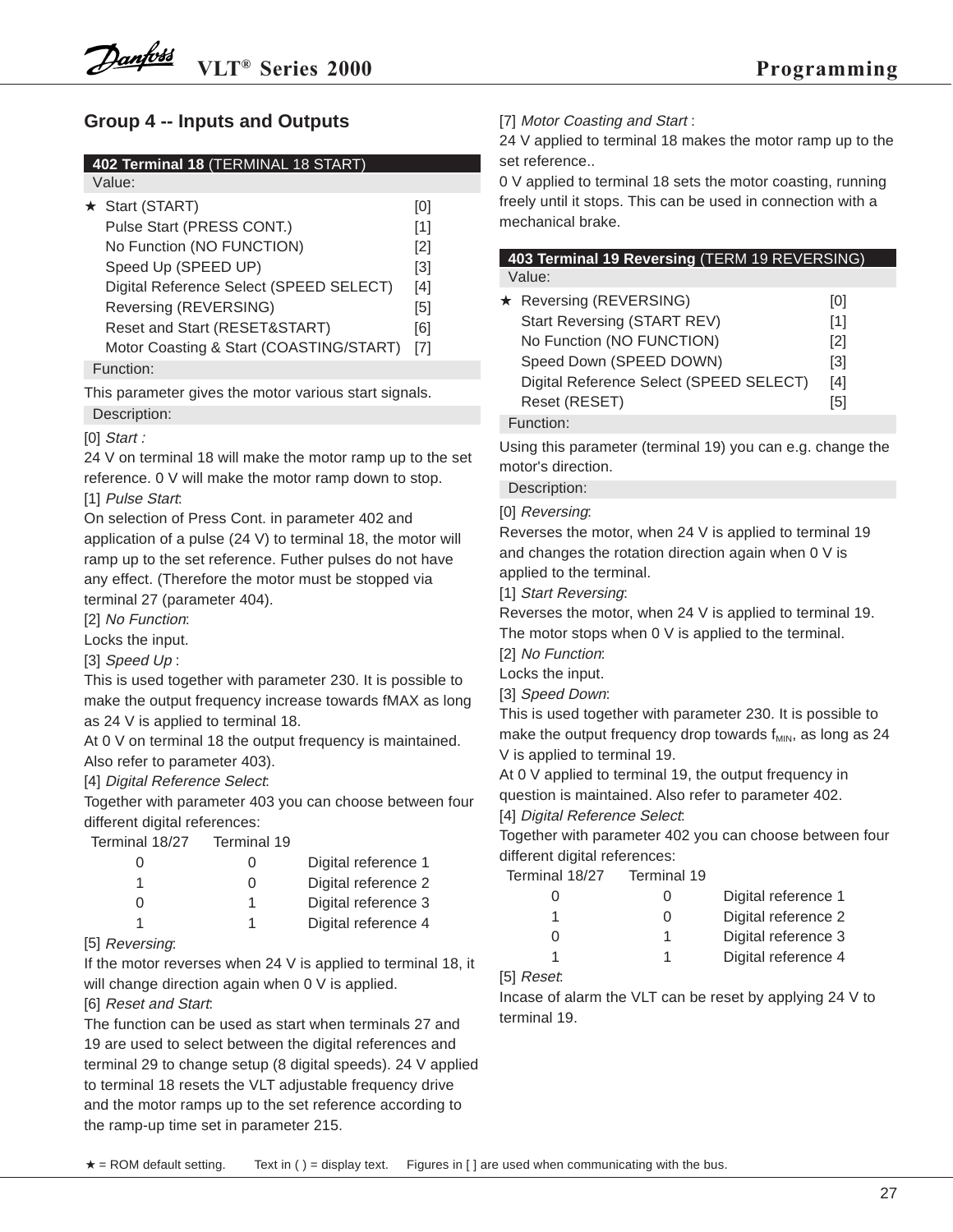![](_page_25_Picture_1.jpeg)

### **404 Terminal 27 Stop** (INPUT 27)

### Value:

| Motor Coasting Stop (MTR. COAST)         | וטו |
|------------------------------------------|-----|
| Quick-Stop (Q-STOP)                      | [1] |
| DC Braking (DC-BRAKE)                    | [2] |
| ★ Reset and Motor Coasting (RST & COAST) | [3] |
| Stop (STOP=PRESS)                        | [4] |
| Reset and Start (RST & START)            | [5] |
| Speed Down (SPEED DOWN)                  | [6] |
| Digital Reference Select (SPEED SELECT)  | [7] |
| Function:                                |     |

Using this parameter (terminal 27) you can give the motor various stop signals.

#### Description:

[0] Motor coasting stop:

If 0 V is applied to terminal 27 the motor will coast to a stop. [1] Quick Stop:

If 0 V is applied to terminal 27 the motor will brake to a stop according to the ramp-down time set in parameter 218.

A DC current brakes the motor after ramping down to 0, according to the setting of parameters 306-308.

#### [2] DC Brake:

If 0 V is applied to terminal 27 the motor will brake to a stop according to the settings of parameters 306 and 308.

[3] Reset and Motor Coasting:

If 0 V is applied to terminal 27 the motor will start coasting and the VLT adjustable frequency drive is reset.

[4]  $Stop = Press$ :

A circuit breaker between terminals 12 and 27, when opened briefly causes ramp-down to stop.

### [5] Reset and Start:

This can be used as a start function when you use terminals 18 and 19 to select a digital reference. 24 V applied to terminal 27 will make the adjustable frequency drive reset and the motor ramp up to the set reference according to the ramp-up time set in parameter 215. [6] Speed Down:

This is used together with parameter 230. It is possible to make the output frequency drop towards  $f_{MIN}$ , as long as 24 V is applied to terminal 27.

At 0 V applied to terminal 27, the output frequency in question is maintained. Also refer to parameter 402.

[7] Digital Reference Select:

Together with parameter 402 you can choose between four different digital references:

Terminal 18/27 Terminal 19

| 0 | 0 | Digital reference 1 |
|---|---|---------------------|
|   | O | Digital reference 2 |
| 0 |   | Digital reference 3 |
|   |   | Digital reference 4 |

Pulse Input, 100 Hz (PULSES 100 Hz) [3]  $Pulco Input 1 KHz / DIII CEC 1 KHz$  [4]

| PUISE INDUI, I KHZ (PULJEJ I KHZ)   | $1 + 1$ |
|-------------------------------------|---------|
| Pulse Input, 10 KHz (PULSES 10 KHz) | [5]     |
| Setup Select (SETUP SELECT)         | [6]     |
| Reset (RESET)                       | [7]     |
| Reversing (REVERSING)               | [8]     |
| Speed Down (SPEED DOWN)             | [9]     |

**405 Terminal 29 Jog** (TERMINAL 29 JOG)

 $\star$  Jog (JOG) [0] Start (START) [1] Digital Reference (DIGITAL REF.) [2]

Function:

Value:

Using this parameter (terminal 29) you can give the motor different jog signals.

### Description:

You can set the output frequency to a pre-programmed value (jog in parameter 203). Recording Digital reference you can enable/disable values stored in parameters 205- 208.

If terminal 29 is used for either pulse signal reference (open loop) or pulse signal feedback (closed loop) choose one of the pulse inputs [3] - [5].

If Multi Setup is selected in parameter 001, the terminal can be used to switch between setups 1 and 2.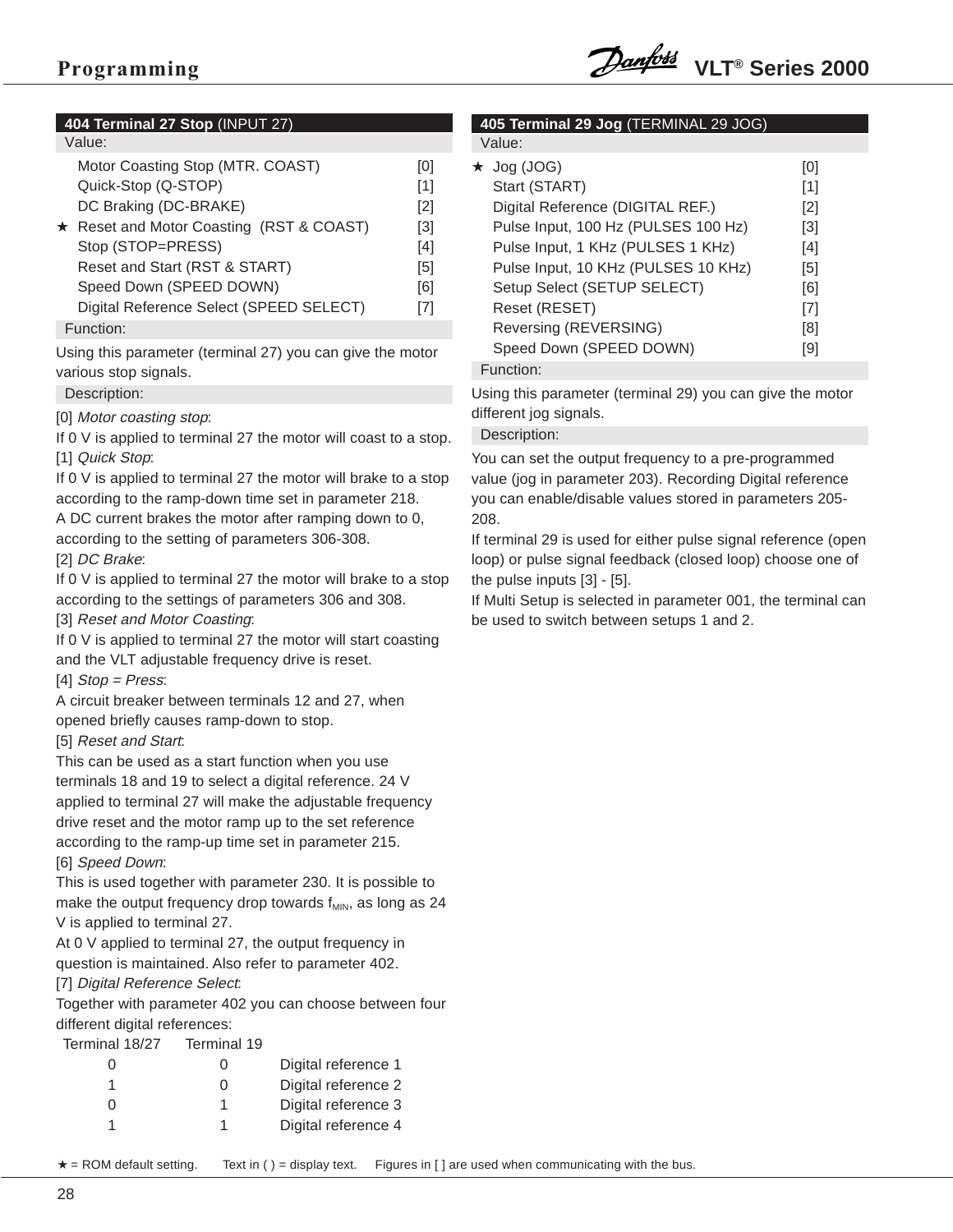#### **408 Terminal 46 Output** (TERMINAL 46 OUTPUT) Value:

| Unit Ready (UNIT READY)                          | [0]    |
|--------------------------------------------------|--------|
| ★ Unit Ready Remote Control (UNT RDY RCTL)       | [1]    |
| Enabled not Warning (ENABLED no WR)              | [2]    |
| Running (RUNNING)                                | [3]    |
| Running, no warning (RUNNING noWR)               | [4]    |
| Running in range, no warning (RUNinRANGE)        | [5]    |
| Speed = reference, no warning (RUN@REF noWR)     | [6]    |
| Alarm (ALARM)                                    | [7]    |
| Alarm or warning (ALARM or WARN)                 | [8]    |
| Current limit (CURRENT LIMIT)                    | [9]    |
| Out of frequency range (OUT FREQ RGE)            | [10]   |
| Out of current range (OUT CURR RGE)              | $[11]$ |
| Reversing (REVERSING)                            | $[12]$ |
| Pulse output 15 Hz - 1.5 kHz (PULSEOUT 1500)     | [13]   |
| Pulse output 15 Hz - 3.0 kHz (PULSEOUT 3000)     | [14]   |
| Pulse output 15 Hz - value par. 005 (PULSPAR005) | $[15]$ |
| Send/receive RS485 (CTS/RTS-RS485)               | [18]   |
| Receive/send RS485 (CTS/RTS-RS485)               | [19]   |
| Function:                                        |        |
|                                                  |        |

Using this parameter you can choose between different output signals. The output is an open collector output and therefore a pull-up resistor must be connected to terminal 12 (+24 V).

Description:

For the pulse output the lowest output frequency is 15 Hz and the highest output frequency is 5 Hz.

RS 485 send/receive control is used when the serial port is connected to the RS 485 network via a RS 232/RS 485 adapter.

Connection example where the signal is active high:

![](_page_26_Figure_9.jpeg)

Connection example where the signal is active low:

![](_page_26_Figure_11.jpeg)

Connection example using RS 232/485 adapter:

![](_page_26_Figure_13.jpeg)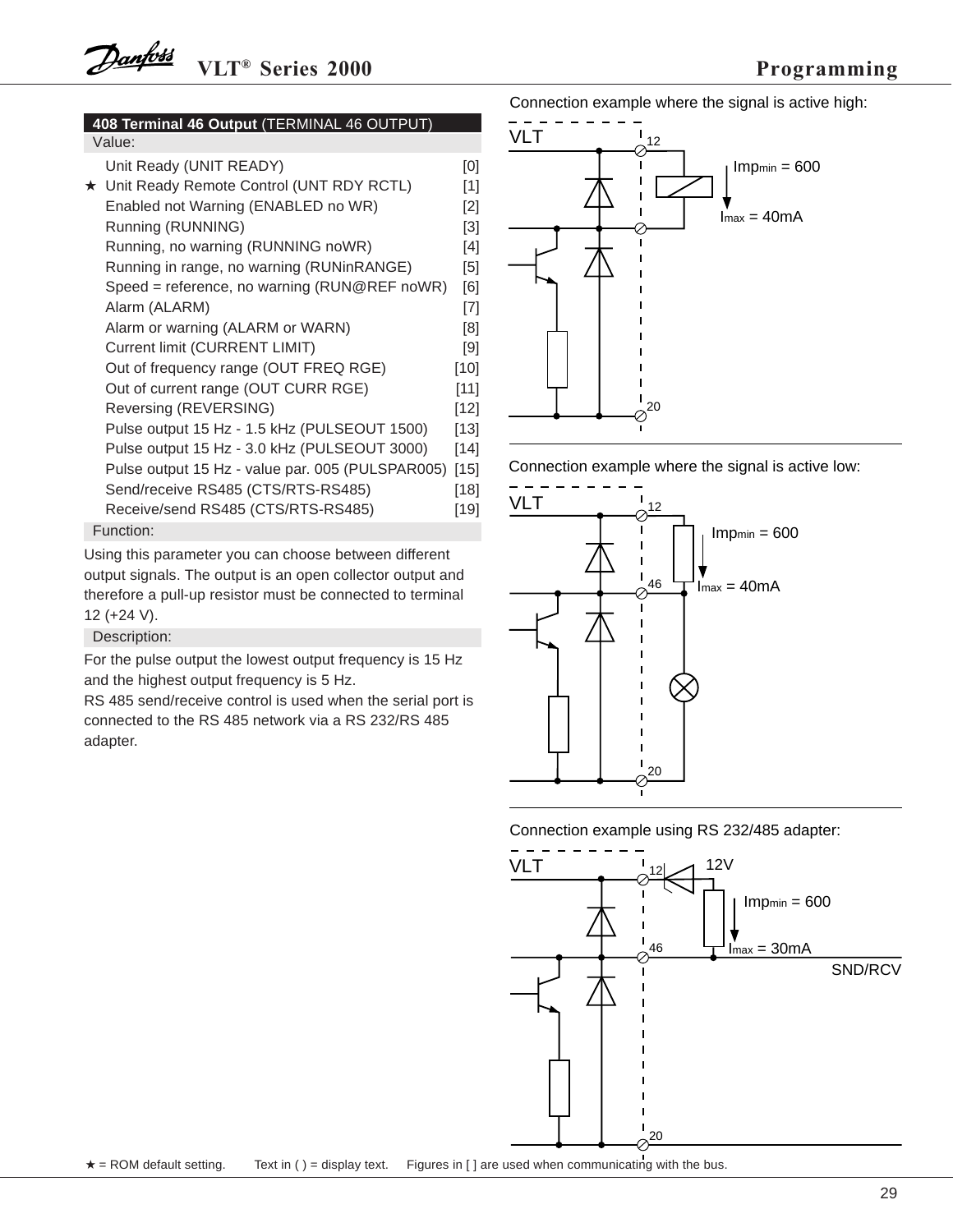**409 Terminal 01 Relay Output** (RELAY 01) Value:

Description:

You can use the relay output 01 to indicate selected status and warnings. The relay is activated when the conditions for the selected data values are fulfilled.

When relay output 01 is not active, there is no connection between terminal 01 and 02. The relay output is potentialfree and the maximum load is 2 A at 24 VDC or 250 VAC.

### **411 Analog Input Current** (ANALOG REFTYPE) Value:

 $\star$  Linear between minimum and maximum (LINEAR) [0] Proportional with lower limit (PROP W/LIMIT) [1] Function:

Is used to determine which frequency converter is to follow an analog reference signal.

Description:

When you select [1] the reference signal will not affect the output frequency until it reaches a value equivalent to the set minimum frequency (parameter 201).

![](_page_27_Figure_12.jpeg)

| 412 Terminal 53 Analog Input Voltage |                                  |     |  |
|--------------------------------------|----------------------------------|-----|--|
| (INPUT #53)                          |                                  |     |  |
|                                      | Value:                           |     |  |
|                                      | No Function (NO FUNCTION)        | [0] |  |
|                                      | $\star$ 0 to 10 V (0 to 10 V DC) | [1] |  |
|                                      | 10 to 0 V (10 to 0 V DC)         | [2] |  |
|                                      | Description:                     |     |  |
|                                      |                                  |     |  |

Record the polarity of analog control signals to inputs 53 and 60. You can choose between voltage, current and polarity.

If you use both inputs for reference signals the total reference signal will be a summation.

| 413 Terminal 60 Analog Input Current |                   |  |
|--------------------------------------|-------------------|--|
| (INPUT #60)                          |                   |  |
| Value:                               |                   |  |
| No Function (NO FUNCTION)            | [0]               |  |
| $\star$ 0 to 20 mA (0 to 20 mA)      | [1]               |  |
| 4 to 20 mA (4 to 20 mA)              | $\lceil 2 \rceil$ |  |
| 20 to 0 mA (20 to 0 mA)              | $\lceil 3 \rceil$ |  |
| 20 to 4 mA (20 to 4 mA)              | 14 I              |  |

Description:

If you are using a PI controller one of the inputs or the pulse input must be used for the feedback signal.

If you are using current control, one of the inputs must be used to set a current limit.

Naturally these choices block the same type of reference signal.

 $\star$  = ROM default setting. Text in ( ) = display text. Figures in [ ] are used when communicating with the bus.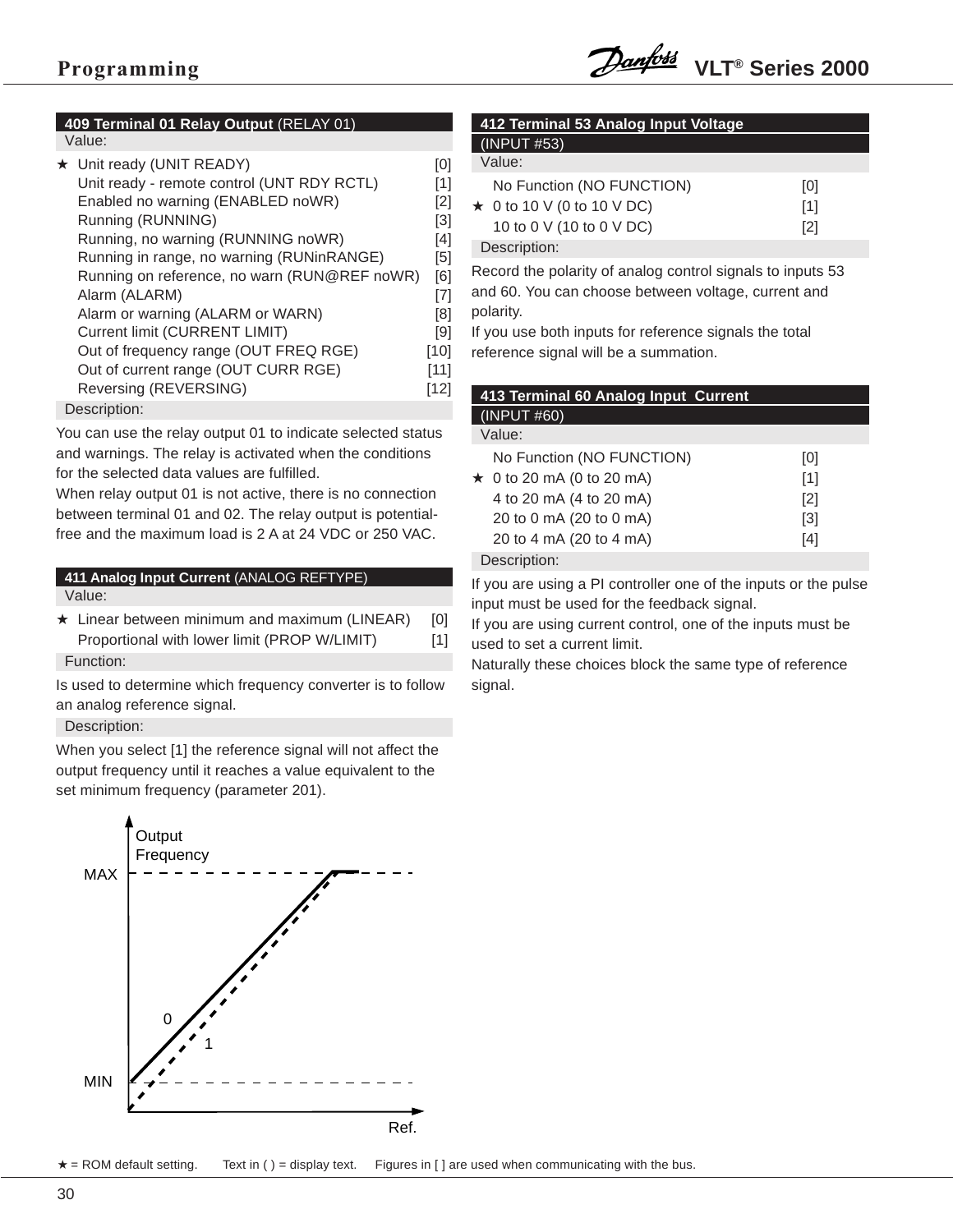### **Group 5 -- Serial Data Interface**

| <b>500 Address (ADDRESS)</b> |            |  |
|------------------------------|------------|--|
| Value:                       |            |  |
| 01 to 99                     | (echo)     |  |
| 101 to 199                   | $\star$ 01 |  |
| Function:                    |            |  |

Using this parameter you set the bus address for each VLT via the control panel. Howeve,r the first telegram after the voltage connection can change the bus address. This means that address change from the bus is no longer possible. The echo function enables connection of several VLT 2000 adjustable frequency drives to the same PC. Description:

Specify an address of each unit connected. If the PC/PLC addresses 00, all drives connscted will be written to at the same time. The units in this case not give a reply to the master.

address change via bus enables address change on units without display.

The echo function is active on address 101-199, shown as 01-99 ECHO. The ring is built up by connecting Tx on the first VLT to Rx on the next VLT.

The last unit's Tx is connected to Rx on the PC. Terminal 20 (frame) must be connected throughout, but with the PC connected at only one end.

### **501 Bits/Sec. Baud Rate** (BAUD RATE)

Value:

| 300, 600, 1200 | $\star$ 1200 |
|----------------|--------------|
| Function:      |              |

Using this parameter you can set the speed at which a character is transmitted via the RS 232 port. It is defined as the number of bits transmitted per second.

### Description:

The transmission rate of the VLT must be set in accordance with the transmission rate of the PLC/PC applied. The transmission rate can only be altered via the control panel.

### **502 Data Readout** (DATA READO)

Value:

| * | [0] Reference (REFERENCE %)              | $\%$           |
|---|------------------------------------------|----------------|
|   | [1] Frequency (FREQUENCY Hz)             | Hz             |
|   | [2] Display/Feedback (FDBK UNIT)         | "unit"         |
|   | [3] Current (CURRENT A)                  | Α              |
|   | [4] Torque (TORQUE %)                    | %              |
|   | [5] Power (POWER kW)                     | kW             |
|   | [8] Motor voltage (OUTPUT VOLT.V)        | V              |
|   | [9] DC voltage (DC BUS V)                | V              |
|   | [10] Motor thermal load (ETR (MOT) %)    | %              |
|   | [11] Thermal inverter load (ETR (VLT) %) | %              |
|   | [12] Digital input (DIG IN CODE)         | binary code    |
|   | [13] Analog input 1 (ANALOG IN 53)       | in terminal 53 |
|   | [14] Analog input 2 (ANALOG IN 60)       | in terminal 60 |
|   | [15] Warning parameter (WARN CODE)       | binary code    |
|   | [16] Control word (CONTROL WORD)         |                |
|   | [17] Status word (STATUS WORD)           |                |
|   | [18] Alarm parameter (ALARM CODE)        | binary code    |
|   | [19] Software version no.                | 4 digits       |

### Description:

NOTE: Menu 502 can only be selected from the bus. These values are read-only values. The PC/PLC may prompt for a value from an index between 0 and 19.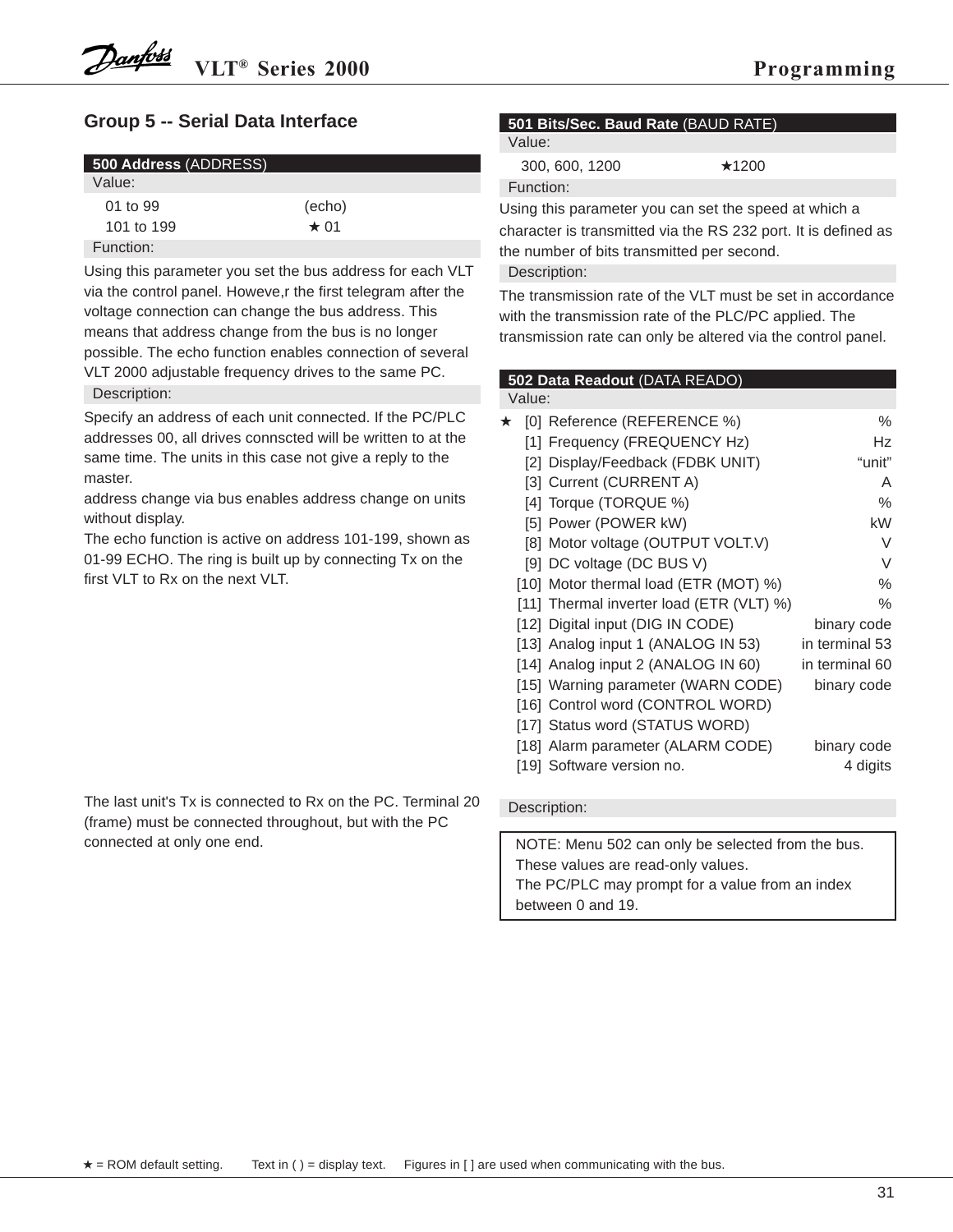![](_page_29_Picture_1.jpeg)

### **502 Data Read-Out** (DATA READOUT) continued

| [15] | Warning parameter messages:      |              |
|------|----------------------------------|--------------|
|      | Frequency low re; parameter 210  | value: 32768 |
|      | Frequency high re; parameter 211 | value: 16384 |
|      | Current limit, re; power section | value: 8192  |
|      | Key blocked                      | value: 2048  |
|      | Motor overload                   | value: 1024  |
|      | Inverter overload                | value: 512   |
|      | Outside frequency range          | value: 256   |
|      | Current higher than par. 213     | value: 128   |
|      | Data locked                      | value: 64    |
|      | Read only                        | value: 32    |
|      | Current limit re; control card   | value: 16    |
|      | Overvoltage                      | value: 8     |
|      | Undervoltage                     | value: 4     |
|      | Can only be changed in stop mode | value: 2     |
|      | Parameter limit                  | value: 1     |
|      |                                  |              |

Usually only one warning occurs at a time, so one of the figures in parameter 502, index 15, will show. In the event of several simultaneous warnings, e.g. Motor overload and Current limit, re; control card, the two values are added;

| Motor overload:                 | 512  |
|---------------------------------|------|
| Current limit re: control card: | + 16 |
| Reading in par. 502, index 15:  | 528  |

[16] Alarm parameter messages:

| Excess temperature, re; power section | value: 16384 |
|---------------------------------------|--------------|
| Ground connection                     | value: 4096  |
| Overvoltage                           | value: 1024  |
| Undervoltage                          | value: 512   |
| Unspecified inverter fault            | value: 236   |
| Inverter overload                     | value: 128   |
| Motor overload                        | value: 64    |
| Short circuit                         | value: 16    |
| VLT attempts restart                  | value: 8     |
| Overcurrent                           | value: 4     |
| Trip locked                           | value: 1     |
|                                       |              |

In contrast to warnings, alarms will always be combined, i.e. at least 2 of the alarm parameters apply, e.g.

Unspecified inveter fault will usually occur with another alarm, e.g. Inverter overload. It will give the following reading:

| Unspecified inverter fault:                                  | 256   |
|--------------------------------------------------------------|-------|
| Inverter overload:                                           | + 128 |
| Reading in par. 502, index 18:                               | 384   |
| In case of Short circuit Ground connection and Excess        |       |
| temperature, re; power section, Trip locked will also occur. |       |
| This will give a typical reading:                            |       |
| Groung connection:                                           | 4096  |
| Unspecified inverter fault:                                  | 256   |
| Trip locked                                                  |       |
|                                                              |       |

Reading in par. 502, index 18: 4353

### **503 Coasting** (COAST)

| Value:       |                         |                   |
|--------------|-------------------------|-------------------|
|              | Digital (DIGITAL)       | [0]               |
|              | Bus (BUS)               | [1]               |
|              | Logical and (AND)       | $\lceil 2 \rceil$ |
|              | $\star$ Logical or (OR) | [3]               |
| Description: |                         |                   |

In parameters 503 to 510 you can choose to control the VLT adjustable frequency drive via the control unit's terminals (digitally) and or via the bus.

When using *Logical* and *Bus* values in parameters 503-510, the digital control terminals are either dependent on or overruled by the bus commands.

### **504 Quick-Stop** (Q-STOP) Value: Digital (DIGITAL) [0] Bus (BUS) [1] Logical and (AND) [2]  $\star$  Logical or (OR) [3]

Description:

In parameters 503 to 510 you can choose to control the VLT adjustable frequency drive via the control unit's terminals (digitally) and or via the bus.

When using *Logical* and *Bus* values in parameters 503-510, the digital control terminals are either dependent on or overruled by the bus commands.

| 505 DC Brake (DC-BRAKE) |     |  |
|-------------------------|-----|--|
| Value:                  |     |  |
| Digital (DIGITAL)       | [0] |  |
| Bus (BUS)               | [1] |  |
| Logical and (AND)       | [2] |  |
| $\star$ Logical or (OR) | [3] |  |
| Description:            |     |  |

In parameters 503 to 510 you can choose to control the VLT adjustable frequency drive via the control unit's terminals (digitally) and or via the bus.

When using *Logical* and *Bus* values in parameters 503-510, the digital control terminals are either dependent on or overruled by the bus commands.

| 506 Start (START)       |                   |  |
|-------------------------|-------------------|--|
| Value:                  |                   |  |
| Digital (DIGITAL)       | [0]               |  |
| Bus (BUS)               | [1]               |  |
| Logical and (AND)       | $\lceil 2 \rceil$ |  |
| $\star$ Logical or (OR) | [3]               |  |
| Description:            |                   |  |

In parameters 503 to 510 you can choose to control the VLT adjustable frequency drive via the control unit's terminals (digitally) and or via the bus.

 $\star$  = ROM default setting. Text in ( ) = display text. Figures in [ ] are used when communicating with the bus.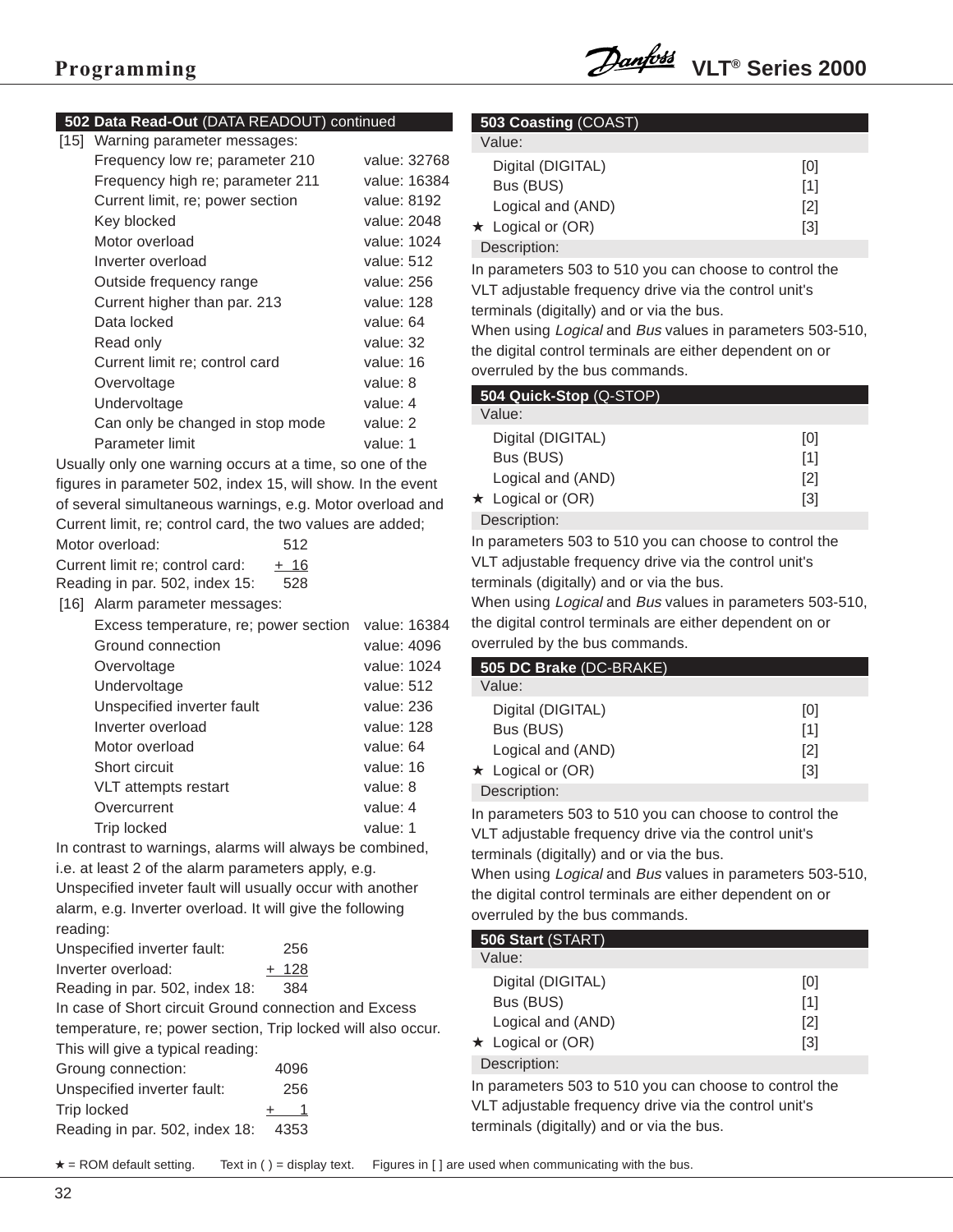When using *Logical* and Bus values in parameters 503-510, the digital control terminals are either dependent on or overruled by the bus commands.

| 507 Direction of Rotation (DIRECTION) |                   |  |  |
|---------------------------------------|-------------------|--|--|
| Value:                                |                   |  |  |
| ★ Digital (DIGITAL)                   | [0]               |  |  |
| Bus (BUS)                             | [1]               |  |  |
| Logical and (AND)                     | $\lceil 2 \rceil$ |  |  |
| Logical or (OR)                       | [3]               |  |  |
| — <u>—</u>                            |                   |  |  |

#### Description:

In parameters 503 to 510 you can choose to control the VLT adjustable frequency drive via the control unit's terminals (digitally) and or via the bus.

When using *Logical* and Bus values in parameters 503-510, the digital control terminals are either dependent on or overruled by the bus commands.

| 508 Reset (RESET)       |                   |
|-------------------------|-------------------|
| Value:                  |                   |
| Digital (DIGITAL)       | [0]               |
| Bus (BUS)               | [1]               |
| Logical and (AND)       | $\lceil 2 \rceil$ |
| $\star$ Logical or (OR) | [3]               |
| Deccription:            |                   |

#### Description:

In parameters 503 to 510 you can choose to control the VLT adjustable frequency drive via the control unit's terminals (digitally) and or via the bus.

When using *Logical* and *Bus* values in parameters 503-510, the digital control terminals are either dependent on or overruled by the bus commands.

| 509 Selection of Setup (SETUP SELE) |     |  |  |
|-------------------------------------|-----|--|--|
| Value:                              |     |  |  |
| Digital (DIGITAL)                   | [0] |  |  |
| Bus (BUS)                           | [1] |  |  |
| Logical and (AND)                   | [2] |  |  |
| $\star$ Logical or (OR)             | [3] |  |  |
| Docorintion:                        |     |  |  |

Description:

In parameters 503 to 510 you can choose to control the VLT adjustable frequency drive via the control unit's terminals (digitally) and or via the bus.

When using *Logical* and *Bus* values in parameters 503-510, the digital control terminals are either dependent on or overruled by the bus commands.

| 510 Selection of Speed (SPEED SELECT) |                   |  |  |
|---------------------------------------|-------------------|--|--|
| Value:                                |                   |  |  |
| Digital (DIGITAL)                     | [0]               |  |  |
| Bus (BUS)                             | [1]               |  |  |
| Logical and (AND)                     | $\lceil 2 \rceil$ |  |  |
| $\star$ Logical or (OR)               | [3]               |  |  |

Description:

In parameters 503 to 510 you can choose to control the VLT adjustable frequency drive via the control unit's terminals (digitally) and or via the bus.

When using *Logical* and *Bus* values in parameters 503-510, the digital control terminals are either dependent on or overruled by the bus commands.

### **511 Bus Jogging 1** (BUS JOG 1)

Value:

0 to 500 Hz  $\star$  10 Hz

Function:

Parameter 511 has the same function as parameter 203, but is controlled via the RS 232 port.

You can change over to jog frequency, which is a present motor speed, by activating the "Jog" key. Using this function you have access to one additional jog frequency.

#### Description:

For the jog frequency you can choose a value which is lower than  $f_{MIN}$ , but cannot be higher than  $f_{MAX}$ .

| <b>514 Bus Bit 4 (BUS BIT 4)</b> |     |
|----------------------------------|-----|
| Value:                           |     |
| ★ Quick-stop (Q-STOP)            | [0] |
| DC braking (DC BRAKE)            | [1] |
| Description:                     |     |

See parameters 404, 306, 307 and 308.

#### **516 Bus Reference** (BUS REFERE) Value:

| $-100.00\%$ to $+100.00\%$ | $\star$ 0 |  |
|----------------------------|-----------|--|

Description:

If you choose Local Reference in parameter 003 after choosing a bus reference, the bus reference will be transferred to local reference.

| 517 Save Data Values (STORE DATA) |     |
|-----------------------------------|-----|
| Value:                            |     |
| $\star$ Off (OFF)                 | [0] |
| On $(ON)$                         | [1] |
| Description:                      |     |
|                                   |     |

Setting parameter 517 to On stores the downloaded values. Data values will be stored after you have pressed the "Menu" key.

While the unit is storing data, the display will show (SAVE DATA) and flash in line C.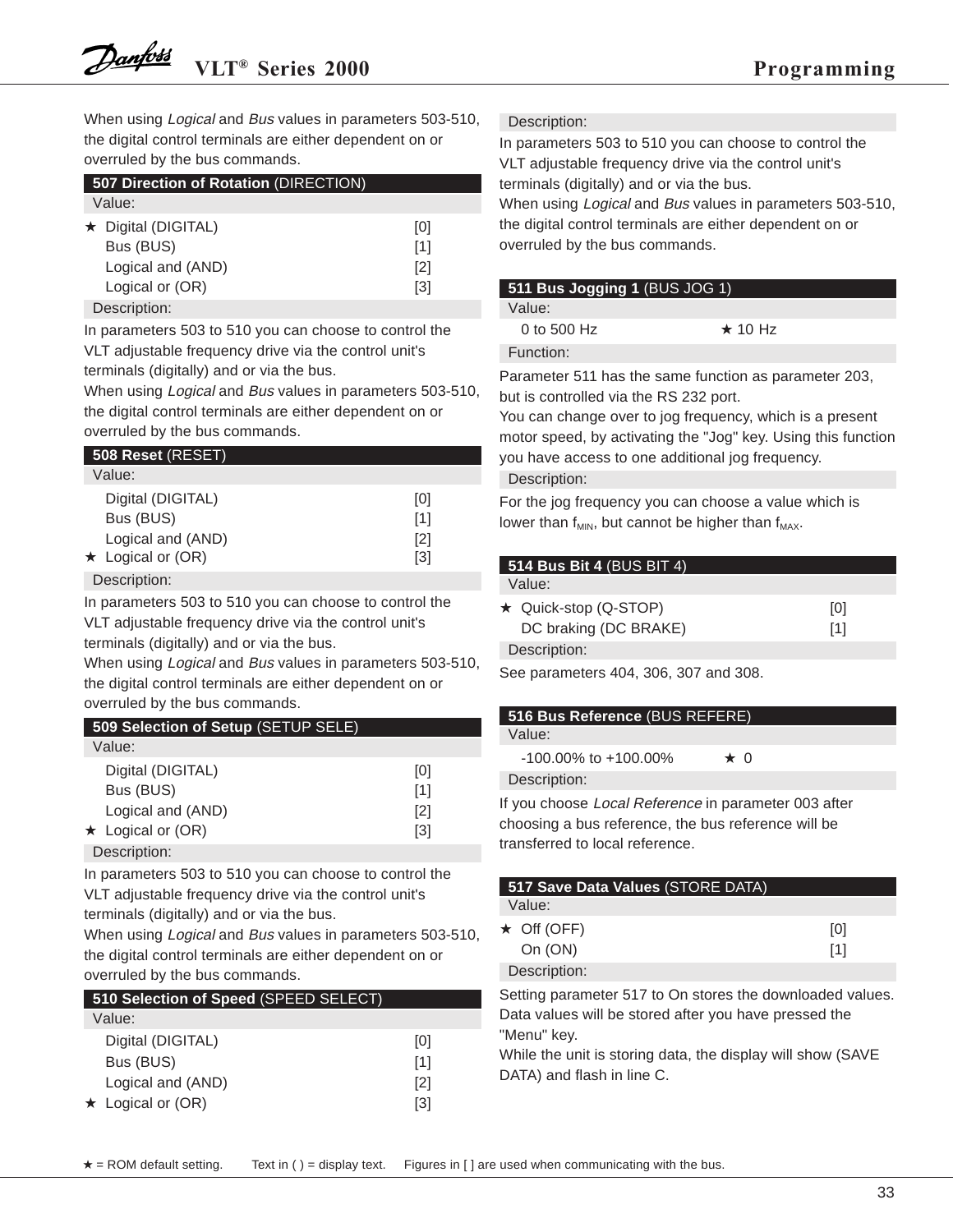### **Group 5 -- Serial Data Interface**

Using the serial RS 232 port (terminals 71 and 72) you can read and set parameters of the VLT adjustable frequency drive and issue reference and control commands. The serial port can be used for point to point communication between the VLT and a PC. Communication takes place by means of a protocol specified by Danfoss, and using the echo function (parameter 500) you can connect several VLT adjustable frequency drives.

### **The data format consists of 10 bits:**

One start bit (logical 0) Eight data bits One stop bit (logical 1)

Set the baud rate (rate of transmission) in parameter 501 and the address of each unit in parameter 500.

### **Protocol:**

The communication protocol for the VLT Series 2000 consists of 22 ASCII characters make it possible to operate, set and read parameters, and to receive status feedback from the VLT adjustable frequency drive.

### **The communication takes place in the following way:**

The master sends a telegram to a VLT adjustable frequency drive. Then the master awaits a reply from the VLT before sending a new message. The reply to the master resembles the telegram sent by the master, but now contains any updated data values and the status of the VLT.

Data format Telegram format

|                       |                         |            | Function            | byte $#$                | <b>ASCII</b> |
|-----------------------|-------------------------|------------|---------------------|-------------------------|--------------|
| DANFOSS<br>175HA44.00 |                         |            | Start byte          |                         | $\,<$        |
|                       |                         | -Start bit | Address             | $\overline{2}$          |              |
|                       | $\mathbf 0$             |            |                     | $\overline{3}$          |              |
|                       |                         |            | Control char.       | $\overline{\mathbf{4}}$ |              |
|                       | $\mathbf{1}$            |            | Control/status word | 5                       |              |
|                       |                         |            |                     | $6\phantom{a}$          |              |
|                       | $\overline{2}$          |            |                     | 7                       |              |
|                       |                         |            |                     | 8                       |              |
|                       | $\overline{3}$          |            | Parameter $#$       | 9                       |              |
| 10 bit                | Data bit                |            | 10<br>11            |                         |              |
|                       | $\overline{\mathbf{4}}$ |            |                     |                         |              |
|                       |                         |            |                     | 12<br>13                |              |
|                       | 5                       |            | Sign                | 14                      |              |
|                       |                         |            | Data                | 15                      |              |
|                       | 6                       |            |                     | 16                      |              |
|                       |                         |            |                     | 17                      |              |
|                       | $\overline{7}$          |            |                     | 18                      |              |
|                       |                         |            | Comma               | 19                      |              |
|                       |                         | Stop bit   | Check sum           | 20                      |              |
|                       |                         |            |                     | 21                      |              |
|                       |                         |            | Stop byte           | 22                      | >            |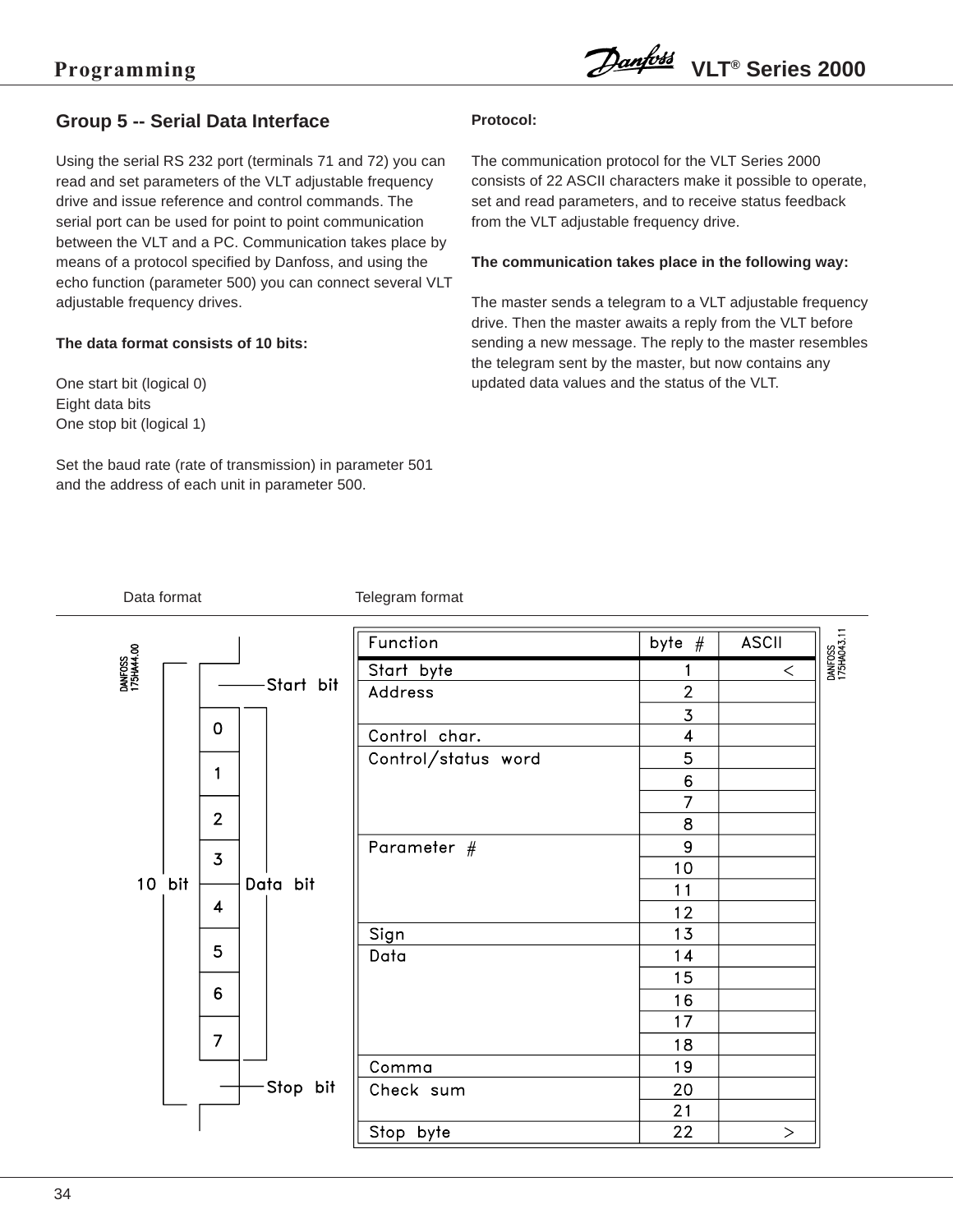### Byte 1:

Start byte, which in this case must be the character "<" (ASCII: 60).

### Byte 2 and 3:

The two-digit address of the adjustable frequency drive. This address is also programmed in parameter 500. Sending to address 00 means transmission to all units connected to the bus. None of the units will reply, but they will carry out the command.

### Byte 4:

Control parameter telling the drive what to do with the following data values.

### U (update)

Means that the data value, bytes (14-18), must be read into the drive.

### R (read)

Means that the master wishes to read the data value of the parameter in bytes 9 through 12.

### C (control)

Means that the drive reads only the four command bytes, 5 through 8, and returns with status. Parameter number and data value are ignored.

### I (read index)

Means that the drive reads the index and parameter and returns with status. The parameter is stated in bytes 9 through 12 and index is stated in bytes 13 through 18. Parameters with indices are read-only parameters. Action will be taken on the control word.

### Byte 5 through 8:

Control and status words, used to send commands to the frequency converter and to send status from the frequency converter to the master.

Byte 9 through 12: The parameter number is inserted in these bytes.

### Byte 13:

Used for the sign before data value in bytes 14 through 18. All characters other than "-" are taken as "+".

### Byte 14 through 18:

Here is placed the data value of the parameter stated in bytes 9 through 12. The value must be a whole number. If a decimal point is needed, it is stated in byte 19.

![](_page_32_Picture_23.jpeg)

### **NOTE:**

Some data values have brackets with a number, for example "[0]". Use this number instead of the "Text" data value.

### Byte 19:

The position of the decimal point in the data value stated in bytes 14-18. The number states the number of characters after the decimal point. Consequently, byte 19 can be 0, 1, 2, 3, 4 or 5. For example, the number 23.75 is stated: Byte no. 13 14 15 16 17 18 19 in ASCII character  $+ 2 3 7 5 0 3$ If byte  $19 = 9$ , this indicates an unknown parameter.

### Byte 20 and 21:

Used for summary control. If there is to be no control, the function can be cancelled by means of the "?" character (ASCII: 63) in the two bytes.

### Byte 22:

Stop byte, stating the end of the telegram. The character ">" is used (ASCII: 62).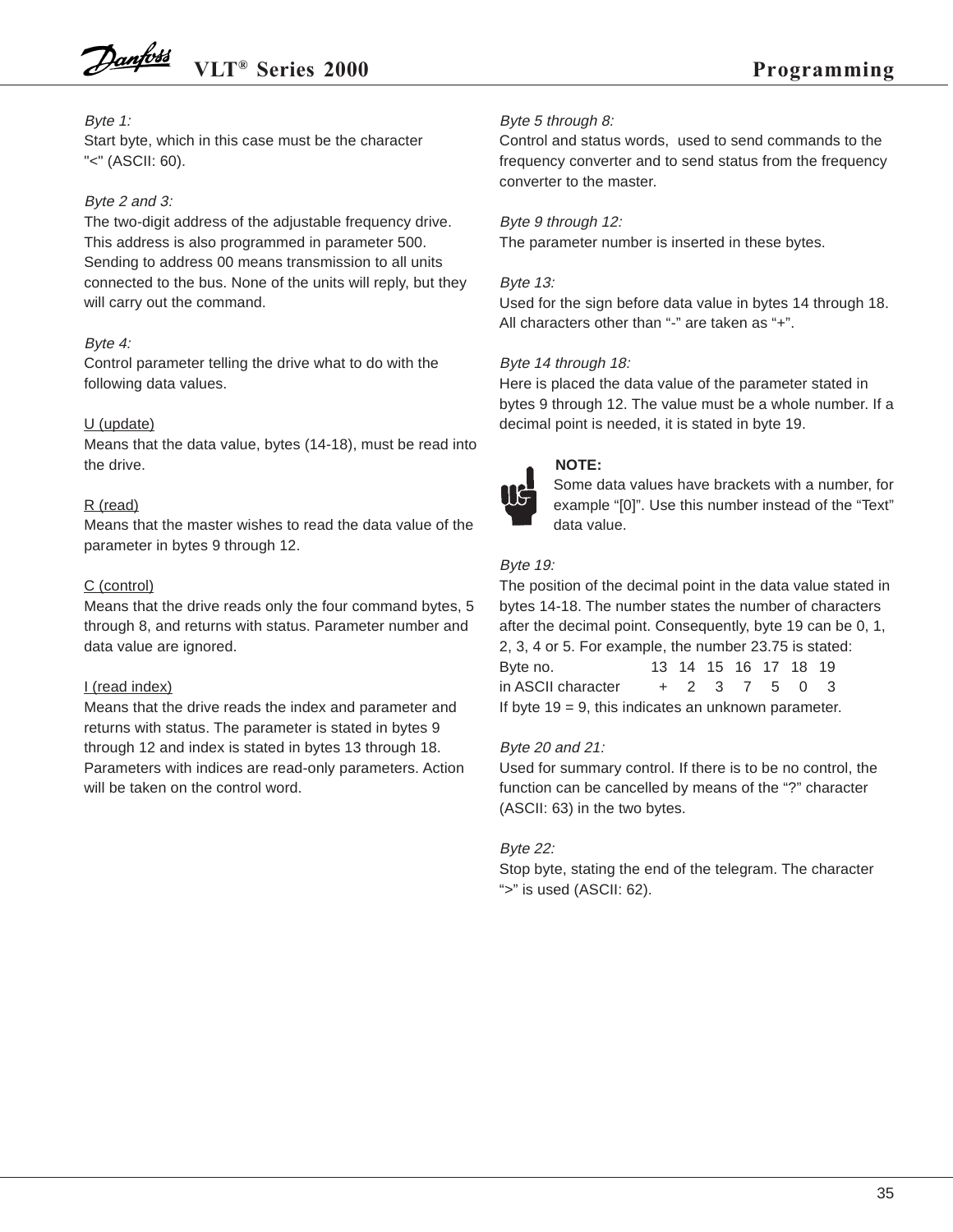### **VLT Status**

The four control and status bytes are used to send control commands to the adjustable frequency drive when the telegram is sent from the master and to send status from the VLT to the master when the telegram is returned from the VLT adjustable frequency drive. The four bytes operate as status from the VLT with the following functions:

|                                                         |                    |                                                                                                                                                                                |                                                                                                                                                                                      |                                                                                                                                                                                                                      |                                                                                                                                                            |                                                                                                                                                                              |                                                                                                                                                                                                                              |                                                                                                                                                                                         | Status word                                                                                                                                                               |                                                                                                                                                                                     |                                                                                                                                                                     |                                                                                                                            |                                                                                                               |                                                                                         |                                                                                                                                                                    |                                                                                            |                                                                                                                                                                                                                                      |
|---------------------------------------------------------|--------------------|--------------------------------------------------------------------------------------------------------------------------------------------------------------------------------|--------------------------------------------------------------------------------------------------------------------------------------------------------------------------------------|----------------------------------------------------------------------------------------------------------------------------------------------------------------------------------------------------------------------|------------------------------------------------------------------------------------------------------------------------------------------------------------|------------------------------------------------------------------------------------------------------------------------------------------------------------------------------|------------------------------------------------------------------------------------------------------------------------------------------------------------------------------------------------------------------------------|-----------------------------------------------------------------------------------------------------------------------------------------------------------------------------------------|---------------------------------------------------------------------------------------------------------------------------------------------------------------------------|-------------------------------------------------------------------------------------------------------------------------------------------------------------------------------------|---------------------------------------------------------------------------------------------------------------------------------------------------------------------|----------------------------------------------------------------------------------------------------------------------------|---------------------------------------------------------------------------------------------------------------|-----------------------------------------------------------------------------------------|--------------------------------------------------------------------------------------------------------------------------------------------------------------------|--------------------------------------------------------------------------------------------|--------------------------------------------------------------------------------------------------------------------------------------------------------------------------------------------------------------------------------------|
|                                                         |                    |                                                                                                                                                                                |                                                                                                                                                                                      | Byte 8                                                                                                                                                                                                               |                                                                                                                                                            |                                                                                                                                                                              | Byte 7                                                                                                                                                                                                                       |                                                                                                                                                                                         |                                                                                                                                                                           |                                                                                                                                                                                     | Byte 6                                                                                                                                                              |                                                                                                                            |                                                                                                               |                                                                                         | Byte 5                                                                                                                                                             |                                                                                            |                                                                                                                                                                                                                                      |
| <b>ASCII</b>                                            | 0<br>$\prime$<br>1 | T<br>$\overline{1}$<br>M<br>E<br>R<br>S<br>O<br>Κ<br>$\sqrt{2}$<br>O<br>V<br>E<br>R<br>$\mathsf S$<br>H<br>$\circ$<br>O<br>T                                                   | C<br>U<br>R<br>$\mathsf{R}$<br>E<br>N<br>T<br>O<br>Κ<br>$\overline{1}$<br>O<br>$\vee$<br>E<br>${\sf R}$<br>S<br>H<br>O<br>O<br>T                                                     | $\vee$<br>$\circ$<br>Г<br>T<br>A<br>G<br>E<br>O<br>Κ<br>$\sqrt{ }$<br>O<br>V<br>E<br>R<br>S<br>H<br>O<br>O<br>T                                                                                                      | V<br>L<br>T<br>$\circ$<br>K<br>$\sqrt{2}$<br>S<br>T<br>A<br>L<br>L<br>S<br>Α<br>U<br>T<br>$\circ$<br>$\qquad \qquad -$<br>S<br>T<br>Α<br>$\mathsf{R}$<br>T | D<br>$\circ$<br>E<br>S<br>N<br>$\circ$<br>T<br>R<br>U<br>N<br>$\sqrt{ }$<br>R<br>U<br>N<br>S                                                                                 | O<br>U<br>T<br>O<br>E<br>O<br>P<br>E<br>R<br>A<br>T<br>$\mathbf{I}$<br>N<br>G<br>$\mathsf{R}$<br>Α<br>N<br>G<br>E<br>$\sqrt{2}$<br>F<br>${\sf R}$<br>E<br>Q<br>Г<br>$\mathbf{I}$<br>M<br>$\mathbf{I}$<br>T<br>O<br>K         | Г<br>$\circ$<br>C<br>$\overline{A}$<br>L<br>$\circ$<br>P<br>E<br>$\mathsf{R}$<br>Α<br>T<br>E<br>$\sqrt{ }$<br>В<br>U<br>S<br>$\mathsf{C}$<br>$\circ$<br>N<br>T<br>R<br>O<br>L           | S<br>P<br>E<br>E<br>D<br>$\neq$<br>$\mathsf{R}$<br>E<br>F<br>$\sqrt{2}$<br>S<br>P<br>E<br>E<br>D<br>$\equiv$<br>R<br>E<br>F                                               | N<br>$\circ$<br>W<br>A<br>$\mathsf{R}$<br>N<br>$\mathbf{I}$<br>$\mathsf{N}$<br>G<br>$\sqrt{2}$<br>W<br>Α<br>R<br>N<br>$\mathbf{I}$<br>N<br>G                                        | $\mathsf S$<br>$\top$<br>Α<br>R.<br>T.<br>E<br>N<br>Α<br>B<br>L<br>E<br>D<br>$\sqrt{2}$<br>S<br>T.<br>A<br>R<br>T<br>N<br>O<br>T<br>E<br>N<br>Α<br>B<br>L<br>E<br>D | $\circ$<br>N<br>3<br>$\sqrt{\phantom{a}}$<br>O<br>F<br>F<br>3                                                              | O<br>N<br>2<br>$\sqrt{2}$<br>O<br>F<br>F<br>$\overline{2}$                                                    | N<br>O<br>F<br>A<br>U<br>L<br>T<br>$\sqrt{2}$<br>T<br>$\mathsf{R}$<br>$\mathbf{I}$<br>P | C<br>O<br>Α<br>S<br>T<br>$\sqrt{ }$<br>E<br>N<br>A<br>B<br>L<br>E<br>D                                                                                             | V<br>Г<br>T<br>N<br>O<br>T<br>R<br>E<br>A<br>D<br>Y<br>$\sqrt{ }$<br>R<br>E<br>Α<br>D<br>Υ | $\mathsf C$<br>$\circ$<br>N<br>T<br>R<br>O<br>Г<br>S<br>Ν<br>O<br>T<br>R<br>E<br>Α<br>D<br>Y<br>$\sqrt{2}$<br>R<br>E<br>Α<br>D<br>Y                                                                                                  |
|                                                         |                    | 15                                                                                                                                                                             | 14                                                                                                                                                                                   | 13                                                                                                                                                                                                                   | 12                                                                                                                                                         | 11                                                                                                                                                                           | 10                                                                                                                                                                                                                           | 09                                                                                                                                                                                      | 08                                                                                                                                                                        | 07                                                                                                                                                                                  | 06                                                                                                                                                                  | 05                                                                                                                         | 04                                                                                                            | 03                                                                                      | 02                                                                                                                                                                 | 01                                                                                         | 00                                                                                                                                                                                                                                   |
| @ABCDEFGH<br>$\mathbf{I}$<br>J<br>Κ<br>L<br>M<br>N<br>O |                    | $\mathbf 0$<br>$\mathbf 0$<br>$\overline{0}$<br>$\overline{0}$<br>0<br>$\mathbf 0$<br>$\mathbf 0$<br>$\mathbf 0$<br>1<br>1<br>1<br>$\mathbf{1}$<br>$\mathbf{1}$<br>1<br>1<br>1 | $\mathbf 0$<br>$\mathbf 0$<br>$\mathbf 0$<br>$\mathbf 0$<br>$\mathbf{1}$<br>1<br>$\mathbf{1}$<br>$\mathbf{1}$<br>0<br>0<br>$\mathbf 0$<br>$\mathbf 0$<br>$\mathbf{1}$<br>1<br>1<br>1 | $\mathbf 0$<br>$\mathbf 0$<br>$\mathbf{1}$<br>$\mathbf{1}$<br>$\mathbf 0$<br>$\mathbf 0$<br>$\mathbf{1}$<br>$\mathbf{1}$<br>$\mathbf 0$<br>$\mathbf 0$<br>$\mathbf{1}$<br>$\mathbf{1}$<br>$\mathbf 0$<br>0<br>1<br>1 | 0<br>1<br>0<br>$\mathbf{1}$<br>0<br>1<br>0<br>1<br>0<br>1<br>0<br>1<br>0<br>$\mathbf{1}$<br>0<br>1                                                         | 0<br>0<br>$\mathbf 0$<br>$\overline{0}$<br>$\mathsf 0$<br>$\mathbf 0$<br>$\mathbf 0$<br>$\mathbf 0$<br>1<br>$\mathbf{1}$<br>1<br>$\mathbf{1}$<br>$\mathbf{1}$<br>1<br>1<br>1 | $\boldsymbol{0}$<br>$\boldsymbol{0}$<br>$\mathsf 0$<br>$\overline{0}$<br>$\mathbf{1}$<br>$\mathbf{1}$<br>$\mathbf{1}$<br>$\mathbf{1}$<br>0<br>$\overline{0}$<br>$\mathbf 0$<br>$\overline{0}$<br>$\mathbf{1}$<br>1<br>1<br>1 | $\mathbf{0}$<br>$\mathbf 0$<br>$\mathbf{1}$<br>1<br>$\mathbf 0$<br>$\mathbf 0$<br>1<br>1<br>0<br>$\overline{0}$<br>$\mathbf{1}$<br>1<br>$\mathbf 0$<br>$\mathbf 0$<br>$\mathbf{1}$<br>1 | 0<br>$\mathbf{1}$<br>$\mathsf 0$<br>1<br>$\mathbf 0$<br>1<br>$\mathbf 0$<br>1<br>$\mathbf 0$<br>1<br>$\mathbf 0$<br>$\mathbf{1}$<br>$\mathbf 0$<br>1<br>0<br>$\mathbf{1}$ | $\mathbf 0$<br>0<br>$\mathsf 0$<br>$\mathbf 0$<br>$\mathbf 0$<br>$\mathbf 0$<br>$\mathbf 0$<br>$\mathbf 0$<br>1<br>$\mathbf{1}$<br>$\mathbf{1}$<br>$\mathbf{1}$<br>1<br>1<br>1<br>1 | $\mathbf{0}$<br>0<br>$\boldsymbol{0}$<br>0<br>1<br>1<br>1<br>1<br>0<br>$\mathbf 0$<br>$\mathbf 0$<br>$\mathbf 0$<br>$\mathbf{1}$<br>1<br>1<br>1                     | $\mathbf{0}$<br>0<br>$\mathbf{1}$<br>1<br>0<br>0<br>1<br>1<br>0<br>$\overline{0}$<br>$\mathbf{1}$<br>1<br>0<br>0<br>1<br>1 | 0<br>1<br>0<br>$\mathbf{1}$<br>0<br>1<br>0<br>1<br>0<br>$\mathbf{1}$<br>0<br>$\mathbf{1}$<br>0<br>1<br>0<br>1 | $\mathbf{0}$<br>0<br>0<br>0<br>0<br>0<br>0<br>0<br>1<br>1<br>1<br>1<br>1<br>1<br>1<br>1 | $\boldsymbol{0}$<br>$\boldsymbol{0}$<br>0<br>$\overline{0}$<br>1<br>1<br>1<br>1<br>$\mathbf 0$<br>$\overline{0}$<br>$\mathbf 0$<br>$\mathbf 0$<br>1<br>1<br>1<br>1 | 0<br>0<br>1<br>1<br>0<br>0<br>1<br>1<br>0<br>$\overline{0}$<br>1<br>1<br>0<br>0<br>1<br>1  | 0<br>$\mathbf{1}$<br>$\mathsf 0$<br>$\mathbf{1}$<br>$\mathsf 0$<br>$\mathbf{1}$<br>$\mathbf 0$<br>$\mathbf{1}$<br>$\boldsymbol{0}$<br>$\mathbf{1}$<br>$\mathsf{O}\xspace$<br>$\overline{1}$<br>0<br>$\mathbf{1}$<br>$\mathsf 0$<br>1 |

NOTE: Each byte consists of 8 bits, but the frequency converter uses only the last 4 bits.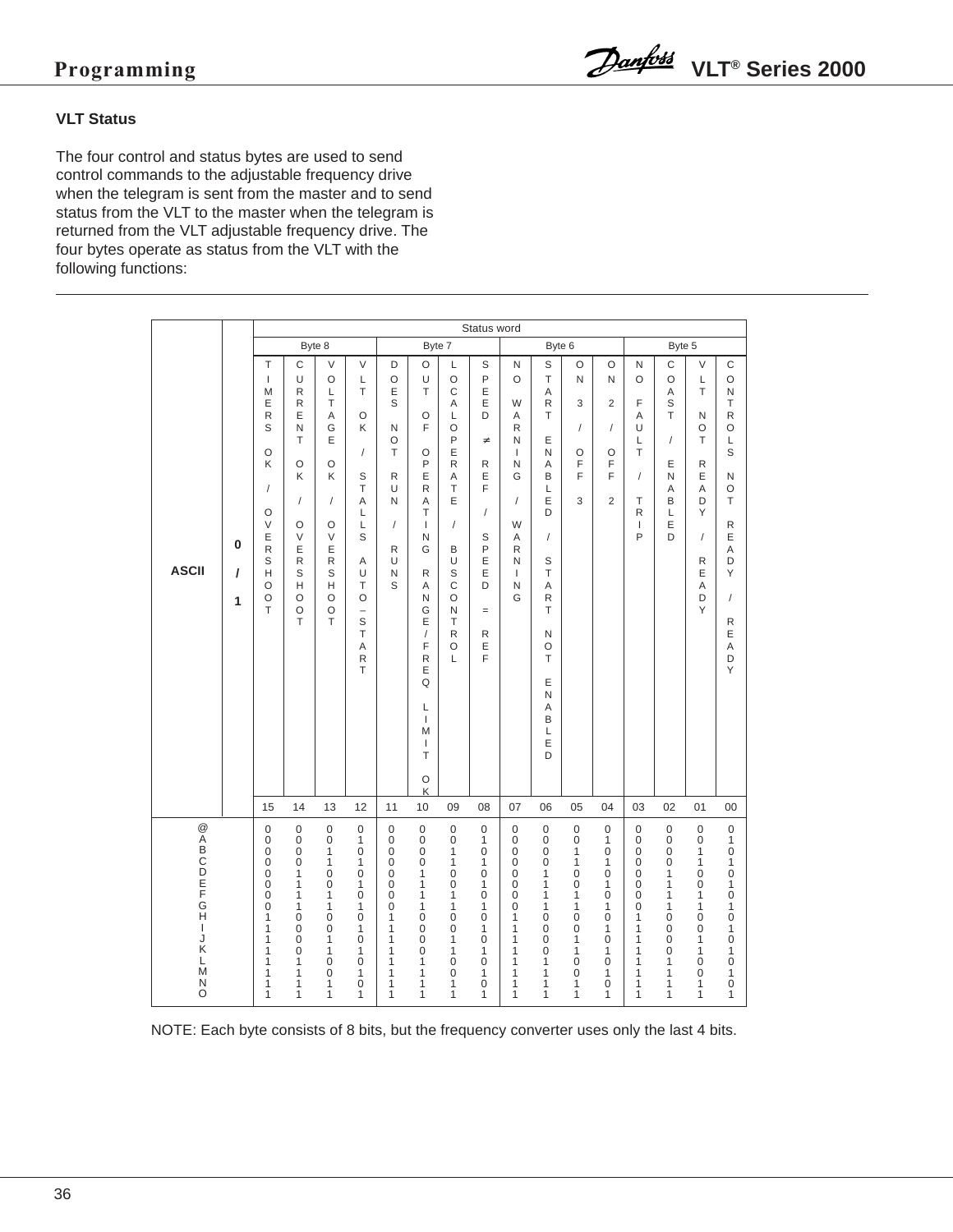### **VLT Control Commands**

The four control and status bytes are used to send control commands to the VLT adjustable frequency drive when the telegram is sent from the master, and to send status from the VLT to the master when the telegram is returned from the VLT. When these four bytes are used for control, they have the following meaning:

- OFF 1: Makes a normal ramp stop of the motor and opens the relay output of the VLT (relay off).
- OFF 2: Makes a motor coast and opens the relay output (relay off)
- OFF 3: Same as OFF 1, but the motor makes a quick-stop.
- Bit 10: This bit has to be 1, if any of the control commands should cause a reaction.

|                                                                         |             |                                                                                                                                                                                       |                                                                                                                                             |                                                                                                                                                              |                                                                                                                                                                    |                                                                                                                                                |                                                                                                                                          |                                                                                                                                                                                                 |                                                                                        | <b>CONTROL WORD</b>                                                                                                            |                                                                                                                                                                                              |                                                                                                                                                           |                                                                                                                                          |                                                                                                                                                                                                         |                                                                                        |                                                                                                          |                                                                                                                                                                          |
|-------------------------------------------------------------------------|-------------|---------------------------------------------------------------------------------------------------------------------------------------------------------------------------------------|---------------------------------------------------------------------------------------------------------------------------------------------|--------------------------------------------------------------------------------------------------------------------------------------------------------------|--------------------------------------------------------------------------------------------------------------------------------------------------------------------|------------------------------------------------------------------------------------------------------------------------------------------------|------------------------------------------------------------------------------------------------------------------------------------------|-------------------------------------------------------------------------------------------------------------------------------------------------------------------------------------------------|----------------------------------------------------------------------------------------|--------------------------------------------------------------------------------------------------------------------------------|----------------------------------------------------------------------------------------------------------------------------------------------------------------------------------------------|-----------------------------------------------------------------------------------------------------------------------------------------------------------|------------------------------------------------------------------------------------------------------------------------------------------|---------------------------------------------------------------------------------------------------------------------------------------------------------------------------------------------------------|----------------------------------------------------------------------------------------|----------------------------------------------------------------------------------------------------------|--------------------------------------------------------------------------------------------------------------------------------------------------------------------------|
|                                                                         |             |                                                                                                                                                                                       |                                                                                                                                             | Byte 8                                                                                                                                                       |                                                                                                                                                                    |                                                                                                                                                |                                                                                                                                          | Byte 7                                                                                                                                                                                          |                                                                                        |                                                                                                                                |                                                                                                                                                                                              | Byte 6                                                                                                                                                    |                                                                                                                                          |                                                                                                                                                                                                         | Byte 5                                                                                 |                                                                                                          |                                                                                                                                                                          |
| <b>ASCII</b>                                                            | 0<br>I<br>1 | N<br>$\Omega$<br>F<br>$\cup$<br>N<br>$\mathsf{C}$<br>$\top$<br>$\mathbf{I}$<br>$\circ$<br>N<br>$\overline{1}$<br>R<br>E<br>$\vee$<br>E<br>$\mathsf{R}$<br>S<br>$\mathbf{I}$<br>N<br>G | $\mathsf{C}$<br>H<br>$\circ$<br>$\mathbf{I}$<br>$\mathsf{C}$<br>E<br>$\circ$<br>E<br>S<br>E<br>T.<br>L,<br>U<br>P<br>2                      | $\mathsf C$<br>H<br>$\circ$<br>$\mathbf{I}$<br>C<br>E<br>$\circ$<br>F<br>S<br>E<br>T<br>$\overline{\phantom{a}}$<br>U<br>P<br>$\mathbf{1}$                   | N<br>$\circ$<br>F<br>Ü<br>N<br>$\mathsf{C}$<br>$\top$<br>$\mathbf{I}$<br>$\circ$<br>N<br>$\prime$<br>$\mathsf{C}$<br>A<br>T<br>C<br>Н<br>ä,<br>U<br>P              | N<br>$\circ$<br>F<br>U<br>N<br>$\mathsf{C}$<br>$\top$<br>$\mathbf{I}$<br>$\circ$<br>N<br>$\prime$<br>S<br>L<br>O<br>W<br>D<br>O<br>W<br>N      | D<br>A<br>T<br>A<br>N<br>$\circ$<br>T.<br>$\vee$<br>A<br>L<br>$\mathbf{I}$<br>D<br>$\sqrt{2}$<br>V<br>Α<br>L<br>$\mathbf{I}$<br>D        | J<br>$\circ$<br>G<br>2<br>O<br>F<br>F<br>$\prime$<br>O<br>N                                                                                                                                     | J<br>$\circ$<br>G<br>$\mathbf{1}$<br>$\circ$<br>F<br>F<br>$\sqrt{2}$<br>$\circ$<br>N   | N<br>$\Omega$<br>F<br>U<br>N<br>C<br>T<br>$\mathbf{I}$<br>O<br>N<br>7<br>${\sf R}$<br>E<br>S<br>E<br>T                         | $\mathsf{R}$<br>A<br>M<br>P<br>S<br>T<br>$\circ$<br>P<br>$\prime$<br>S<br>T<br>A<br>R<br>T.                                                                                                  | $\mathsf{H}% _{\mathsf{H}}^{\ast}=\mathsf{H}_{\mathsf{H}}^{\ast}$<br>$\circ$<br>L<br>D<br>$\prime$<br>R<br>A<br>M<br>P<br>E<br>N<br>A<br>B<br>L<br>E<br>D | Q<br>U<br>$\mathbf{I}$<br>$\mathsf{C}$<br>Κ<br>$\overline{\phantom{a}}$<br>S<br>$\top$<br>$\circ$<br>P<br>$\sqrt{2}$<br>R<br>A<br>M<br>P | $\mathsf{C}$<br>$\circ$<br>A<br>S<br>$\top$<br>$\sqrt{2}$<br>E<br>N<br>A<br>B<br>L<br>E<br>D                                                                                                            | $\circ$<br>F<br>F<br>3<br>$\overline{1}$<br>O<br>N<br>3                                | $\circ$<br>F<br>F<br>$\overline{2}$<br>$\sqrt{2}$<br>$\circ$<br>N<br>$\overline{2}$                      | $\circ$<br>E<br>E<br>$\mathbf{1}$<br>$\sqrt{2}$<br>O<br>N<br>$\mathbf{1}$                                                                                                |
|                                                                         |             | 15                                                                                                                                                                                    | 14                                                                                                                                          | 13                                                                                                                                                           | 12                                                                                                                                                                 | 11                                                                                                                                             | 10                                                                                                                                       | 09                                                                                                                                                                                              | 08                                                                                     | 07                                                                                                                             | 06                                                                                                                                                                                           | 05                                                                                                                                                        | 04                                                                                                                                       | 03                                                                                                                                                                                                      | 02                                                                                     | 01                                                                                                       | 00                                                                                                                                                                       |
| @ABCDEFG<br>H<br>$\mathbf{I}$<br>J<br>Κ<br>L<br>M<br>$\frac{N}{O}$<br>P |             | $\mathbf 0$<br>$\mathbf 0$<br>0<br>0<br>0<br>0<br>0<br>$\mathbf 0$<br>1<br>1<br>1<br>1<br>1<br>1<br>1<br>1                                                                            | $\mathbf 0$<br>$\overline{0}$<br>$\mathbf 0$<br>0<br>1<br>1<br>1<br>1<br>$\mathbf 0$<br>$\mathbf 0$<br>$\mathbf 0$<br>0<br>1<br>1<br>1<br>1 | $\mathsf{O}\xspace$<br>$\mathbf 0$<br>1<br>1<br>$\mathbf{0}$<br>$\mathbf 0$<br>1<br>1<br>0<br>$\mathbf 0$<br>1<br>1<br>$\mathbf 0$<br>$\mathbf{0}$<br>1<br>1 | $\mathbf 0$<br>$\mathbf{1}$<br>0<br>1<br>$\mathbf 0$<br>1<br>$\mathbf 0$<br>$\mathbf{1}$<br>0<br>1<br>$\overline{0}$<br>1<br>$\mathbf 0$<br>$\mathbf{1}$<br>0<br>1 | $\mathbf 0$<br>$\overline{0}$<br>$\mathbf 0$<br>0<br>$\mathbf 0$<br>0<br>$\mathbf 0$<br>$\overline{0}$<br>1<br>1<br>1<br>1<br>1<br>1<br>1<br>1 | $\mathbf 0$<br>$\mathbf 0$<br>$\mathbf 0$<br>0<br>1<br>1<br>1<br>1<br>$\mathbf 0$<br>$\mathbf 0$<br>$\mathbf 0$<br>0<br>1<br>1<br>1<br>1 | $\mathsf 0$<br>$\mathsf 0$<br>$\mathbf{1}$<br>1<br>$\mathbf 0$<br>0<br>$\mathbf{1}$<br>$\mathbf{1}$<br>0<br>$\mathbf 0$<br>$\mathbf{1}$<br>1<br>$\mathbf 0$<br>$\mathbf 0$<br>1<br>$\mathbf{1}$ | $\mathbf 0$<br>1<br>0<br>1<br>0<br>1<br>0<br>1<br>0<br>1<br>0<br>1<br>0<br>1<br>0<br>1 | $\mathbf 0$<br>$\mathbf 0$<br>$\mathbf 0$<br>0<br>$\mathbf 0$<br>0<br>$\mathbf 0$<br>0<br>1<br>1<br>1<br>1<br>1<br>1<br>1<br>1 | $\mathsf{O}\xspace$<br>$\mathbf 0$<br>$\mathbf 0$<br>$\mathbf 0$<br>$\mathbf{1}$<br>1<br>$\mathbf{1}$<br>1<br>0<br>$\mathbf 0$<br>$\mathbf 0$<br>0<br>$\mathbf{1}$<br>1<br>1<br>$\mathbf{1}$ | $\mathbf 0$<br>0<br>1<br>1<br>0<br>0<br>1<br>1<br>0<br>0<br>1<br>1<br>0<br>0<br>1<br>1                                                                    | $\mathsf 0$<br>1<br>$\mathbf 0$<br>1<br>$\mathbf 0$<br>1<br>0<br>1<br>0<br>1<br>$\mathbf 0$<br>1<br>$\mathbf 0$<br>1<br>0<br>1           | $\mathbf 0$<br>$\mathbf 0$<br>$\mathbf 0$<br>$\overline{0}$<br>$\mathbf{0}$<br>$\mathbf 0$<br>$\overline{0}$<br>$\overline{0}$<br>1<br>1<br>$\mathbf{1}$<br>1<br>1<br>$\mathbf{1}$<br>1<br>$\mathbf{1}$ | $\mathsf 0$<br>0<br>0<br>0<br>1<br>1<br>1<br>1<br>0<br>0<br>0<br>0<br>1<br>1<br>1<br>1 | $\boldsymbol{0}$<br>0<br>1<br>1<br>$\overline{0}$<br>0<br>1<br>1<br>0<br>0<br>1<br>1<br>0<br>0<br>1<br>1 | $\,0\,$<br>1<br>$\boldsymbol{0}$<br>1<br>$\boldsymbol{0}$<br>$\mathbf{1}$<br>0<br>1<br>$\mathbf 0$<br>1<br>$\mathbf 0$<br>1<br>$\mathbf 0$<br>1<br>$\boldsymbol{0}$<br>1 |

NOTE: Each byte consists of 8 bits, but the frequency converter uses only the last 4 bits.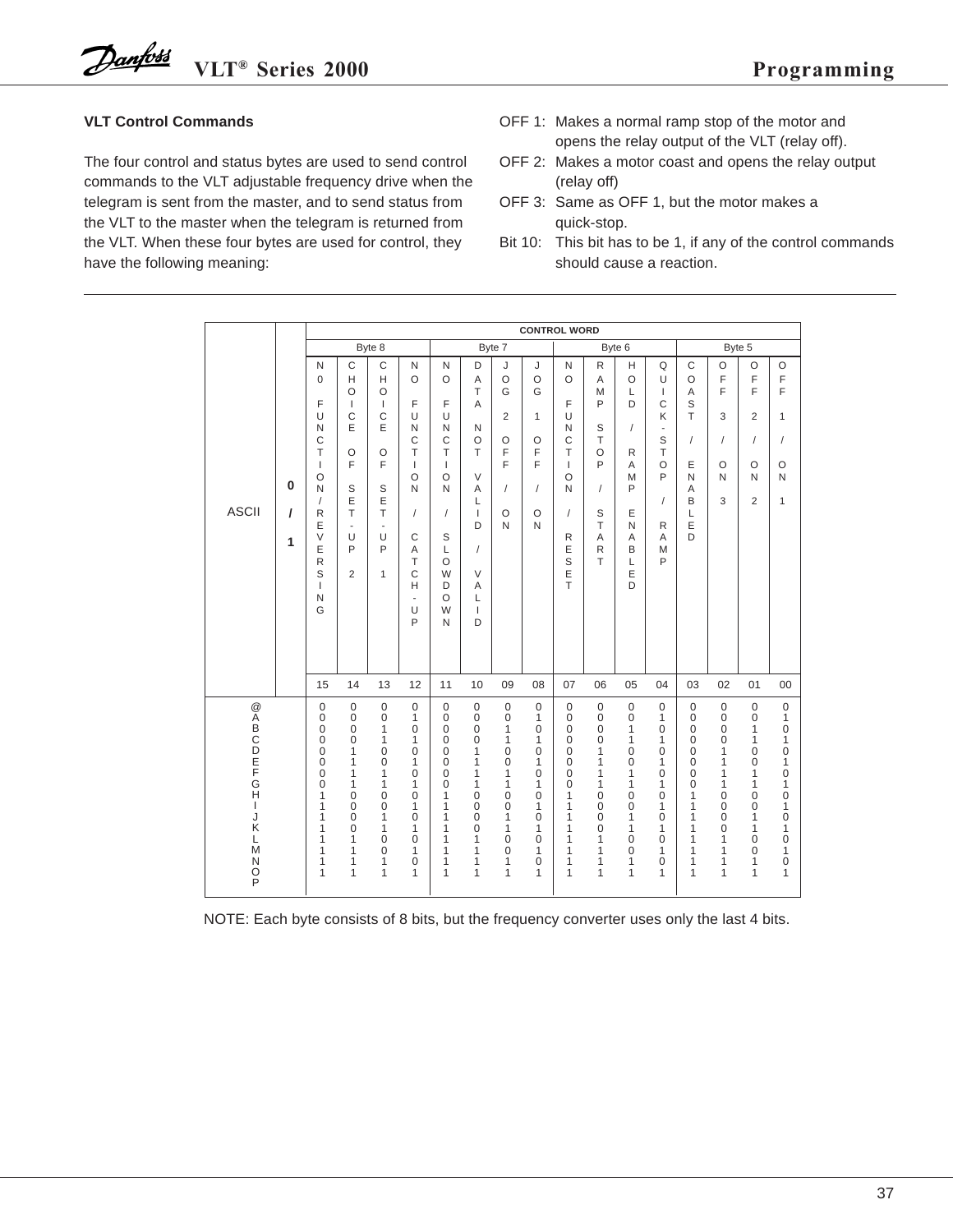### **Group 600 -- Service and Diagnostics**

### **606 Total Operation Hours** (TOTAL OP HRS)

Description:

See parameter 610.

### **607 Running Hours** (RUNNING HRS)

Description:

See parameter 610.

### **608 Number of Power-ups** (NO POWER)

Description:

See parameter 610.

### **609 Number of Over-temperature** (NO OVERTE)

Description:

See parameter 610.

### **610 Number of Over-voltage** (NO OVERVO)

Description:

In formation stored by the VLT adjustable frequency drive for later analysis.

Parameter 606-607 are only updated every hour.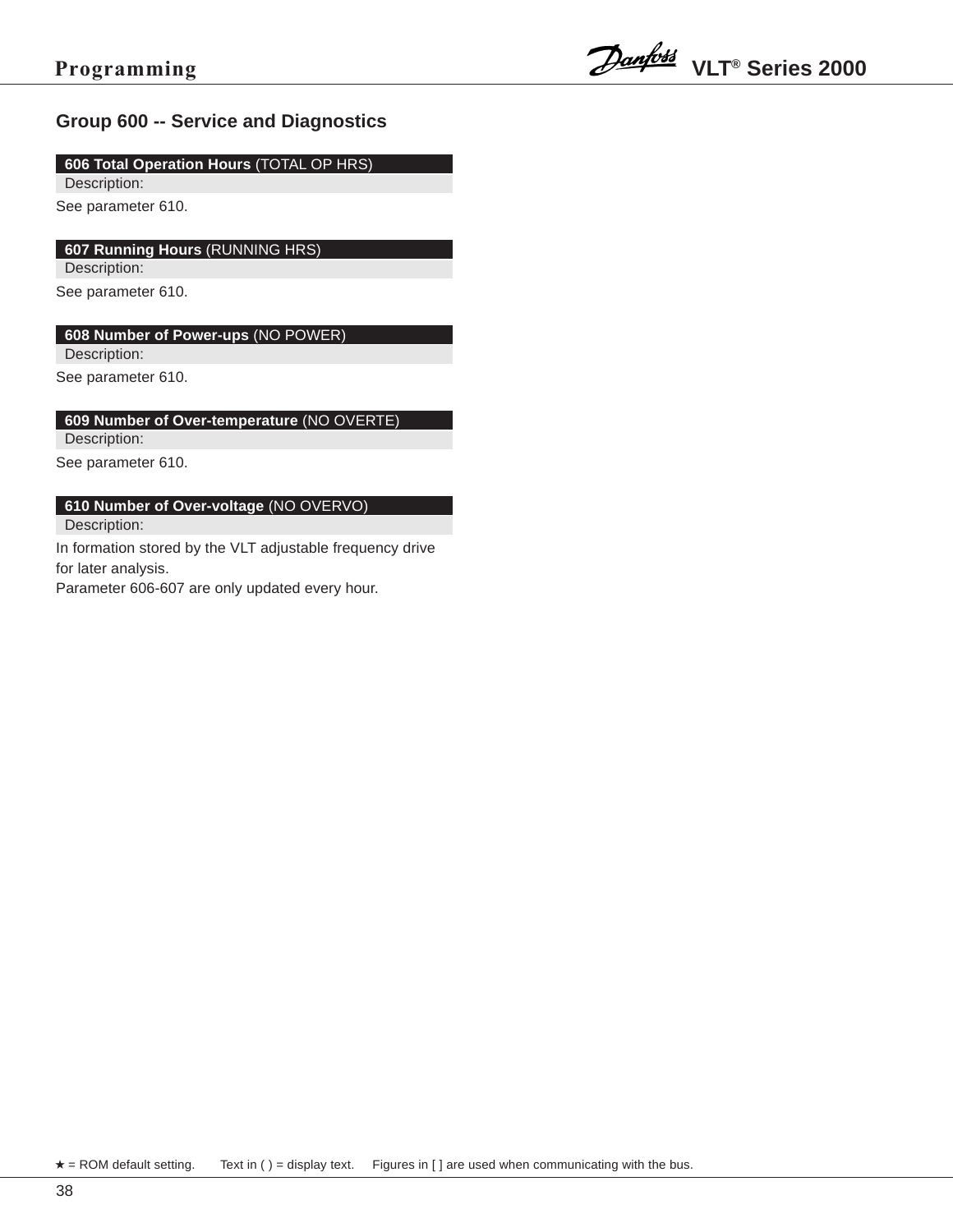### **Status Messages**

### UNIT READY (LOCAL)

Control card and power section are powered up and OK.

![](_page_36_Picture_5.jpeg)

When the adjustable frequency drive's output frequency is reduced more quickly than the motor speed (due to inertia) can be changed, the motor will act as a generator. It will send energy back to the VLT and as a result the intermediate circuit voltage will increase.

### ENABLED STOP (LOCAL)

Unit ready and Q-stop signal active.

### START (LOCAL)

Enabled and start signal applied, no or too low reference signal.

### **Alarm Messages**

The following alarm messages are displayed after the power section of the VLT adjustable frequency drive has been disconnected.

| <b>Messages</b>                 | <b>Caused by</b>                                           | <b>Consequence</b>                                                                                          | <b>Reset</b>                                                        |
|---------------------------------|------------------------------------------------------------|-------------------------------------------------------------------------------------------------------------|---------------------------------------------------------------------|
| <b>INVERTER</b><br><b>FAULT</b> | Unknown error (not one of those<br>errors mentioned below) |                                                                                                             | Yes, possible                                                       |
| <b>OVER</b><br><b>VOLTAGE</b>   | a: Supply voltage too high<br>b: Ramp-down time too short  | a: Lower supply voltage<br>b: Increase ramp down time or<br>activate brake function to avoid<br>overvoltage | Yes, possible                                                       |
| <b>UNDER</b><br><b>VOLTAGE</b>  | Supply voltage too low or<br>loss of AC line phase         |                                                                                                             | Yes, possible                                                       |
| <b>OVER</b><br><b>CURRENT</b>   | Motor current too high or wrong<br>motor parameter setting | Check motor parameters<br>Use a larger VLT                                                                  | Yes, possible                                                       |
| <b>GROUND</b><br><b>FAULT</b>   | Short circuit between VLT<br>power section and ground      | Check installation<br>and cable length                                                                      | No, power off required                                              |
| <b>SHORT</b><br><b>CIRCUIT</b>  | Short circuit between<br>two motor phases                  | <b>Check installation</b>                                                                                   | No, power off required                                              |
| OVER TEMP.                      | VLT temperature too high                                   | Check installation                                                                                          | No, power off required                                              |
| <b>OVER</b><br>LOAD             | Load too heavy                                             |                                                                                                             | Yes, possible after VLT<br>thermal protection is<br>lower than 100% |
| <b>MOTOR</b><br><b>TRIP</b>     | Motor protection                                           |                                                                                                             | Yes, possible after VLT<br>motor protection is zero                 |

### RUN OK (LOCAL)

Unit is running on reference.

JOGGING (LOCAL)

### RAMPING (LOCAL)

![](_page_36_Picture_18.jpeg)

If the warning OVERVOLTAGE is displayed when the speed is reduced, you can increase the rampdown time. If that is not possible, it may be necessary to activate the dynamic brake function with brake resistor. If the warning occurs in other

situations, the problem is due to the AC line.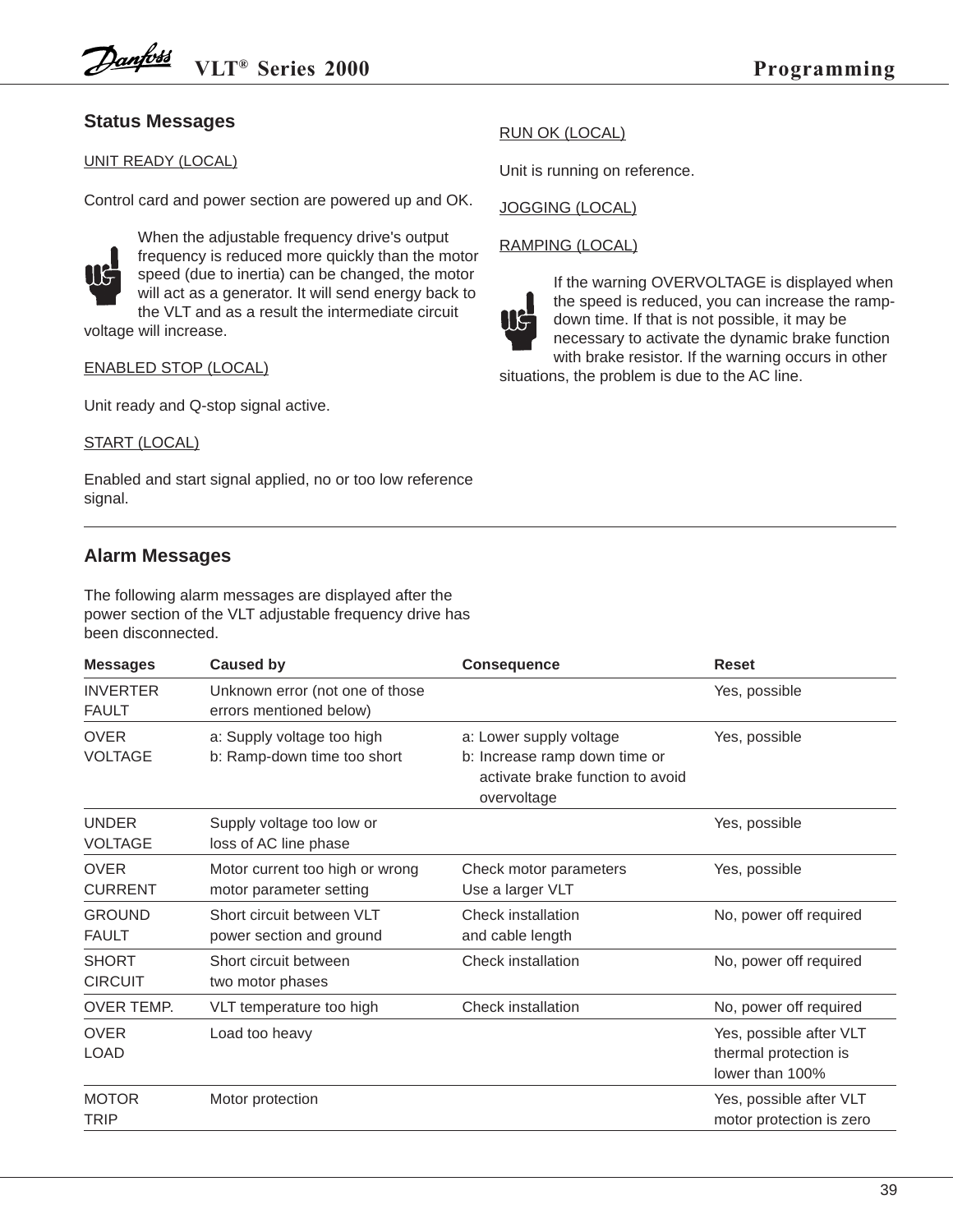![](_page_37_Picture_1.jpeg)

## **Warning Messages**

| <b>Messages</b>      | <b>Caused by</b>                                                       | <b>Consequence</b>                                                                                                     | <b>Reset</b> |
|----------------------|------------------------------------------------------------------------|------------------------------------------------------------------------------------------------------------------------|--------------|
| <b>CURRENT LIMIT</b> | Over load                                                              | VLT decreases speed                                                                                                    |              |
| <b>VOLTAGE HIGH</b>  | Regenerative motor operation or<br>supply voltage too high             | The power section of the VLT<br>stops within 5 sec.                                                                    |              |
| <b>VOLTAGE LOW</b>   | Missing phase or low supply                                            | The power section of the VLT<br>stops within 5 sec.                                                                    |              |
| <b>INVERTER TIME</b> | Inverter overload                                                      | At 98.2% load VLT displays the<br>following warning:<br>"INVERTER TIME"<br>At 100% load:<br>"ALARM OVERLOAD"           |              |
| <b>MOTOR TIME</b>    | Motor overload<br>VLT operates between 100% and                        | VLT operates at least 60 sec. *)<br>depending on the value of the<br>load before the power section of<br>the VLT stops |              |
| LOW FRQ WARN         | Output frequency lower than the<br>value in parameter 210              | Depending on application<br>Warning only                                                                               |              |
| HI FRQ WARN          | Output frequency higher than the<br>value in parameter 211             | Depending on application<br>Warning only                                                                               |              |
| <b>HI CUR WARN</b>   | Motor current higher than the<br>value in parameter 213                | Depending on application<br>Warning only                                                                               |              |
|                      | $\star$ ). The time is no directed at a bigher angles from microscopic |                                                                                                                        |              |

\*) The time is reduced at a higher switch frequency.

### **Reset Messages**

| <b>Messages</b>    | Caused by                                                               | <b>Consequence</b>                    | <b>Reset</b>                   |
|--------------------|-------------------------------------------------------------------------|---------------------------------------|--------------------------------|
| <b>AUTO START</b>  | VLT tripped                                                             | The VLT attempts to restart           | $ -$                           |
| <b>TRIP</b>        | Fault condition of the VLT or the<br>motor                              | The power section of the VLT<br>stops | Yes                            |
| <b>TRIP LOCKED</b> | Fault condition (over temp., short<br>circuit, ground fault) of the VLT | The power section of the VLT<br>stops | No, power on<br>Reset required |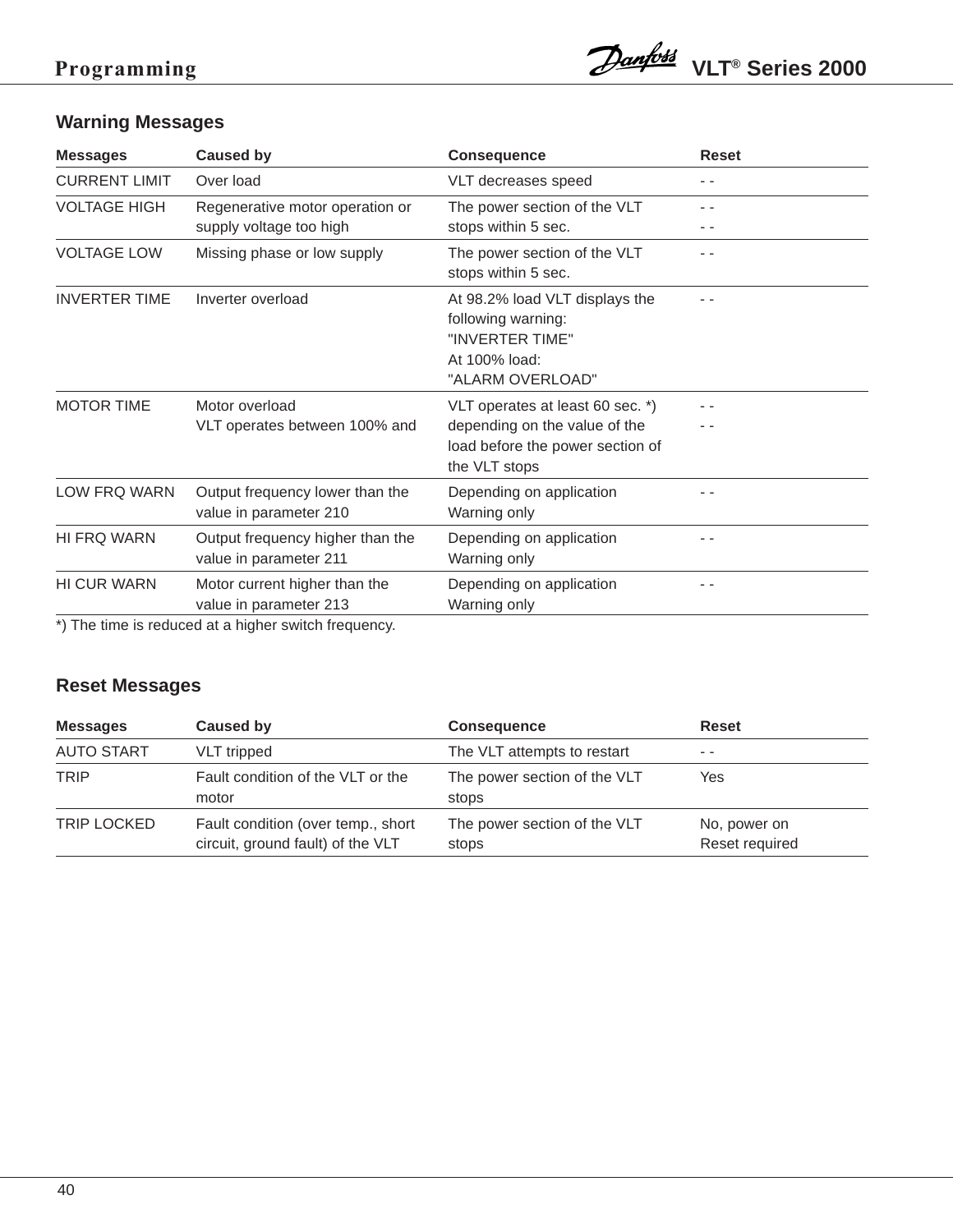### **Appendix VLT 2000/2000 PACK, Motor Coil and Filter Options**

|                                                     |                                       | 1Ø / 3Ø (1 x 220-240 V / 3 x 208-240 V) |                 |                 | 3Ø (3 x 208-240 V) |                 |
|-----------------------------------------------------|---------------------------------------|-----------------------------------------|-----------------|-----------------|--------------------|-----------------|
|                                                     | <b>VLT 2010</b>                       | <b>VLT 2015</b>                         | <b>VLT 2020</b> | <b>VLT 2030</b> | <b>VLT 2040</b>    | <b>VLT 2050</b> |
| EMC and motor coil module<br>IP20 1-phase           | 195H6523                              | 195H6524                                | 195H6524        | 195H6525        |                    |                 |
| EMC and motor coil module<br>IP20 3-phase           | 195H6522                              | 195H6522                                | 195H6522        | 195H6522        |                    |                 |
| EMC-filter module, IP20 (VBG-4)                     |                                       |                                         |                 |                 | 195H6528           | 195H6528        |
| Motor coil option, IP00                             | 195H6510                              | 195H6510                                | 195H6510        | 195H6510        |                    |                 |
| Motor coil option, IP10 (VGB-4)                     | 195H6521                              | 195H6521                                | 195H6521        | 195H6521        |                    |                 |
| LC and EMC filter module<br>IP20 3-phase            | 195H6527                              | 195H6526                                | 195H6526        | 195H6526        |                    |                 |
| Motor coil module IP20                              | 195H6529                              | 195H6529                                | 195H6529        | 195H6529        |                    |                 |
|                                                     | 3Ø (3 x 380-460 V)<br><b>VLT 2020</b> | <b>VLT 2025</b>                         | <b>VLT 2030</b> | <b>VLT 2040</b> | <b>VLT 2050</b>    |                 |
| EMC and motor coil module<br>IP20, (380-415 V only) | 195H6522                              | 195H6522                                | 195H6522        | 195H6522        | 195H6522           |                 |
| Motor coil option, IP10 (VGB-4)                     | 195H6521                              | 195H6521                                | 195H6521        | 195H6521        | 195H6521           |                 |
| LC and EMC filter module<br>IP20                    | 195H6527                              | 195H6527                                | 195H6527        | 195H6526        | 195H6526           |                 |
| Motor coil module IP20                              | 195H6529                              | 195H6529                                | 195H6529        | 195H6529        | 195H6529           |                 |

![](_page_38_Picture_5.jpeg)

![](_page_38_Figure_6.jpeg)

![](_page_38_Figure_7.jpeg)

**195H6510, IP00 195H6522, 195H6523, 195H6524, 195H6525, 195H6526, 195H6527, 195H6528, 195H6529, IP20, Enclos are Module** 

![](_page_38_Picture_9.jpeg)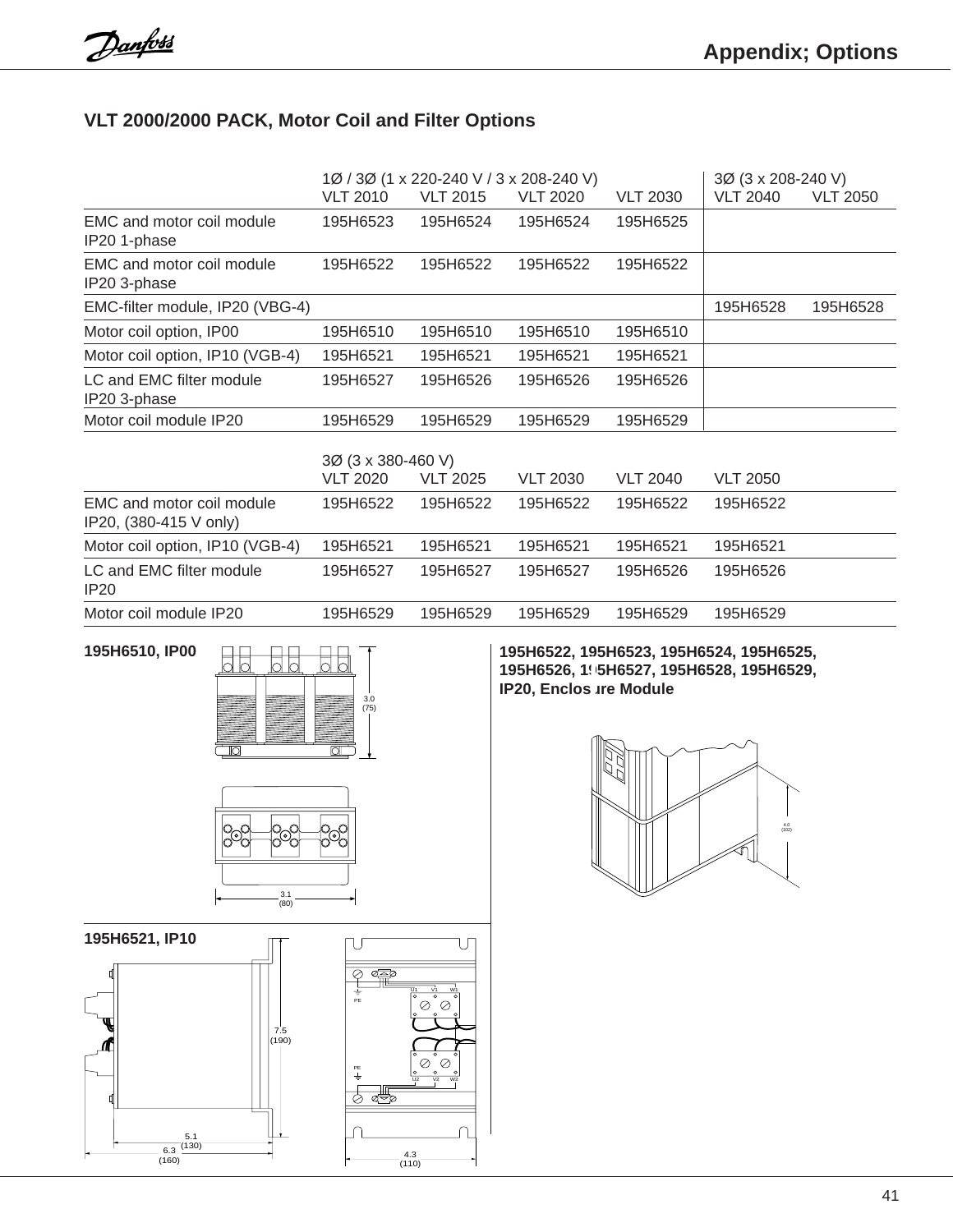Danfoss

The following instructions will enable quick and easy setup of the PI regulation and associated parameter settings. Detailed information about each parameter can be found in the parameter section of this manual.

### **Parameter 100:**

Set the load type. There are several choices in each group but **variable torque medium** or **variable torque medium with AEO** will suit most pumps or fans.

### **Parameter 101:**

Select **closed loop** operation.

### **Parameter 114:**

Choose the type of **feedback signal** the transmitter is using. The default value is **current** as it is the most widely used signal type.

### **Parameter 115 & 116:**

Are used to scale a display read-out which is proportional to the feedback transmitter signal. The value is displayed only if **feedback** has been selected in display mode. To get to display mode from any other mode press MENU & DATA keys simultaneously.

If a transmitter has a range of 0-5 bar, 0 can be set in parameter 115 and 5 in parameter 116. In parameter 117 the unit **bar** can be programmed.

The default values are 0 & 100, to display 0-100%.

### **Parameter 117:**

**Choose the unit of measurement** for scaling the feedback signal of the transmitter set in parameter 115 & 116. The default value is %.

### **Parameter 119:**

The feed forward factor allows a part of the set-point signal to by-pass the PID regulator. This gives faster response when starting up a system where the integration time (parameter 122) is very long, and the system error is small.

**Set at 0%.** Only add 5% at a time, and only if the system takes a long time to start up. The drawing shows the influence of the feed forward.

#### **Parameter 120:**

Controls the bandwidth of the output from PID controller. **Set at 100%.**

#### **Parameter 121:**

Controls the gain of the system. For most fan and pump systems it should not be higher than 0.9. If set to higher values the system may become unstable.

- **Centrifugal fans between 0.1 0.6**
- **Centrifugal pumps between 0.3 0.8**

### **Parameter 122:**

Improves the final accuracy by integrating out the error.

- **Centrifugal fans between 10-12 seconds**
- **Centrifugal pumps between 3-8 seconds**

### **Parameter 123:**

Differential time is not used in pump and fan systems. **Set to Off.**

### **Parameter 124:**

If the feedback signal is fluctuating it can be dampened with a time constant. This can occur on pump systems where the pipe can be shut off quickly and cause a standing wave of water.

**Set initially to 0 seconds.**

### **Parameter 125:**

### **Leave at the default value of 100% unless the following conditions occur.**

- If the feedback signal does not match the standard analog signal choices in parameter 412 & 413 a value must be programmed which scales the feedback signal to a standard analog value.
- When using min. speed, parameter 201, it must be ensured that the min. speed % value is not greater than the set-point % value, otherwise the min. speed will over-ride the set-point.

(See example on page 43.)

![](_page_39_Figure_38.jpeg)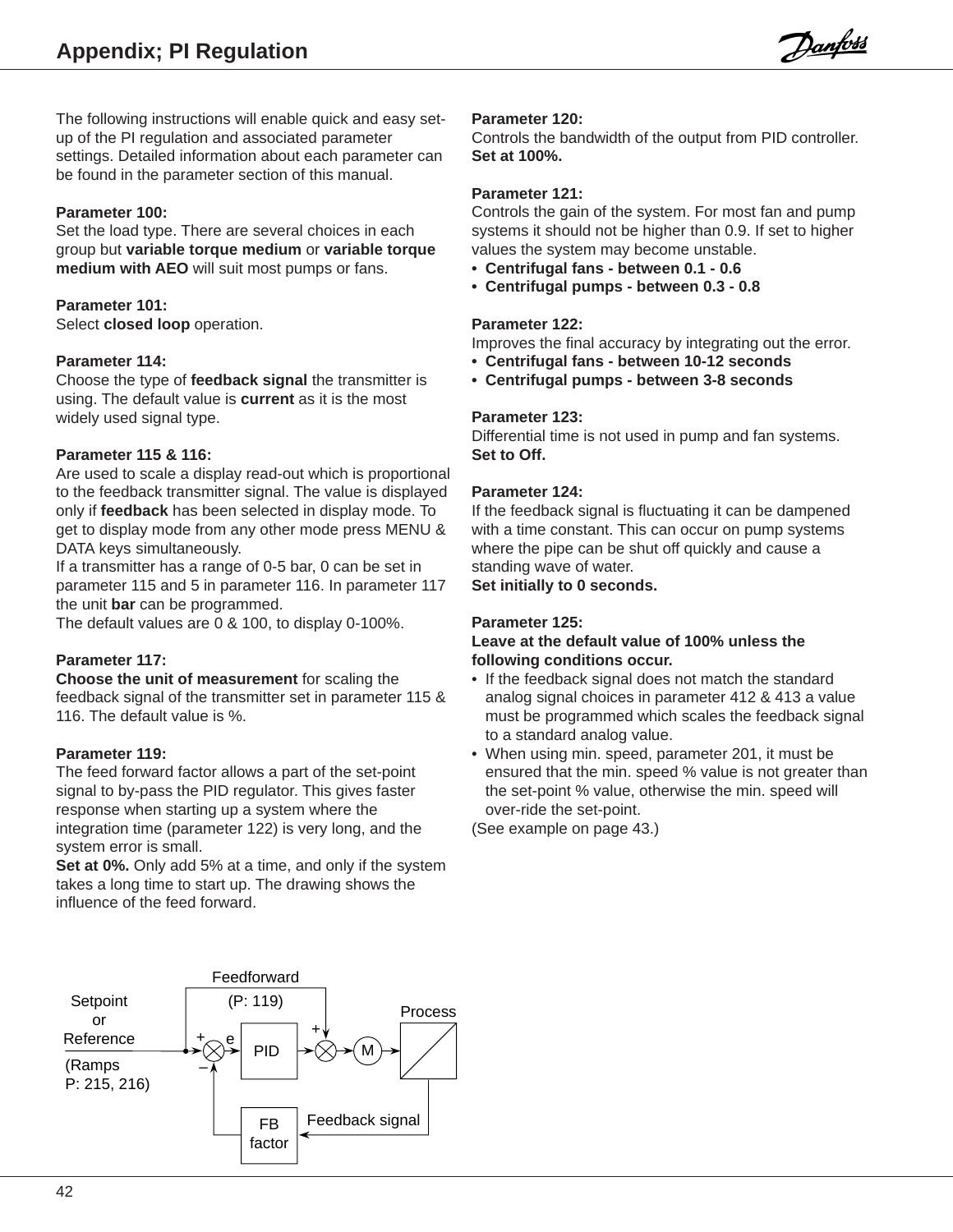**Appendix; PI Regulation**

Danfoss

### **Example:**

The set-point is 40%, and the min. speed is 50%.

1. Selecting a new set-point. Choose a value that will raise the set-point about 10% higher than the min. speed.

New set-point =  $%$  min. speed x 1.1 = 55%

2. Setting parameter 125. Apply the same increase to this parameter.  $100 \times 1.1 = 110\%$ 

### **Parameter 201:**

Set min. frequency if required.

If you enter a min. speed you must observe the following:

- When min. speed is used parameter 411 must be set to "proportional with min. limit".
- If the min. frequency % is higher than the set-point % you must re-scale parameter 125 and the set-point.

### **Parameter 202:**

Max. frequency is normally set to 50 Hz. Running centrifugal pumps and fans above this speed will cause overload of the pump or fan, as the power increases to the third power of the speed change.

### **Example:**

If the speed increased to 60 Hz the power will increase by a massive 173%. **Set at 50 Hz.**

### **Parameter 205:**

The internal set-point for the regulator. **Enter the set-point % value.**

Externally it can be one of the choices of the analog values. Use of one of the analog choices will prevent its use as the feedback signal.

The use of the internal set-point reduces installation costs. Up to 4 internal set-points (by using parameters 205-208) can be selected by a combination of 2 switches. Refer to the instruction manual for further information. The set-point can be found by calculating the percentage of required signal from the transmitter range.

### **Example:**

A pressure transmitter has range of 0-10 bar. A set-point of 4 bar is required. Set-point =  $4/10 \times 100 = 40\%$ Enter 40 in parameter 205.

**Parameter 214: Use only linear ramps.**

### **Parameter 215 & 216:**

The ramps only function on starting and stopping the system.

**Enter the ramp up and down times in seconds.**

### **Parameter 315:**

Set the motor thermal protection to **trip 1** if thermal protection of the motor is required.

### **Parameter 411:**

This parameter must be changed from its default value when PID regulation is used.

**Set to "proportional with min. limit".**

### **Parameter 412-413:**

**Set the type of analog input signal for the set-point and feedback signals.** Parameter 114 has previously set up the selection of the feedback signal type. If parameter 205 (internal set-point) is used either current or voltage can be used as the feedback signal. **If one of the inputs is not used it must be set to no operation.**

### **Normal or Inverse Control**

### **Introduction:**

The control is called normal, if the motor speed is increased when the feedback signal goes down, and the motor speed is reduced if the feedback signal goes up. Typical for pump pressure systems and air handling units in variable air volume systems.

The control is called inverse if the motor speed is increased when the feedback signal is increased. Typical for pit pumping where: the faster the water flows into the pit, the faster the pump must pump out the water.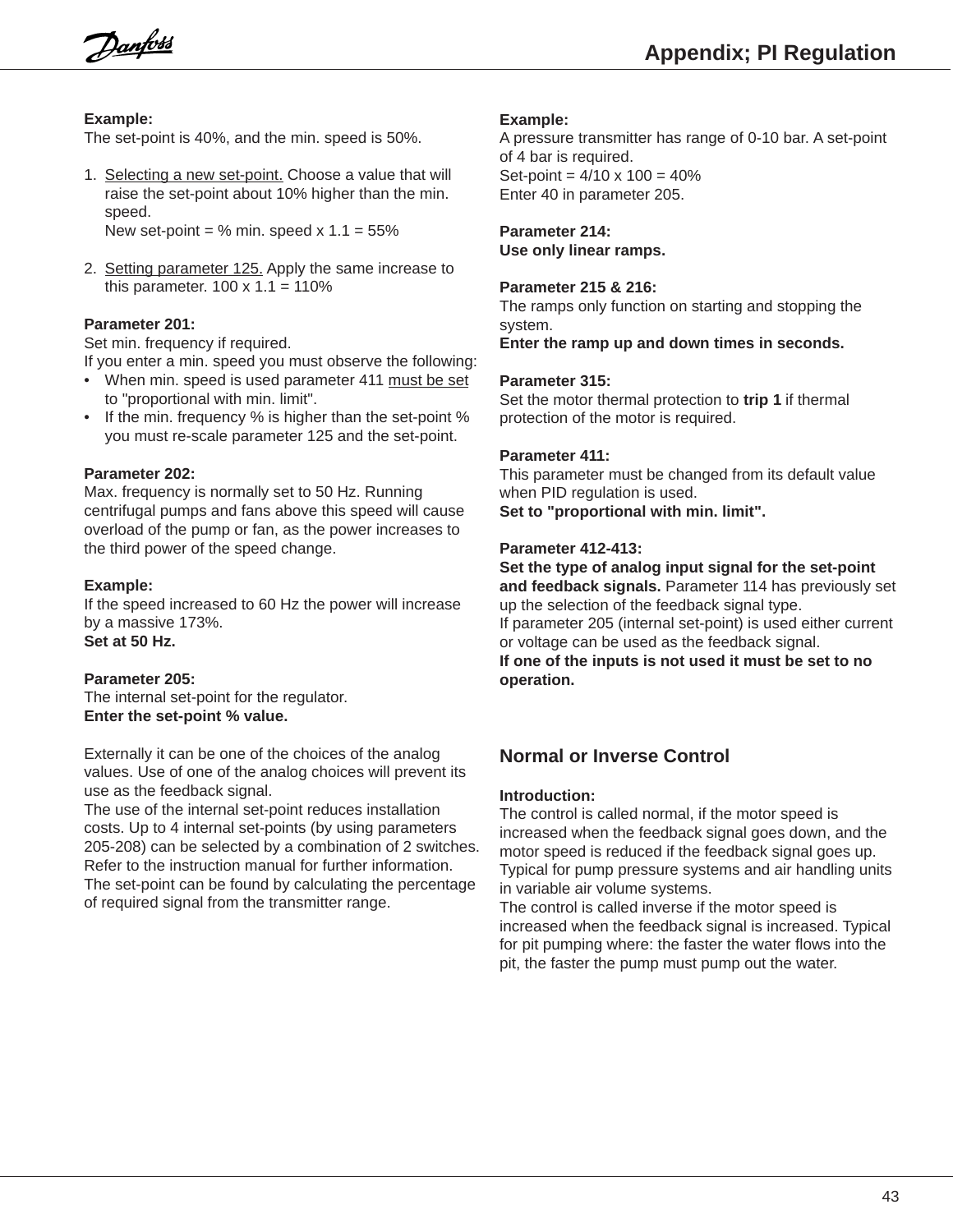Danfoss

For inverse control; modification of the setpoint and feedback signal is required.

### Example:

A transmitter has a 0-15 foot span equal to 0-20mA. The PID set-point must be set at 12 feet for inverse control.

• Enter 20-0 mA in parameter 413. The normal signal in figure A is converted to an inverse signal as shown in figure B.

![](_page_41_Figure_6.jpeg)

• Calculate the set point for inverse control.

Setpoint =  $100 - (4/5 \times 100) = 20\%$ 

It can be seen in figure C how the set point is calculated.

![](_page_41_Figure_10.jpeg)

- If the internal set-point is used, ensure that parameter 412 (voltage input) is set to **no operation.**
- The values in parameter 115 & 116 must be reversed. The display at min. feedback in parameter 115 becomes display at max. feedback and parameter 116 becomes display at min. feedback.
- Connections and set-up are identical to normal control.

![](_page_41_Figure_14.jpeg)

![](_page_41_Figure_15.jpeg)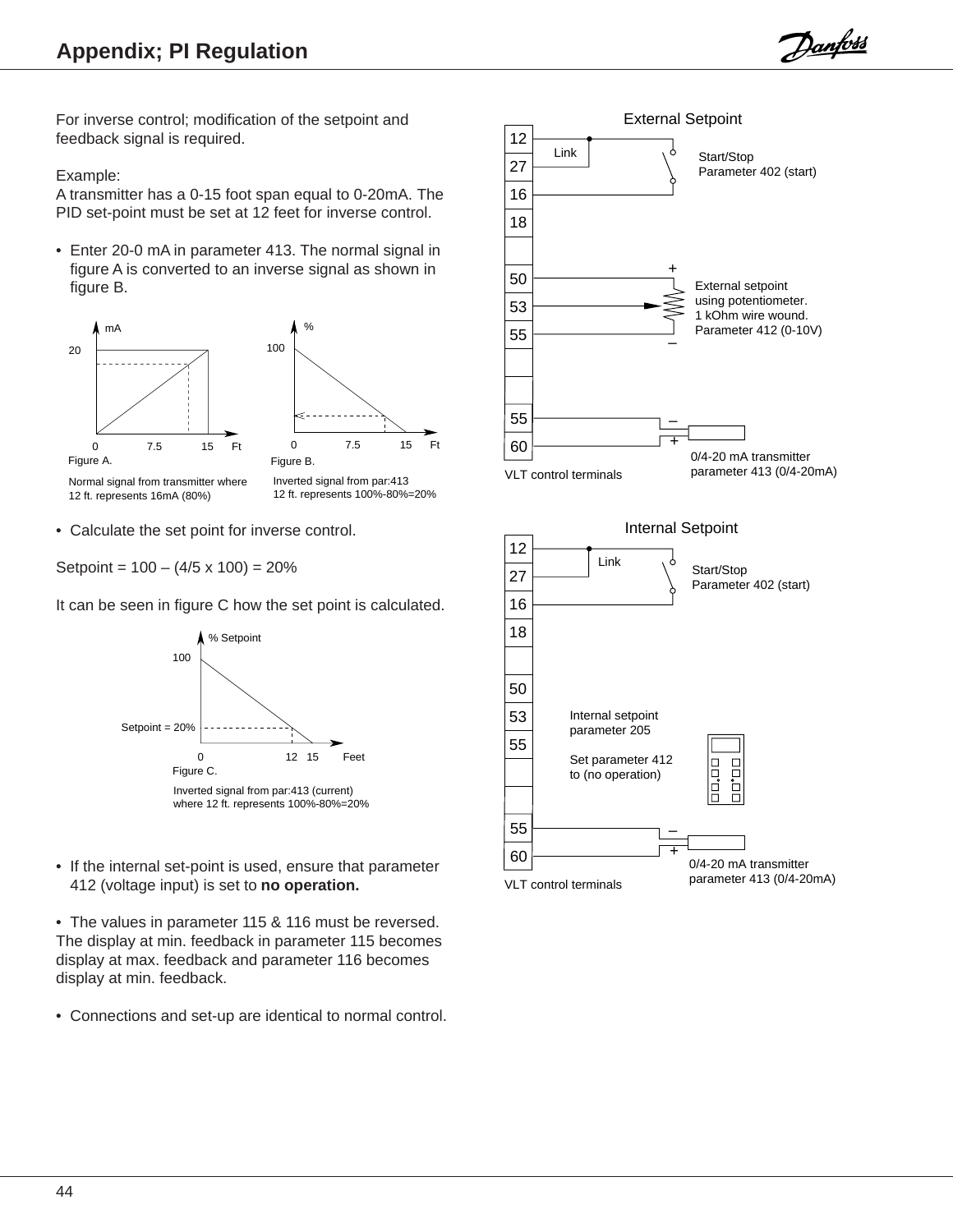Danfoss

### **External Manual Control Over-ride**

It is often necessary to run the machine manually for maintenance reasons.

Manual control can be carried out manually from the keypad of all the units.

If remote control of the manual over-ride is required additional circuitry is necessary.

For the VLT Series 3500 special parameters are available for external manual over-ride. Refer to the VLT Series 3500 instruction manual.

The following circuit and instructions for external manual over-ride relates to the VLT Series 3000. The proposed control scheme is based on using 2 of the 4 menu setups. Menu set-up 1 has the parameters set for PI operation and Menu set-up 2 has the parameters set for manual control.

- 1. Set parameter 001 to multi set-up.
- 2. Set parameter 400 to select set-up.
- 3. Install an "Auto-Manual" switch across terminals 12 & 16. This will allow selection between the 2 menu setups. The bottom right hand corner of the display will show the menu set-up you are in.
- 4. Program menu set-up 1 for PI operation.
- 5. Select menu set-up 2 and alter the following parameters:
	- Parameter 100; Set to the same load type as in menu 1. You can check the parameter data in menu 2 against the parameter data in menu 1 by switching between menu set-ups while you are in that parameter.
	- Parameter 107-113; Set to the same load types as in menu 1.
	- Parameter 201-201; Max. and Min. Frequency can be set to suit manual control.
	- Parameter 209; Set to the same load type as in menu 1.
	- Parameter 215-216; Set the ramp times to suit the application.
- Parameter 315; Set the motor thermal overload protection to **trip 2.**
- Parameter 412; Set to **0-10 V.**
- Parameter 413; Set to **no operation.**

![](_page_42_Figure_21.jpeg)

NOTE: All control wiring needs to be shielded and the shield grounded to the clamps as shown in the respective instruction manuals.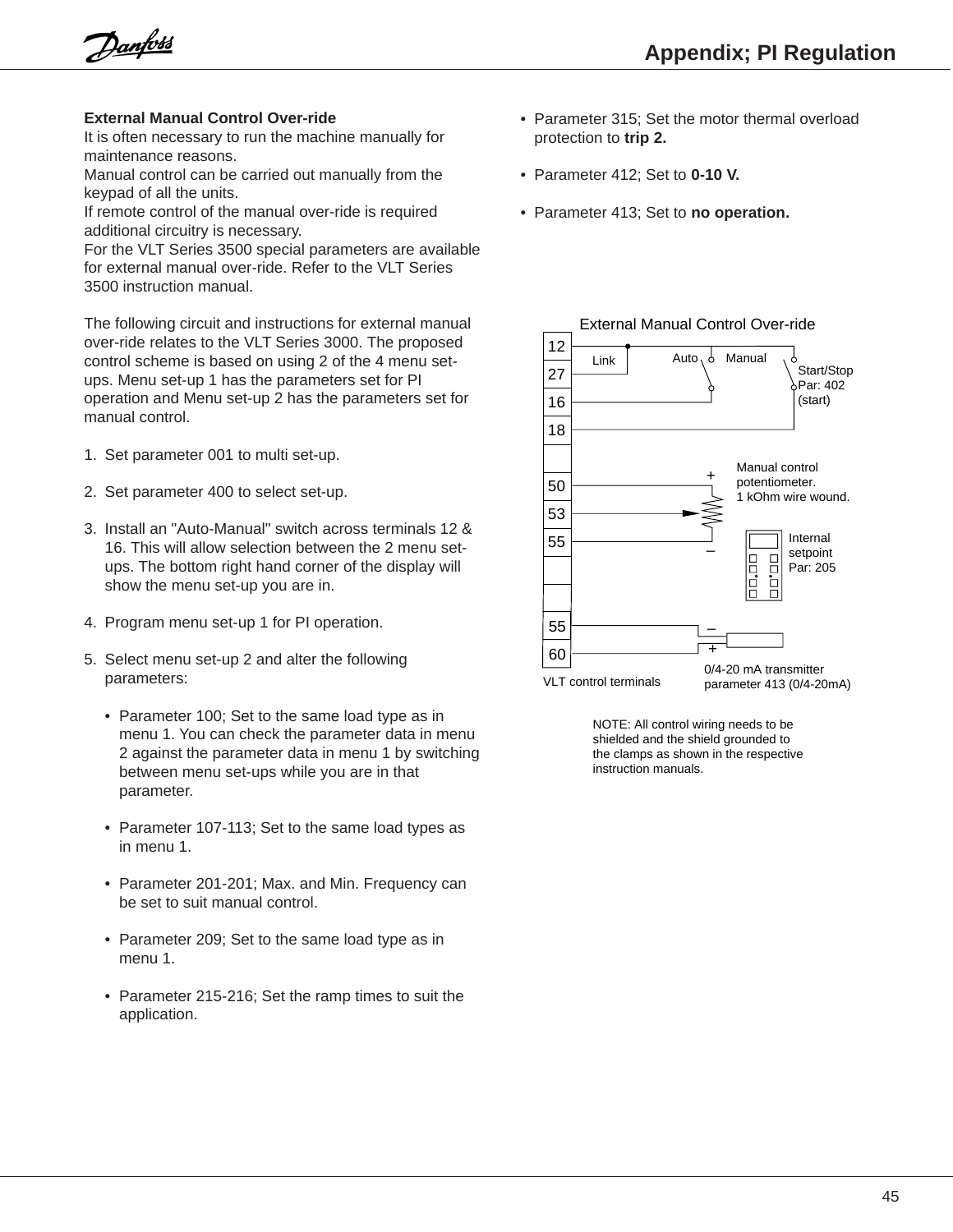### **VLT SERIES 2000 PARAMETER GROUPS AND FACTORY DEFAULT SETTINGS**

| <b>OPERATION and</b>                      | <b>LOAD and</b>                                                | R  |
|-------------------------------------------|----------------------------------------------------------------|----|
| <b>DISPLAY:</b>                           | <b>MOTOR:</b>                                                  | Ц  |
| 000 LANGUAGE SELECT SY<br><b>ENGLISH</b>  | 101 SPEED CONTROL <sup>2,S)</sup><br><b>SLIP COMPENSATED</b>   | 20 |
| 001 MENU SETUP SELECT SY<br><b>SETUP1</b> | 102 CURRENT LIMIT CONT. S)<br><b>PROGRAMMED SET</b>            | 20 |
| 002 SETUP COPY<br>DO NOT COPY             | <b>103 MOTOR POWER</b><br><b>NOMINAL SIZE</b>                  | 20 |
| 003 LOCAL REMOTE S)<br><b>REMOTE</b>      | <b>104 MOTOR VOLTAGE</b><br><b>DEPENDING ON UNIT</b>           | 20 |
| 004 LOCAL REFERENCE SI<br>0 Hz            | <b>105 MOTOR FREQUENCY</b><br><b>DEPENDING ON UNIT</b>         | 20 |
| 005 DISPLAY VALUE SI<br>1000              | 107 MOTOR CURRENT <sup>2, S)</sup><br><b>DEPENDING ON UNIT</b> | 20 |
| 006 LOCAL RESET S)<br><b>ENABLE</b>       | 108 MOTOR MAGNETIZE 2,S)<br><b>DEPENDING ON UNIT</b>           | 20 |
| 007 LOCAL START/STOP S)<br><b>ENABLE</b>  | 109 START VOLTAGE 2, S)<br><b>DEPENDING ON UNIT</b>            | 20 |
| 008 LOCAL REVERSING S)<br><b>DISABLE</b>  | 110 START COMP <sup>2,S)</sup><br><b>DEPENDING ON UNIT</b>     | 20 |
| 009 LOCAL JOGGING SY<br><b>ENABLE</b>     | 111 U/F RATIO 2,S)<br><b>DEPENDING ON UNIT</b>                 | 20 |
| 010 LOCAL SPEED<br>SELECT <sup>S)</sup>   | 112 SLIP COMP $^{2, S)}$<br><b>DEPENDING ON UNIT</b>           | 21 |
| <b>ENABLE</b><br>013 DATA CHANGE LOCK S)  | 114 FEEDBACK SIGNAL SI<br><b>CURRENT 20mA</b>                  | 21 |
| <b>NOT LOCKED</b>                         | 119 FEED FWD FACTOR 2, S)<br>100%                              | 21 |
|                                           | 120 CONTROL RANGE 42 S)<br>100%                                | 21 |
|                                           | 121 PROPORTION GAIN <sup>2, S)</sup><br>0.01                   | 21 |
|                                           | 122 INTEGRAL TIME 2, S)<br><b>OFF</b>                          | 21 |
|                                           | 125 FEEDBACK SCALING 2, S)<br>100%                             | 22 |
|                                           |                                                                | 23 |

|                         |     | <b>REFERENCES and</b>               |
|-------------------------|-----|-------------------------------------|
|                         |     | <b>LIMITS:</b>                      |
| 2, S)                   |     | <b>200 FREQUENCY RANGE</b>          |
| ΈD                      |     | $0 - 120$ Hz                        |
| ONT. S)                 |     | 201 MIN. FREQUENCY 2, S)            |
| $\overline{\mathbf{f}}$ |     | 0.00 Hz                             |
|                         |     | 202 MAX, FREQUENCY <sup>2, S)</sup> |
|                         |     | <b>DEPENDING ON UNIT</b>            |
|                         |     | 203 JOG FREQUENCY 2, S)             |
| 'NIT                    |     | 10                                  |
| СY                      |     | 204 DIGITAL REF. TYPE 2, S)         |
| <b>NIT</b>              |     | <b>SUM</b>                          |
| $-2, S$                 |     | 205 DIGITAL REF. 1 $^{2,8)}$        |
| <b>NIT</b>              |     | 00.0                                |
| $ZE^{2, S)}$            |     | 206 DIGITAL REF. 2 <sup>2, S)</sup> |
| NIT                     |     | 0                                   |
| !, S)                   |     | 207 DIGITAL REF. 3 <sup>2, S)</sup> |
| <b>NIT</b>              |     | 0                                   |
|                         | 208 | DIGITAL REF. 4 <sup>2, S)</sup>     |
| <b>NIT</b>              |     | 0                                   |
|                         |     | 209 CURRENT LIMIT 2, S)             |
| <b>NIT</b>              |     | <b>DEPENDING ON UNIT</b>            |
|                         |     | 210 WARN FREQ. LOW 2, S)            |
| 'NIT                    |     | 0                                   |
| (L <sub>s</sub> )       | 211 | WARN FREQ. HIGH 2, S)               |
|                         |     | $f_{\rm RANGE}$ (from 200)          |
| $R^{2, S}$              |     | 213 WARN CURRNT HIGH 2,S)           |
|                         |     | $I_{VLT MAX}$ (from 209)            |
| 42S                     |     | 215 RAMP-UP TIME 2, S)              |
|                         |     | 5 SEC                               |
| $N^{2, S}$              |     | 216 RAMP-DOWN TIME 2, S)            |
|                         |     | 5 SEC                               |
| S)                      |     | 218 QUICK-STOP RAMP                 |
|                         |     | 1 SEC                               |
| NG <sup>2, S</sup>      |     | 224 CARRIER FREQ 2, S)              |
|                         |     | 4.5                                 |
|                         |     | 230 SPEED UP/DOWN                   |

DISABLE

|           |                | <b>FUNCTIONS and</b>                          |  |  |  |  |  |  |
|-----------|----------------|-----------------------------------------------|--|--|--|--|--|--|
|           | <b>TIMERS:</b> |                                               |  |  |  |  |  |  |
| E         |                | 300 BRAKE FUNCTION S)<br><b>NOT APPLIED</b>   |  |  |  |  |  |  |
| S)        |                | 306 DC BRAKING TIME 2, S)                     |  |  |  |  |  |  |
|           |                | $\Omega$                                      |  |  |  |  |  |  |
| , S)      |                | 307 DC BRAKE CUT-IN                           |  |  |  |  |  |  |
| $\tau$    |                | FREQUENCY <sup>2, S)</sup>                    |  |  |  |  |  |  |
| S)        |                | $\mathbf{1}$                                  |  |  |  |  |  |  |
| 2, S)     |                | 308 DC BRAKE VOLTAGE 2, S)<br>10 <sup>1</sup> |  |  |  |  |  |  |
|           |                | 309 RESET MODE S)                             |  |  |  |  |  |  |
|           |                | <b>MANUAL RESET</b>                           |  |  |  |  |  |  |
|           |                |                                               |  |  |  |  |  |  |
|           |                | 310 TRIP DELAY AT                             |  |  |  |  |  |  |
|           |                | <b>CURRENT LIMIT SI</b>                       |  |  |  |  |  |  |
|           |                | <b>INFINITE</b>                               |  |  |  |  |  |  |
|           |                | 315 MOTOR THERMAL <sup>2, S)</sup>            |  |  |  |  |  |  |
|           |                | <b>PROTECTION</b>                             |  |  |  |  |  |  |
|           |                | OFF                                           |  |  |  |  |  |  |
|           |                |                                               |  |  |  |  |  |  |
|           |                |                                               |  |  |  |  |  |  |
| $\tau$    |                |                                               |  |  |  |  |  |  |
| . S)      |                |                                               |  |  |  |  |  |  |
|           |                |                                               |  |  |  |  |  |  |
|           |                |                                               |  |  |  |  |  |  |
| :, S)     |                |                                               |  |  |  |  |  |  |
|           |                |                                               |  |  |  |  |  |  |
| $H^{2,S}$ |                |                                               |  |  |  |  |  |  |
|           |                |                                               |  |  |  |  |  |  |
|           |                |                                               |  |  |  |  |  |  |
|           |                |                                               |  |  |  |  |  |  |
| , S)      |                |                                               |  |  |  |  |  |  |
|           |                |                                               |  |  |  |  |  |  |
|           |                |                                               |  |  |  |  |  |  |
|           |                |                                               |  |  |  |  |  |  |

**INPUTS and OUTPUTS: 402 TERMINAL 18 START S)** START **403 TERMINAL 19 REVERSING S)** REVERSING **404 TERMINAL 27 STOP S)** MOTOR COASTING **405 TERMINAL 29 INPUT S)** JOG **408 TERMINAL 46 OUTPUT S)** UNIT READY REMOTE CONTROL **409 TERMINAL 01 RELAY OUTPUT S)** READY **411 ANALOG REF. TYPE S)** LINEAR **412 TERMINAL 53 ANALOG VOLTAGE 2, S)**  $0-10VDC$ **413 TERMINAL 60 ANALOG I 2, S)** 0-20 mA **SERIAL DATA INTERFACE: 500 ADDRESS 501 BAUD RATE 502\* DATA READ-OUT S) 503\* COASTING S) 504\* Q-STOP S) 505\* DC BRAKE S) 506\* START S) 507\* DIRECTION S) 508\* RESET S) 509\* SET-UP SELECT S) 510\* SPEED SELECT S) 511 BUS JOG 1 S) 514 BUS BIT 4 S) 516 BUS REFERENCE S) 517 STORE DATA VALUES S)**

1

1.2 K

OR

OR

OR

OR

OR

OR

OR

10

 $\Omega$ 

OFF

Q-STOP

**DIGITAL** 

#### **SERVICE and DIAGNOSTICS: 606 TOTAL OPERATION HOURS 607 RUNNING HOURS 608 NUMBER OF POWER UPS 609 NIMBER OVER-TEMP 610 NUMBER OF**

**OVER-VOLTAGE**

\* NOTE: Menu 502 can only be selected from the bus.

The PC/PLC may prompt for a value from an index

In parameters 503 to 510 you can choose to control the VLT adjustable frequency drive via the control unit's terminals (digitally) and or via the bus. When using Logical and Bus values in parameters 503-510, the digital control terminals are either

These values are read-only values.

between 0 and 19.

### **DISPLAY MODE**

**READOUTS: REFERENCE % FREQUENCY Hz DISPLAY FEEDBACK "UNIT" CURRENT A TORQUE % POWER kW POWER HP ENERGY KWh OUTPUT VOLYAGE V DC VOLTAGE V MOTOR ETR value % INVERTER ETR value %**

dependent on or overruled by the bus commands. **2) AVAILABLE IN BOTH SETUPS S) CAN BE CHANGED IN START MODE (RUNNING MOTOR)**

46